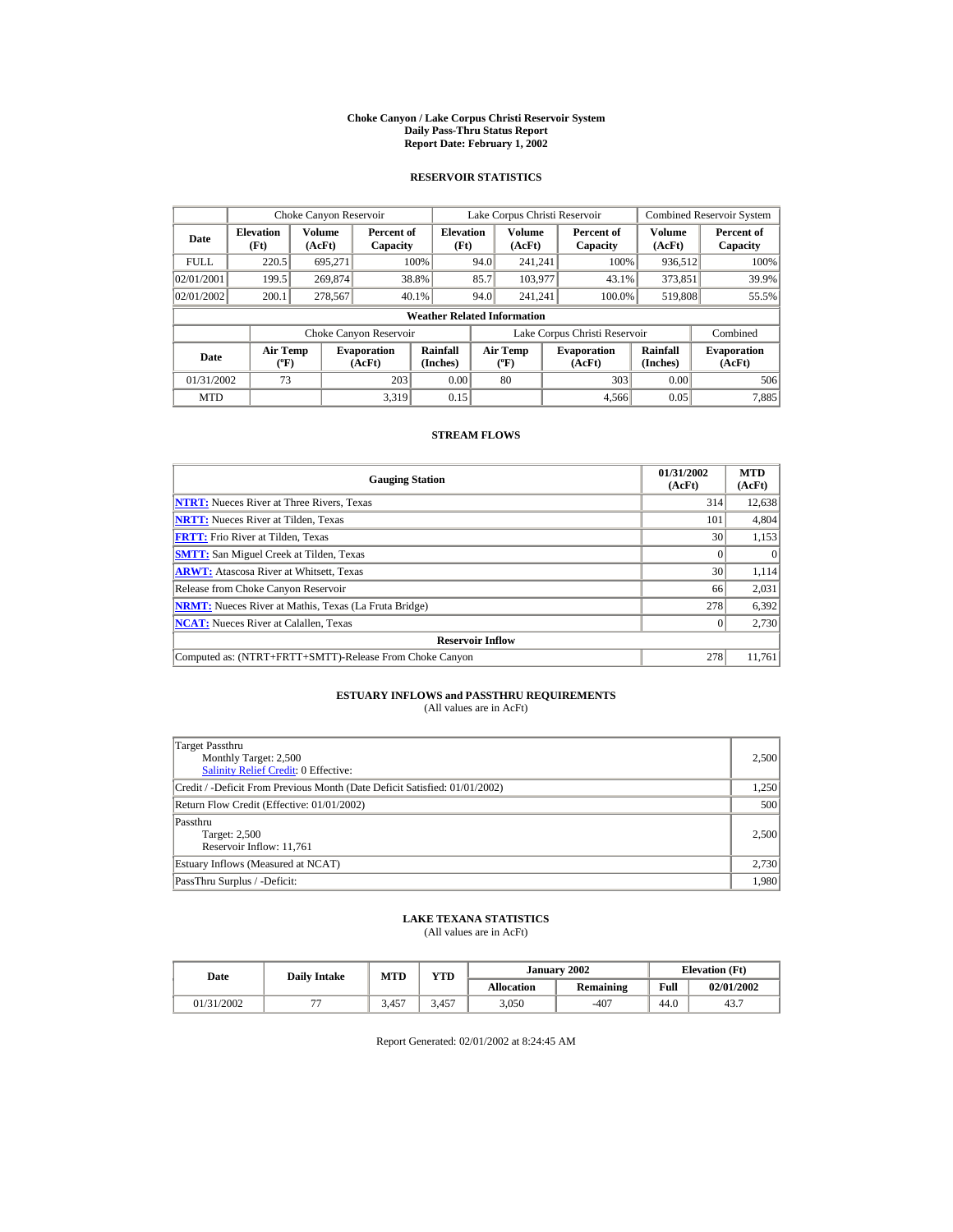#### **Choke Canyon / Lake Corpus Christi Reservoir System Daily Pass-Thru Status Report Report Date: February 2, 2002**

### **RESERVOIR STATISTICS**

|             | Choke Canyon Reservoir                      |                  |                              |                          |      | Lake Corpus Christi Reservoir             |  |                               |                      | <b>Combined Reservoir System</b> |  |  |  |
|-------------|---------------------------------------------|------------------|------------------------------|--------------------------|------|-------------------------------------------|--|-------------------------------|----------------------|----------------------------------|--|--|--|
| Date        | <b>Elevation</b><br>(Ft)                    | Volume<br>(AcFt) | Percent of<br>Capacity       | <b>Elevation</b><br>(Ft) |      | Volume<br>(AcFt)                          |  | Percent of<br>Capacity        | Volume<br>(AcFt)     | Percent of<br>Capacity           |  |  |  |
| <b>FULL</b> | 220.5                                       | 695.271          |                              | 100%                     | 94.0 | 241.241                                   |  | 100%                          | 936,512              | 100%                             |  |  |  |
| 02/02/2001  | 199.5                                       | 269,726          |                              | 38.8%                    | 85.7 | 103.709                                   |  | 43.0%                         | 373,435              | 39.9%                            |  |  |  |
| 02/02/2002  | 200.1                                       | 277,962          |                              | 40.0%                    | 94.0 | 241.241                                   |  | 100.0%                        | 519.203              | 55.4%                            |  |  |  |
|             | <b>Weather Related Information</b>          |                  |                              |                          |      |                                           |  |                               |                      |                                  |  |  |  |
|             |                                             |                  | Choke Canyon Reservoir       |                          |      |                                           |  | Lake Corpus Christi Reservoir |                      | Combined                         |  |  |  |
| Date        | <b>Air Temp</b><br>$({}^{\circ}\mathrm{F})$ |                  | <b>Evaporation</b><br>(AcFt) | Rainfall<br>(Inches)     |      | <b>Air Temp</b><br>$({}^{\circ}\text{F})$ |  | <b>Evaporation</b><br>(AcFt)  | Rainfall<br>(Inches) | <b>Evaporation</b><br>(AcFt)     |  |  |  |
| 02/01/2002  | 47                                          |                  | 79                           | 0.00                     |      | 49                                        |  | 101                           | 0.00                 | 180                              |  |  |  |
| <b>MTD</b>  |                                             |                  | 79                           | 0.00                     |      |                                           |  | 101                           | 0.00                 | 180                              |  |  |  |

# **STREAM FLOWS**

| <b>Gauging Station</b>                                       | 02/01/2002<br>(AcFt) | <b>MTD</b><br>(AcFt) |
|--------------------------------------------------------------|----------------------|----------------------|
| <b>NTRT:</b> Nueces River at Three Rivers, Texas             | 296                  | 296                  |
| <b>NRTT:</b> Nueces River at Tilden, Texas                   | 95                   | 95                   |
| <b>FRTT:</b> Frio River at Tilden, Texas                     | 30                   | 30                   |
| <b>SMTT:</b> San Miguel Creek at Tilden, Texas               |                      | $\Omega$             |
| <b>ARWT:</b> Atascosa River at Whitsett, Texas               | 30                   | 30                   |
| Release from Choke Canyon Reservoir                          | 66                   | 66                   |
| <b>NRMT:</b> Nueces River at Mathis, Texas (La Fruta Bridge) | 308                  | 308                  |
| <b>NCAT:</b> Nueces River at Calallen, Texas                 |                      |                      |
| <b>Reservoir Inflow</b>                                      |                      |                      |
| Computed as: (NTRT+FRTT+SMTT)-Release From Choke Canyon      | 260                  | 260                  |

# **ESTUARY INFLOWS and PASSTHRU REQUIREMENTS**<br>(All values are in AcFt)

| Target Passthru<br>Monthly Target: 2,500<br><b>Salinity Relief Credit: 0 Effective:</b> | 2,500                    |
|-----------------------------------------------------------------------------------------|--------------------------|
| Credit / -Deficit From Previous Month (Date Deficit Satisfied: 02/01/2002)              | 1,250                    |
| Return Flow Credit (Effective: 02/01/2002)                                              | 500                      |
| Passthru<br>Target: 2,500<br>Reservoir Inflow: 260                                      | 260                      |
| Estuary Inflows (Measured at NCAT)                                                      | $\overline{\mathcal{L}}$ |
| PassThru Surplus / -Deficit:                                                            | 0                        |

## **LAKE TEXANA STATISTICS**

(All values are in AcFt)

| Date       | <b>Daily Intake</b> | <b>MTD</b> | $\mathbf{v}\mathbf{T}\mathbf{D}$ |                   | February 2002 | <b>Elevation</b> (Ft) |            |
|------------|---------------------|------------|----------------------------------|-------------------|---------------|-----------------------|------------|
|            |                     |            |                                  | <b>Allocation</b> | Remaining     | Full                  | 02/02/2002 |
| 02/01/2002 | 6                   | 76         | 3.533                            | 3,040             | 2.964         | 44.0                  | 43.7       |

Report Generated: 02/02/2002 at 8:06:59 AM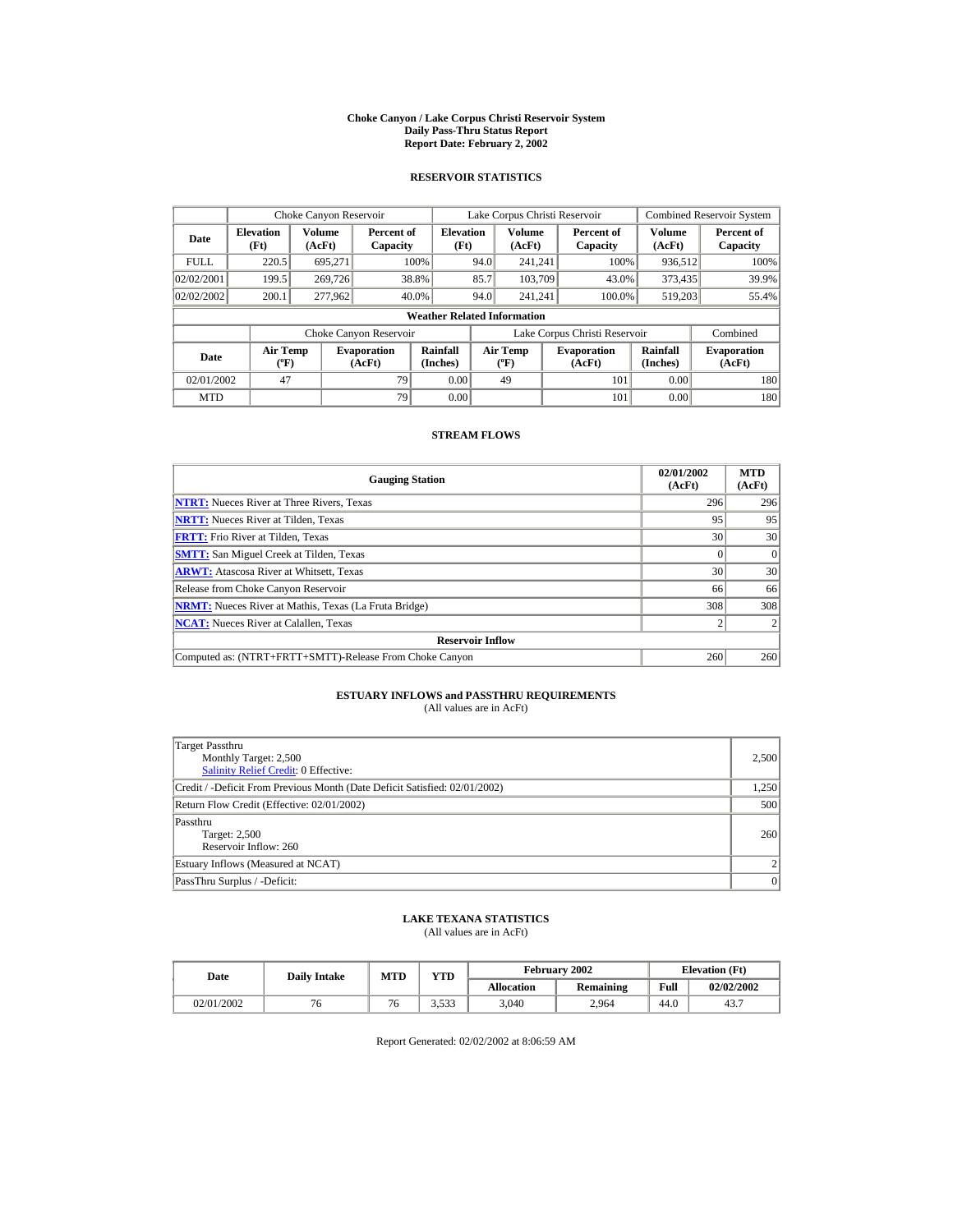#### **Choke Canyon / Lake Corpus Christi Reservoir System Daily Pass-Thru Status Report Report Date: February 3, 2002**

### **RESERVOIR STATISTICS**

|             | Choke Canyon Reservoir                      |                  |                              |                          | Lake Corpus Christi Reservoir |                                           |  |                               |                      | <b>Combined Reservoir System</b> |  |  |
|-------------|---------------------------------------------|------------------|------------------------------|--------------------------|-------------------------------|-------------------------------------------|--|-------------------------------|----------------------|----------------------------------|--|--|
| Date        | <b>Elevation</b><br>(Ft)                    | Volume<br>(AcFt) | Percent of<br>Capacity       | <b>Elevation</b><br>(Ft) |                               | Volume<br>(AcFt)                          |  | Percent of<br>Capacity        | Volume<br>(AcFt)     | Percent of<br>Capacity           |  |  |
| <b>FULL</b> | 220.5                                       | 695.271          |                              | 100%                     | 94.0                          | 241.241                                   |  | 100%                          | 936,512              | 100%                             |  |  |
| 02/03/2001  | 199.5                                       | 269,429          |                              | 38.8%                    | 85.7                          | 103,306                                   |  | 42.8%                         | 372,735              | 39.8%                            |  |  |
| 02/03/2002  | 200.1                                       | 277,810          |                              | 40.0%                    | 94.0                          | 240,471                                   |  | 99.7%                         | 518.281              | 55.3%                            |  |  |
|             | <b>Weather Related Information</b>          |                  |                              |                          |                               |                                           |  |                               |                      |                                  |  |  |
|             |                                             |                  | Choke Canyon Reservoir       |                          |                               |                                           |  | Lake Corpus Christi Reservoir |                      | Combined                         |  |  |
| Date        | <b>Air Temp</b><br>$({}^{\circ}\mathrm{F})$ |                  | <b>Evaporation</b><br>(AcFt) | Rainfall<br>(Inches)     |                               | <b>Air Temp</b><br>$({}^{\circ}\text{F})$ |  | <b>Evaporation</b><br>(AcFt)  | Rainfall<br>(Inches) | <b>Evaporation</b><br>(AcFt)     |  |  |
| 02/02/2002  | 55                                          |                  | 88                           | 0.00                     |                               | 55                                        |  | 90                            | 0.00                 | 178                              |  |  |
| <b>MTD</b>  |                                             |                  | 167                          | 0.00                     |                               |                                           |  | 191                           | 0.00                 | 358                              |  |  |

### **STREAM FLOWS**

| <b>Gauging Station</b>                                       | 02/02/2002<br>(AcFt) | <b>MTD</b><br>(AcFt) |
|--------------------------------------------------------------|----------------------|----------------------|
| <b>NTRT:</b> Nueces River at Three Rivers, Texas             | 284                  | 580                  |
| <b>NRTT:</b> Nueces River at Tilden, Texas                   | 89                   | 185                  |
| <b>FRTT:</b> Frio River at Tilden, Texas                     | 28                   | 58                   |
| <b>SMTT:</b> San Miguel Creek at Tilden, Texas               |                      | $\Omega$             |
| <b>ARWT:</b> Atascosa River at Whitsett, Texas               | 28                   | 58                   |
| Release from Choke Canyon Reservoir                          | 66                   | 131                  |
| <b>NRMT:</b> Nueces River at Mathis, Texas (La Fruta Bridge) | 119                  | 427                  |
| <b>NCAT:</b> Nueces River at Calallen, Texas                 | 79                   | 82                   |
| <b>Reservoir Inflow</b>                                      |                      |                      |
| Computed as: (NTRT+FRTT+SMTT)-Release From Choke Canyon      | 246                  | 506                  |

# **ESTUARY INFLOWS and PASSTHRU REQUIREMENTS**<br>(All values are in AcFt)

| Target Passthru<br>Monthly Target: 2,500<br><b>Salinity Relief Credit: 0 Effective:</b> | 2,500 |
|-----------------------------------------------------------------------------------------|-------|
| Credit / -Deficit From Previous Month (Date Deficit Satisfied: 02/01/2002)              | 1,250 |
| Return Flow Credit (Effective: 02/01/2002)                                              | 500   |
| Passthru<br><b>Target: 2,500</b><br>Reservoir Inflow: 506                               | 506   |
| Estuary Inflows (Measured at NCAT)                                                      | 82    |
| PassThru Surplus / -Deficit:                                                            | 0     |

## **LAKE TEXANA STATISTICS**

(All values are in AcFt)

| Date       | <b>Daily Intake</b> | <b>MTD</b>  | $\mathbf{v}\mathbf{T}\mathbf{D}$ |                   | February 2002 |      | <b>Elevation</b> (Ft) |
|------------|---------------------|-------------|----------------------------------|-------------------|---------------|------|-----------------------|
|            |                     |             |                                  | <b>Allocation</b> | Remaining     | Full | 02/03/2002            |
| 02/02/2002 | '0                  | 50<br>1 J 4 | .610                             | 3,040             | 2,888         | 44.0 | 43.7                  |

Report Generated: 02/04/2002 at 7:41:05 AM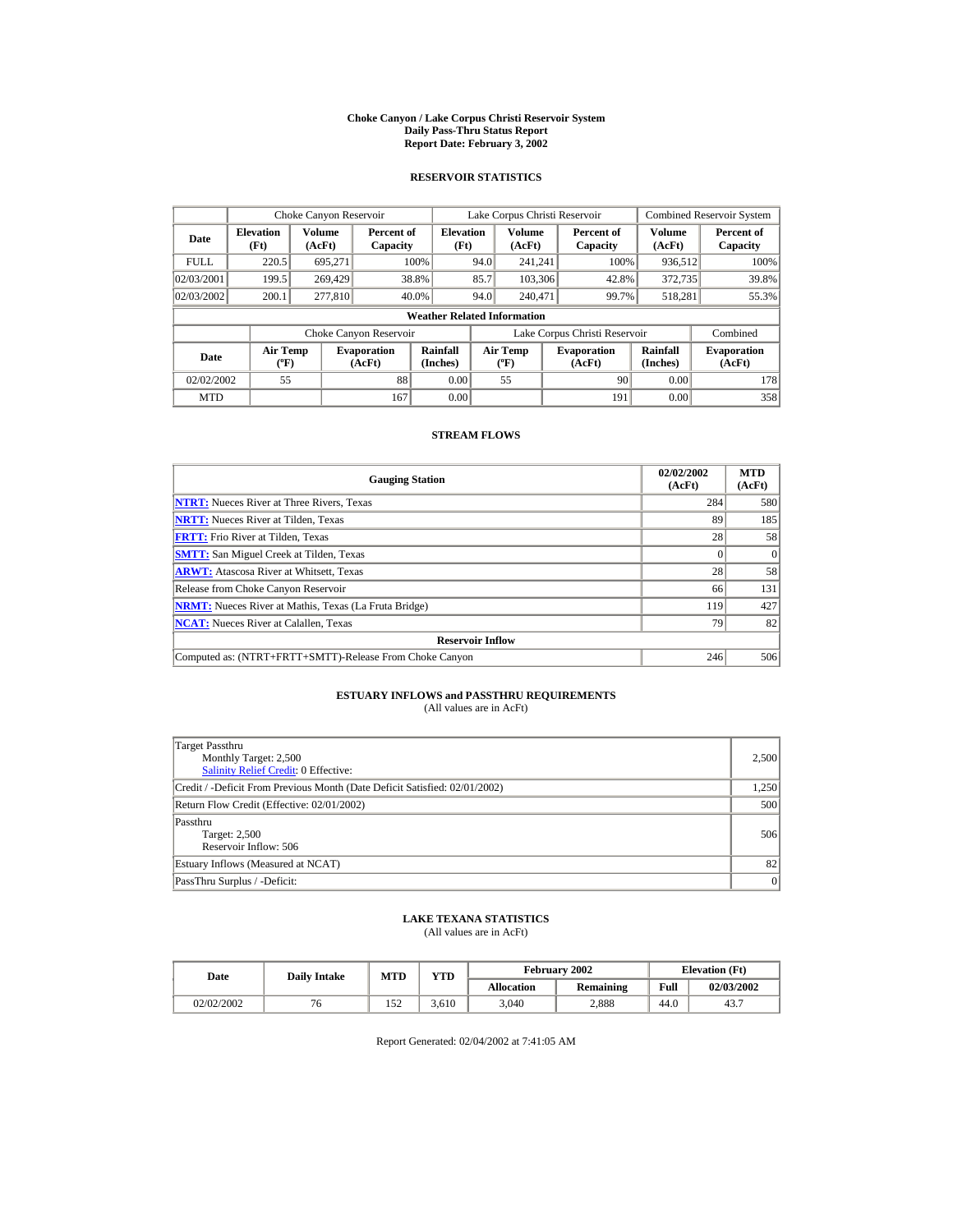#### **Choke Canyon / Lake Corpus Christi Reservoir System Daily Pass-Thru Status Report Report Date: February 4, 2002**

### **RESERVOIR STATISTICS**

|             | Choke Canyon Reservoir                      |                  |                              |                          |      | Lake Corpus Christi Reservoir             |  |                               |                      | <b>Combined Reservoir System</b> |  |  |
|-------------|---------------------------------------------|------------------|------------------------------|--------------------------|------|-------------------------------------------|--|-------------------------------|----------------------|----------------------------------|--|--|
| Date        | <b>Elevation</b><br>(Ft)                    | Volume<br>(AcFt) | Percent of<br>Capacity       | <b>Elevation</b><br>(Ft) |      | Volume<br>(AcFt)                          |  | Percent of<br>Capacity        | Volume<br>(AcFt)     | Percent of<br>Capacity           |  |  |
| <b>FULL</b> | 220.5                                       | 695.271          |                              | 100%                     | 94.0 | 241.241                                   |  | 100%                          | 936,512              | 100%                             |  |  |
| 02/04/2001  | 199.5                                       | 268,985          |                              | 38.7%                    | 85.7 | 103.172                                   |  | 42.8%                         | 372,157              | 39.7%                            |  |  |
| 02/04/2002  | 200.0                                       | 277,659          |                              | 39.9%                    | 94.0 | 240,471                                   |  | 99.7%                         | 518.130              | 55.3%                            |  |  |
|             | <b>Weather Related Information</b>          |                  |                              |                          |      |                                           |  |                               |                      |                                  |  |  |
|             |                                             |                  | Choke Canyon Reservoir       |                          |      |                                           |  | Lake Corpus Christi Reservoir |                      | Combined                         |  |  |
| Date        | <b>Air Temp</b><br>$({}^{\circ}\mathrm{F})$ |                  | <b>Evaporation</b><br>(AcFt) | Rainfall<br>(Inches)     |      | <b>Air Temp</b><br>$({}^{\circ}\text{F})$ |  | <b>Evaporation</b><br>(AcFt)  | Rainfall<br>(Inches) | <b>Evaporation</b><br>(AcFt)     |  |  |
| 02/03/2002  | 67                                          |                  | 123                          | 0.00                     |      | 63                                        |  | 123                           | 0.00                 | 246                              |  |  |
| <b>MTD</b>  |                                             |                  | 290                          | 0.00                     |      |                                           |  | 314                           | 0.00                 | 604                              |  |  |

# **STREAM FLOWS**

| <b>Gauging Station</b>                                       | 02/03/2002<br>(AcFt) | <b>MTD</b><br>(AcFt) |
|--------------------------------------------------------------|----------------------|----------------------|
| <b>NTRT:</b> Nueces River at Three Rivers, Texas             | 270                  | 850                  |
| <b>NRTT:</b> Nueces River at Tilden, Texas                   | 83                   | 268                  |
| <b>FRTT:</b> Frio River at Tilden, Texas                     | 28                   | 85                   |
| <b>SMTT:</b> San Miguel Creek at Tilden, Texas               |                      | $\Omega$             |
| <b>ARWT:</b> Atascosa River at Whitsett, Texas               | 28                   | 85                   |
| Release from Choke Canyon Reservoir                          | 66                   | 197                  |
| <b>NRMT:</b> Nueces River at Mathis, Texas (La Fruta Bridge) | 101                  | 528                  |
| <b>NCAT:</b> Nueces River at Calallen, Texas                 | 40                   | 121                  |
| <b>Reservoir Inflow</b>                                      |                      |                      |
| Computed as: (NTRT+FRTT+SMTT)-Release From Choke Canyon      | 232                  | 738                  |

# **ESTUARY INFLOWS and PASSTHRU REQUIREMENTS**<br>(All values are in AcFt)

| Target Passthru<br>Monthly Target: 2,500<br>Salinity Relief Credit: 0 Effective: | 2,500 |
|----------------------------------------------------------------------------------|-------|
| Credit / -Deficit From Previous Month (Date Deficit Satisfied: 02/01/2002)       | 1,250 |
| Return Flow Credit (Effective: 02/01/2002)                                       | 500   |
| Passthru<br><b>Target: 2,500</b><br>Reservoir Inflow: 738                        | 738   |
| Estuary Inflows (Measured at NCAT)                                               | 121   |
| PassThru Surplus / -Deficit:                                                     | 0     |

## **LAKE TEXANA STATISTICS**

(All values are in AcFt)

| Date       | <b>Daily Intake</b> | YTD<br><b>MTD</b> |      |                   | <b>February 2002</b> | <b>Elevation</b> (Ft) |            |
|------------|---------------------|-------------------|------|-------------------|----------------------|-----------------------|------------|
|            |                     |                   |      | <b>Allocation</b> | Remaining            | Full                  | 02/04/2002 |
| 02/03/2002 | 76                  | 228               | .686 | 3.040             | 2.812                | 44.0                  | 43.7       |

Report Generated: 02/04/2002 at 8:55:52 AM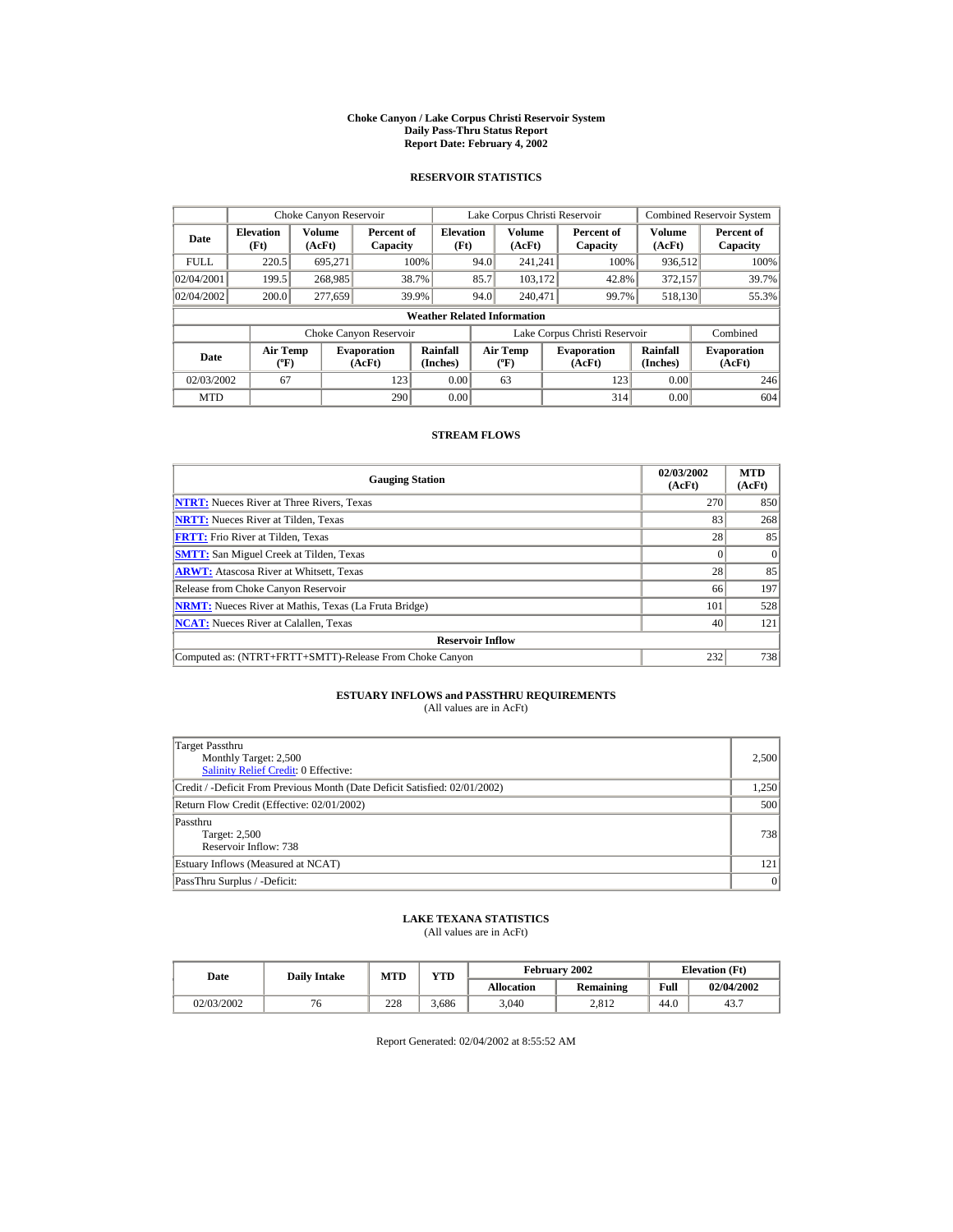#### **Choke Canyon / Lake Corpus Christi Reservoir System Daily Pass-Thru Status Report Report Date: February 5, 2002**

### **RESERVOIR STATISTICS**

|             | Choke Canyon Reservoir                      |                  |                              |                          |      | Lake Corpus Christi Reservoir    |  |                               |                      | <b>Combined Reservoir System</b> |  |  |
|-------------|---------------------------------------------|------------------|------------------------------|--------------------------|------|----------------------------------|--|-------------------------------|----------------------|----------------------------------|--|--|
| Date        | <b>Elevation</b><br>(Ft)                    | Volume<br>(AcFt) | Percent of<br>Capacity       | <b>Elevation</b><br>(Ft) |      | Volume<br>(AcFt)                 |  | Percent of<br>Capacity        | Volume<br>(AcFt)     | Percent of<br>Capacity           |  |  |
| <b>FULL</b> | 220.5                                       | 695.271          |                              | 100%                     | 94.0 | 241.241                          |  | 100%                          | 936,512              | 100%                             |  |  |
| 02/05/2001  | 199.5                                       | 269,133          |                              | 38.7%                    | 85.7 | 103,306                          |  | 42.8%                         | 372,439              | 39.8%                            |  |  |
| 02/05/2002  | 200.0                                       | 277,659          |                              | 39.9%                    | 94.0 | 241,048                          |  | 99.9%                         | 518,707              | 55.4%                            |  |  |
|             | <b>Weather Related Information</b>          |                  |                              |                          |      |                                  |  |                               |                      |                                  |  |  |
|             |                                             |                  | Choke Canyon Reservoir       |                          |      |                                  |  | Lake Corpus Christi Reservoir |                      | Combined                         |  |  |
| Date        | <b>Air Temp</b><br>$({}^{\circ}\mathrm{F})$ |                  | <b>Evaporation</b><br>(AcFt) | Rainfall<br>(Inches)     |      | <b>Air Temp</b><br>$(^{\circ}F)$ |  | <b>Evaporation</b><br>(AcFt)  | Rainfall<br>(Inches) | <b>Evaporation</b><br>(AcFt)     |  |  |
| 02/04/2002  | 62                                          |                  | 132                          | 0.12                     |      | 60                               |  | 179                           | 0.05                 | 311                              |  |  |
| <b>MTD</b>  |                                             |                  | 422                          | 0.12                     |      |                                  |  | 493                           | 0.05                 | 915                              |  |  |

### **STREAM FLOWS**

| <b>Gauging Station</b>                                       | 02/04/2002<br>(AcFt) | <b>MTD</b><br>(AcFt) |
|--------------------------------------------------------------|----------------------|----------------------|
| <b>NTRT:</b> Nueces River at Three Rivers, Texas             | 258                  | 1,108                |
| <b>NRTT:</b> Nueces River at Tilden, Texas                   | 83                   | 351                  |
| <b>FRTT:</b> Frio River at Tilden. Texas                     | 28                   | 113                  |
| <b>SMTT:</b> San Miguel Creek at Tilden, Texas               |                      | $\Omega$             |
| <b>ARWT:</b> Atascosa River at Whitsett, Texas               | 30 <sup>1</sup>      | 115                  |
| Release from Choke Canyon Reservoir                          | 66                   | 262                  |
| <b>NRMT:</b> Nueces River at Mathis, Texas (La Fruta Bridge) | 103                  | 631                  |
| <b>NCAT:</b> Nueces River at Calallen. Texas                 | 10                   | 132                  |
| <b>Reservoir Inflow</b>                                      |                      |                      |
| Computed as: (NTRT+FRTT+SMTT)-Release From Choke Canyon      | 220                  | 959                  |

# **ESTUARY INFLOWS and PASSTHRU REQUIREMENTS**<br>(All values are in AcFt)

| Target Passthru<br>Monthly Target: 2,500<br><b>Salinity Relief Credit: 0 Effective:</b> | 2,500 |
|-----------------------------------------------------------------------------------------|-------|
| Credit / -Deficit From Previous Month (Date Deficit Satisfied: 02/01/2002)              | 1,250 |
| Return Flow Credit (Effective: 02/01/2002)                                              | 500   |
| Passthru<br><b>Target: 2,500</b><br>Reservoir Inflow: 959                               | 959   |
| Estuary Inflows (Measured at NCAT)                                                      | 132   |
| PassThru Surplus / -Deficit:                                                            | 0     |

## **LAKE TEXANA STATISTICS**

(All values are in AcFt)

| Date       | <b>Daily Intake</b> | <b>MTD</b> | VTD   |                   | February 2002 | <b>Elevation</b> (Ft) |            |
|------------|---------------------|------------|-------|-------------------|---------------|-----------------------|------------|
|            |                     |            |       | <b>Allocation</b> | Remaining     | Full                  | 02/05/2002 |
| 02/04/2002 | 6                   | 305        | 3.762 | 3,040             | 2,735         | 44.0                  | 43.7       |

Report Generated: 02/05/2002 at 8:11:55 AM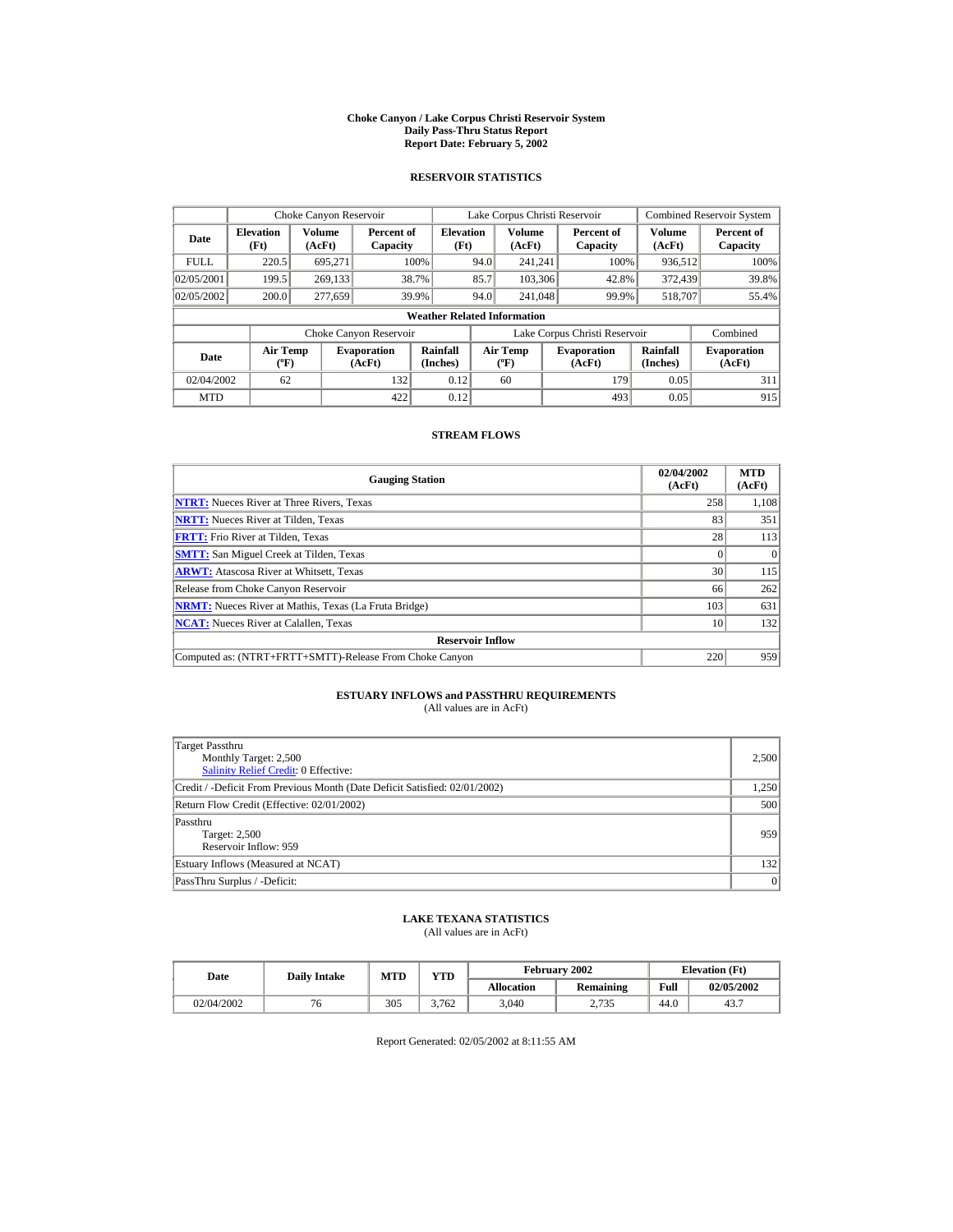#### **Choke Canyon / Lake Corpus Christi Reservoir System Daily Pass-Thru Status Report Report Date: February 6, 2002**

### **RESERVOIR STATISTICS**

|             | Choke Canyon Reservoir                      |                  |                              |                          |      | Lake Corpus Christi Reservoir             |  |                               |                      | <b>Combined Reservoir System</b> |  |  |
|-------------|---------------------------------------------|------------------|------------------------------|--------------------------|------|-------------------------------------------|--|-------------------------------|----------------------|----------------------------------|--|--|
| Date        | <b>Elevation</b><br>(Ft)                    | Volume<br>(AcFt) | Percent of<br>Capacity       | <b>Elevation</b><br>(Ft) |      | Volume<br>(AcFt)                          |  | Percent of<br>Capacity        | Volume<br>(AcFt)     | Percent of<br>Capacity           |  |  |
| <b>FULL</b> | 220.5                                       | 695.271          |                              | 100%                     | 94.0 | 241.241                                   |  | 100%                          | 936,512              | 100%                             |  |  |
| 02/06/2001  | 199.5                                       | 268,837          |                              | 38.7%                    | 85.6 | 102,772                                   |  | 42.6%                         | 371,609              | 39.7%                            |  |  |
| 02/06/2002  | 200.1                                       | 277,962          |                              | 40.0%                    | 94.0 | 241.241                                   |  | 100.0%                        | 519.203              | 55.4%                            |  |  |
|             | <b>Weather Related Information</b>          |                  |                              |                          |      |                                           |  |                               |                      |                                  |  |  |
|             |                                             |                  | Choke Canyon Reservoir       |                          |      |                                           |  | Lake Corpus Christi Reservoir |                      | Combined                         |  |  |
| Date        | <b>Air Temp</b><br>$({}^{\circ}\mathrm{F})$ |                  | <b>Evaporation</b><br>(AcFt) | Rainfall<br>(Inches)     |      | <b>Air Temp</b><br>$({}^{\circ}\text{F})$ |  | <b>Evaporation</b><br>(AcFt)  | Rainfall<br>(Inches) | <b>Evaporation</b><br>(AcFt)     |  |  |
| 02/05/2002  | 46                                          |                  | 35                           | 0.21                     |      | 50                                        |  | 11                            | 0.11                 | 46                               |  |  |
| <b>MTD</b>  |                                             |                  | 457                          | 0.33                     |      |                                           |  | 504                           | 0.16                 | 961                              |  |  |

### **STREAM FLOWS**

| <b>Gauging Station</b>                                       | 02/05/2002<br>(AcFt) | <b>MTD</b><br>(AcFt) |
|--------------------------------------------------------------|----------------------|----------------------|
| <b>NTRT:</b> Nueces River at Three Rivers, Texas             | 262                  | 1,370                |
| <b>NRTT:</b> Nueces River at Tilden, Texas                   | 83                   | 435                  |
| <b>FRTT:</b> Frio River at Tilden, Texas                     | 28                   | 141                  |
| <b>SMTT:</b> San Miguel Creek at Tilden, Texas               |                      | $\Omega$             |
| <b>ARWT:</b> Atascosa River at Whitsett, Texas               | 30 <sup>1</sup>      | 145                  |
| Release from Choke Canyon Reservoir                          | 66                   | 328                  |
| <b>NRMT:</b> Nueces River at Mathis, Texas (La Fruta Bridge) | 129                  | 760                  |
| <b>NCAT:</b> Nueces River at Calallen, Texas                 |                      | 132                  |
| <b>Reservoir Inflow</b>                                      |                      |                      |
| Computed as: (NTRT+FRTT+SMTT)-Release From Choke Canyon      | 224                  | 1,183                |

# **ESTUARY INFLOWS and PASSTHRU REQUIREMENTS**<br>(All values are in AcFt)

| Target Passthru<br>Monthly Target: 2,500<br>Salinity Relief Credit: 0 Effective: | 2,500 |
|----------------------------------------------------------------------------------|-------|
| Credit / -Deficit From Previous Month (Date Deficit Satisfied: 02/01/2002)       | 1,250 |
| Return Flow Credit (Effective: 02/01/2002)                                       | 500   |
| Passthru<br>Target: 2,500<br>Reservoir Inflow: 1,183                             | 1,183 |
| Estuary Inflows (Measured at NCAT)                                               | 132   |
| PassThru Surplus / -Deficit:                                                     | 0     |

## **LAKE TEXANA STATISTICS**

(All values are in AcFt)

| Date       | <b>Daily Intake</b> | <b>MTD</b> | YTD   |                   | <b>February 2002</b> | <b>Elevation</b> (Ft) |            |
|------------|---------------------|------------|-------|-------------------|----------------------|-----------------------|------------|
|            |                     |            |       | <b>Allocation</b> | Remaining            | Full                  | 02/06/2002 |
| 02/05/2002 | 76                  | 381        | 3.838 | 3.040             | 2.659                | 44.0                  | 43.6       |

Report Generated: 02/06/2002 at 8:54:52 AM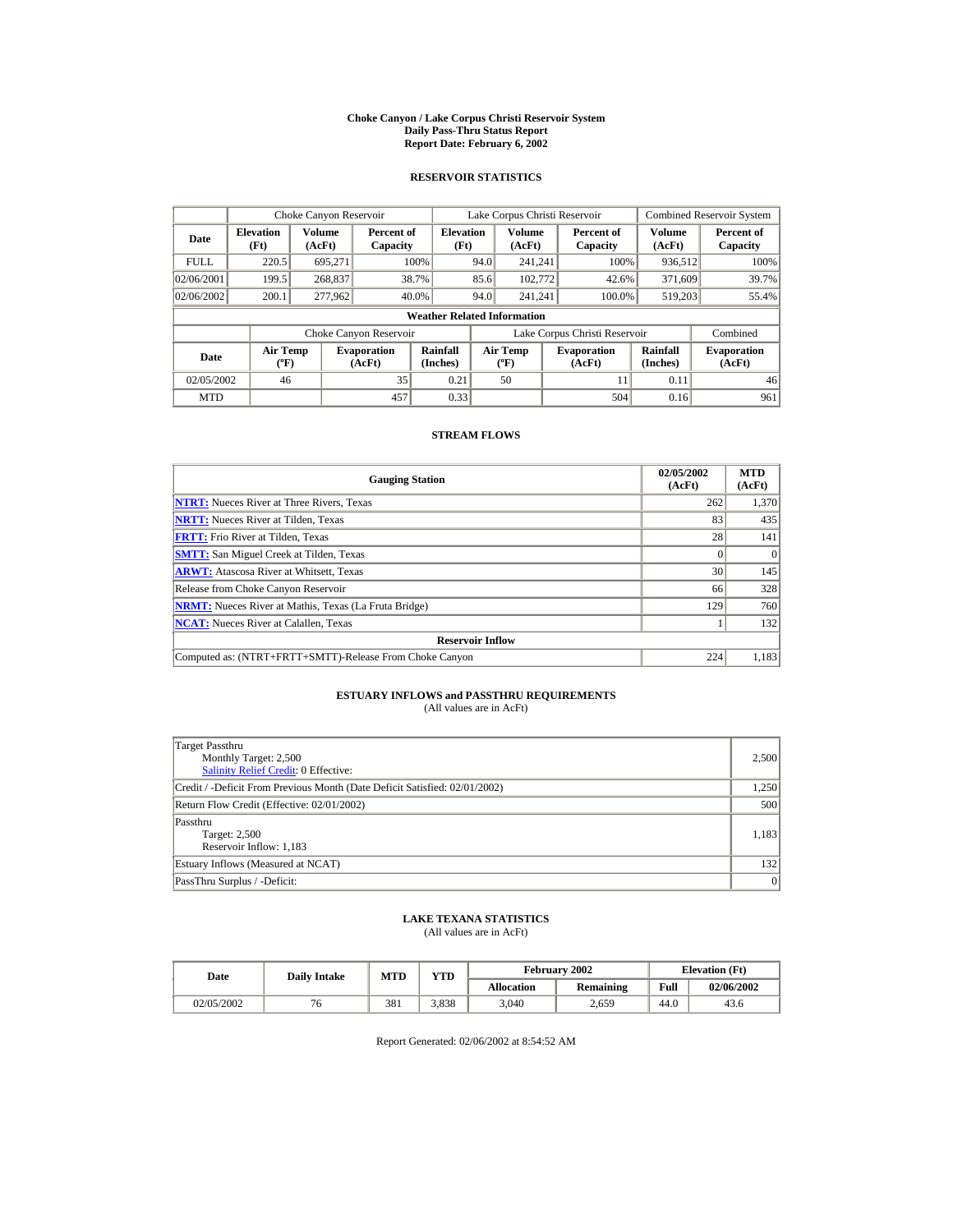#### **Choke Canyon / Lake Corpus Christi Reservoir System Daily Pass-Thru Status Report Report Date: February 7, 2002**

### **RESERVOIR STATISTICS**

|                                                                                     | Choke Canyon Reservoir             |         |                        |                          |      | Lake Corpus Christi Reservoir             |  |                               |                      | <b>Combined Reservoir System</b> |
|-------------------------------------------------------------------------------------|------------------------------------|---------|------------------------|--------------------------|------|-------------------------------------------|--|-------------------------------|----------------------|----------------------------------|
| Volume<br><b>Elevation</b><br>Date<br>(Ft)<br>(AcFt)                                |                                    |         | Percent of<br>Capacity | <b>Elevation</b><br>(Ft) |      | Volume<br>(AcFt)                          |  | Percent of<br>Capacity        | Volume<br>(AcFt)     | Percent of<br>Capacity           |
| <b>FULL</b>                                                                         | 220.5                              | 695.271 |                        | 100%                     | 94.0 | 241.241                                   |  | 100%                          | 936,512              | 100%                             |
| 02/07/2001                                                                          | 199.4                              | 268,542 |                        | 38.6%                    | 85.6 | 102,772                                   |  | 42.6%                         | 371.314              | 39.6%                            |
| 02/07/2002                                                                          | 200.0                              | 277,508 |                        | 39.9%                    | 93.9 | 239,894                                   |  | 99.4%                         | 517.402              | 55.2%                            |
|                                                                                     | <b>Weather Related Information</b> |         |                        |                          |      |                                           |  |                               |                      |                                  |
|                                                                                     |                                    |         | Choke Canyon Reservoir |                          |      |                                           |  | Lake Corpus Christi Reservoir |                      | Combined                         |
| <b>Air Temp</b><br><b>Evaporation</b><br>Date<br>$({}^{\circ}\mathrm{F})$<br>(AcFt) |                                    |         |                        | Rainfall<br>(Inches)     |      | <b>Air Temp</b><br>$({}^{\circ}\text{F})$ |  | <b>Evaporation</b><br>(AcFt)  | Rainfall<br>(Inches) | <b>Evaporation</b><br>(AcFt)     |
| 02/06/2002                                                                          | 60                                 |         | 88                     | 0.05                     |      | 57                                        |  | 67                            | 0.01                 | 155                              |
| <b>MTD</b>                                                                          |                                    |         | 545                    | 0.38                     |      |                                           |  | 571                           | 0.17                 | 1.116                            |

### **STREAM FLOWS**

| <b>Gauging Station</b>                                       | 02/06/2002<br>(AcFt) | <b>MTD</b><br>(AcFt) |
|--------------------------------------------------------------|----------------------|----------------------|
| <b>NTRT:</b> Nueces River at Three Rivers, Texas             | 260                  | 1,630                |
| <b>NRTT:</b> Nueces River at Tilden, Texas                   | 81                   | 516                  |
| <b>FRTT:</b> Frio River at Tilden, Texas                     | 32                   | 173                  |
| <b>SMTT:</b> San Miguel Creek at Tilden, Texas               |                      | $\Omega$             |
| <b>ARWT:</b> Atascosa River at Whitsett, Texas               | 28                   | 173                  |
| Release from Choke Canyon Reservoir                          | 66                   | 393                  |
| <b>NRMT:</b> Nueces River at Mathis, Texas (La Fruta Bridge) | 147                  | 907                  |
| <b>NCAT:</b> Nueces River at Calallen, Texas                 |                      | 132                  |
| <b>Reservoir Inflow</b>                                      |                      |                      |
| Computed as: (NTRT+FRTT+SMTT)-Release From Choke Canyon      | 226                  | 1,409                |

# **ESTUARY INFLOWS and PASSTHRU REQUIREMENTS**<br>(All values are in AcFt)

| Target Passthru<br>Monthly Target: 2,500<br><b>Salinity Relief Credit: 0 Effective:</b> | 2,500 |
|-----------------------------------------------------------------------------------------|-------|
| Credit / -Deficit From Previous Month (Date Deficit Satisfied: 02/01/2002)              | 1,250 |
| Return Flow Credit (Effective: 02/01/2002)                                              | 500   |
| Passthru<br>Target: 2,500<br>Reservoir Inflow: 1,409                                    | 1.409 |
| Estuary Inflows (Measured at NCAT)                                                      | 132   |
| PassThru Surplus / -Deficit:                                                            | 0     |

## **LAKE TEXANA STATISTICS**

(All values are in AcFt)

| Date       | <b>MTD</b><br><b>Daily Intake</b> |     | YTD   |            | February 2002 | <b>Elevation</b> (Ft) |            |
|------------|-----------------------------------|-----|-------|------------|---------------|-----------------------|------------|
|            |                                   |     |       | Allocation | Remaining     | Full                  | 02/07/2002 |
| 02/06/2002 | 76                                | 457 | 3.914 | 3,040      | 2,583         | 44.U                  | 43.6       |

Report Generated: 02/07/2002 at 8:32:12 AM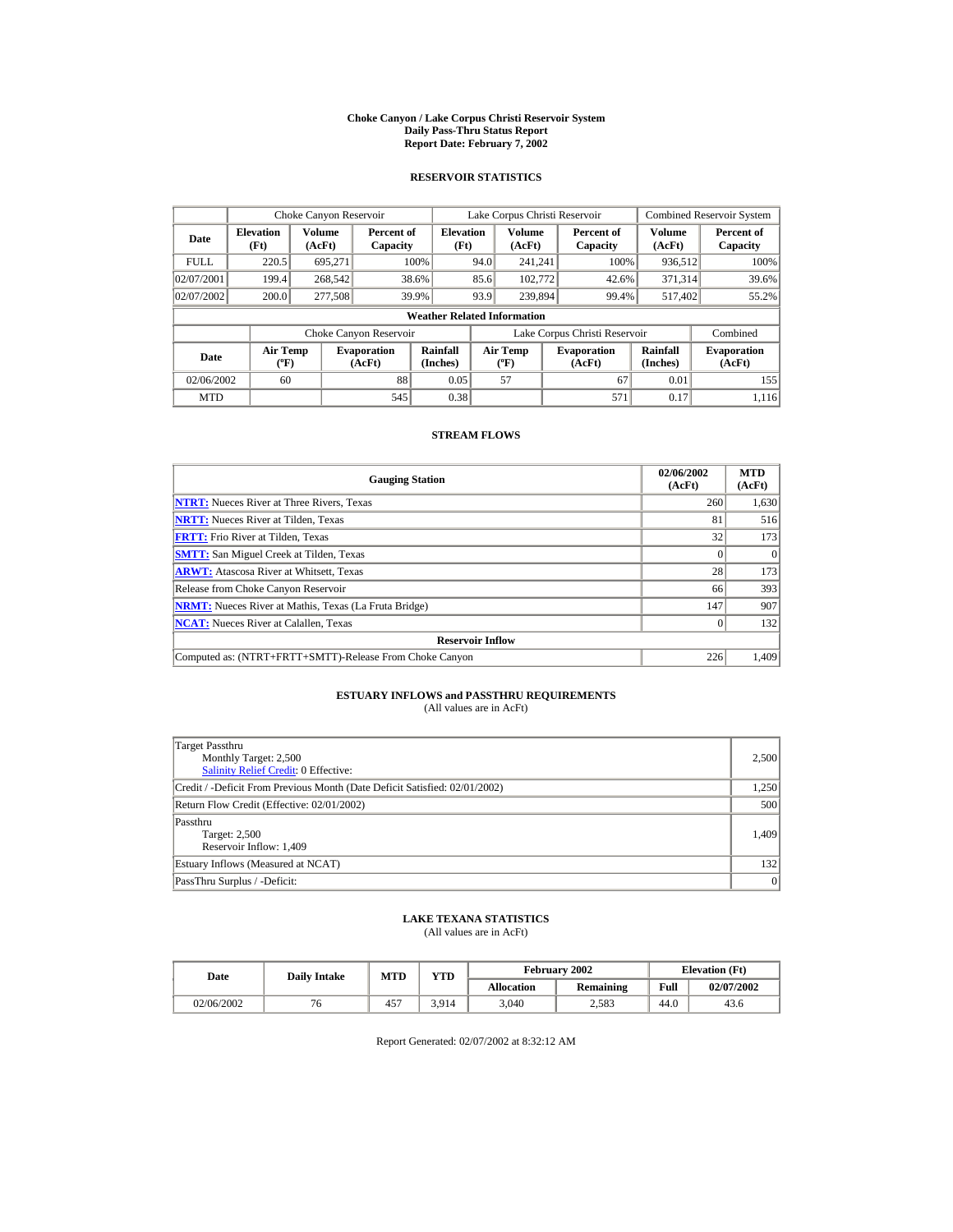#### **Choke Canyon / Lake Corpus Christi Reservoir System Daily Pass-Thru Status Report Report Date: February 8, 2002**

### **RESERVOIR STATISTICS**

|                                                                                     | Choke Canyon Reservoir   |                  |                        |                                    |                                  | Lake Corpus Christi Reservoir |                               |                              | <b>Combined Reservoir System</b> |
|-------------------------------------------------------------------------------------|--------------------------|------------------|------------------------|------------------------------------|----------------------------------|-------------------------------|-------------------------------|------------------------------|----------------------------------|
| Date                                                                                | <b>Elevation</b><br>(Ft) | Volume<br>(AcFt) | Percent of<br>Capacity | <b>Elevation</b><br>(Ft)           |                                  | Volume<br>(AcFt)              | Percent of<br>Capacity        | Volume<br>(AcFt)             | Percent of<br>Capacity           |
| <b>FULL</b>                                                                         | 220.5                    | 695.271          |                        | 100%                               | 94.0                             | 241.241                       | 100%                          | 936,512                      | 100%                             |
| 02/08/2001                                                                          | 199.4                    | 268,394          |                        | 38.6%                              | 85.6                             | 102.106                       | 42.3%                         | 370,500                      | 39.6%                            |
| 02/08/2002                                                                          | 200.0                    | 277,508          |                        | 39.9%                              | 93.9                             | 239,894                       | 99.4%                         | 517.402                      | 55.2%                            |
|                                                                                     |                          |                  |                        | <b>Weather Related Information</b> |                                  |                               |                               |                              |                                  |
|                                                                                     |                          |                  | Choke Canyon Reservoir |                                    |                                  |                               | Lake Corpus Christi Reservoir |                              | Combined                         |
| <b>Air Temp</b><br><b>Evaporation</b><br>Date<br>$({}^{\circ}\mathrm{F})$<br>(AcFt) |                          |                  | Rainfall<br>(Inches)   |                                    | <b>Air Temp</b><br>$(^{\circ}F)$ | <b>Evaporation</b><br>(AcFt)  | Rainfall<br>(Inches)          | <b>Evaporation</b><br>(AcFt) |                                  |
| 02/07/2002                                                                          | 65                       |                  | 53                     | 0.00                               |                                  | 65                            | 67                            | 0.00                         | 120                              |
| <b>MTD</b>                                                                          |                          |                  | 598                    | 0.38                               |                                  |                               | 638                           | 0.17                         | 1,236                            |

# **STREAM FLOWS**

| <b>Gauging Station</b>                                       | 02/07/2002<br>(AcFt) | <b>MTD</b><br>(AcFt) |
|--------------------------------------------------------------|----------------------|----------------------|
| <b>NTRT:</b> Nueces River at Three Rivers, Texas             | 254                  | 1,884                |
| <b>NRTT:</b> Nueces River at Tilden, Texas                   | 83                   | 599                  |
| <b>FRTT:</b> Frio River at Tilden, Texas                     | 30                   | 202                  |
| <b>SMTT:</b> San Miguel Creek at Tilden, Texas               |                      |                      |
| <b>ARWT:</b> Atascosa River at Whitsett, Texas               | 28                   | 200                  |
| Release from Choke Canyon Reservoir                          | 66                   | 459                  |
| <b>NRMT:</b> Nueces River at Mathis, Texas (La Fruta Bridge) | 115                  | 1.022                |
| <b>NCAT:</b> Nueces River at Calallen, Texas                 |                      | 132                  |
| <b>Reservoir Inflow</b>                                      |                      |                      |
| Computed as: (NTRT+FRTT+SMTT)-Release From Choke Canyon      | 218                  | 1,628                |

# **ESTUARY INFLOWS and PASSTHRU REQUIREMENTS**<br>(All values are in AcFt)

| Target Passthru<br>Monthly Target: 2,500<br>Salinity Relief Credit: 0 Effective: | 2,500 |
|----------------------------------------------------------------------------------|-------|
| Credit / -Deficit From Previous Month (Date Deficit Satisfied: 02/01/2002)       | 1,250 |
| Return Flow Credit (Effective: 02/01/2002)                                       | 500   |
| Passthru<br>Target: 2,500<br>Reservoir Inflow: 1,628                             | 1,628 |
| Estuary Inflows (Measured at NCAT)                                               | 132   |
| PassThru Surplus / -Deficit:                                                     | 0     |

## **LAKE TEXANA STATISTICS**

(All values are in AcFt)

| Date       | <b>Daily Intake</b> | <b>MTD</b> | YTD   |            | February 2002 |      | <b>Elevation</b> (Ft) |
|------------|---------------------|------------|-------|------------|---------------|------|-----------------------|
|            |                     |            |       | Allocation | Remaining     | Full | 02/08/2002            |
| 02/07/2002 | 76                  | 533        | 3.990 | 3,040      | 2,507         | 44.G | 43.5                  |

Report Generated: 02/08/2002 at 8:31:46 AM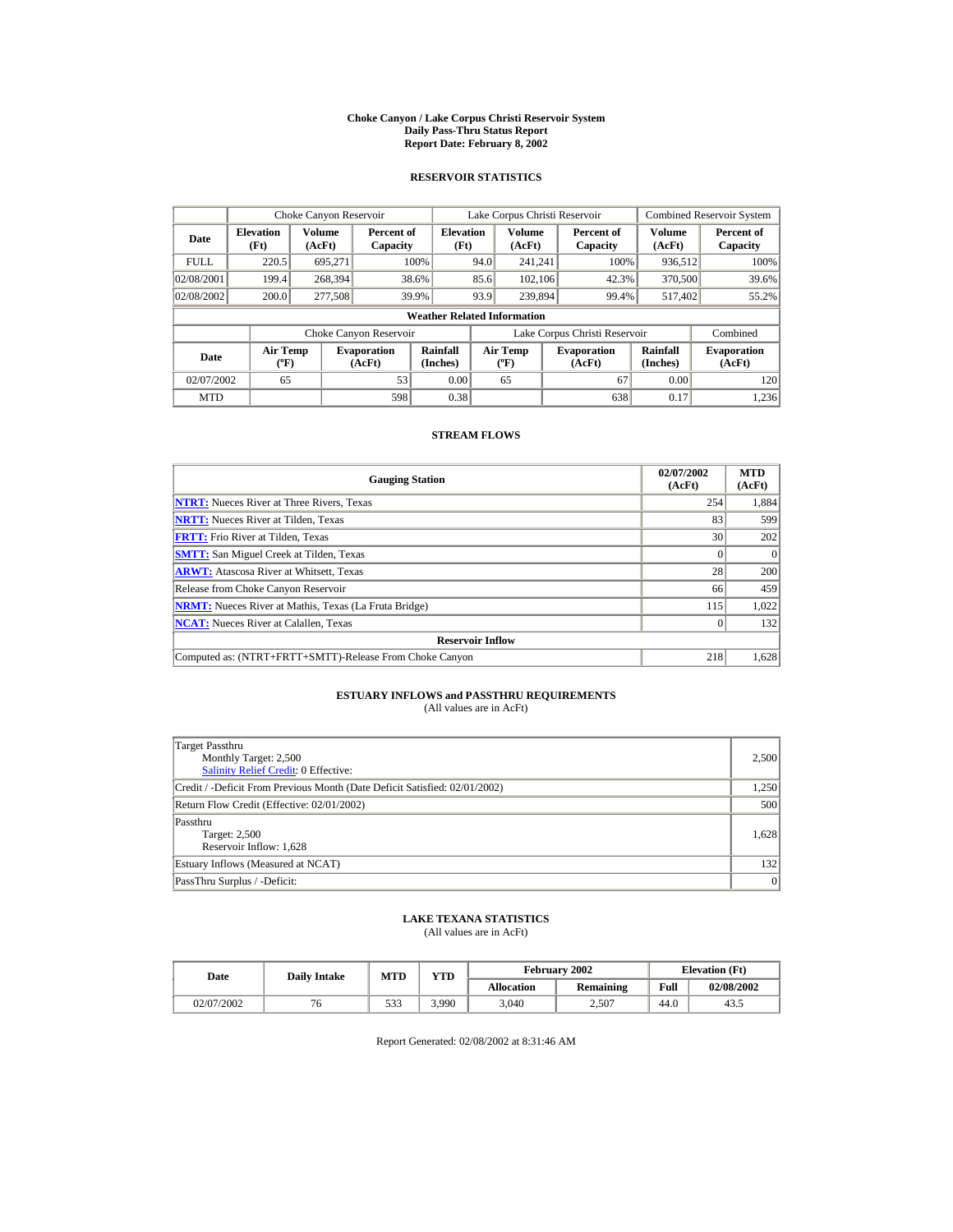#### **Choke Canyon / Lake Corpus Christi Reservoir System Daily Pass-Thru Status Report Report Date: February 9, 2002**

### **RESERVOIR STATISTICS**

|                                                                                     | Choke Canyon Reservoir |         |                        |                                    |                                           | Lake Corpus Christi Reservoir |                               |                              | <b>Combined Reservoir System</b> |
|-------------------------------------------------------------------------------------|------------------------|---------|------------------------|------------------------------------|-------------------------------------------|-------------------------------|-------------------------------|------------------------------|----------------------------------|
| Volume<br><b>Elevation</b><br>Date<br>(Ft)<br>(AcFt)                                |                        |         | Percent of<br>Capacity | <b>Elevation</b><br>(Ft)           |                                           | Volume<br>(AcFt)              | Percent of<br>Capacity        | Volume<br>(AcFt)             | Percent of<br>Capacity           |
| <b>FULL</b>                                                                         | 220.5                  | 695.271 |                        | 100%                               | 94.0                                      | 241.241                       | 100%                          | 936,512                      | 100%                             |
| 02/09/2001                                                                          | 199.4                  | 268,542 |                        | 38.6%                              | 85.6                                      | 102,772                       | 42.6%                         | 371.314                      | 39.6%                            |
| 02/09/2002                                                                          | 200.0                  | 277,357 |                        | 39.9%                              | 93.9                                      | 239,510                       | 99.3%                         | 516,867                      | 55.2%                            |
|                                                                                     |                        |         |                        | <b>Weather Related Information</b> |                                           |                               |                               |                              |                                  |
|                                                                                     |                        |         | Choke Canyon Reservoir |                                    |                                           |                               | Lake Corpus Christi Reservoir |                              | Combined                         |
| <b>Air Temp</b><br><b>Evaporation</b><br>Date<br>$({}^{\circ}\mathrm{F})$<br>(AcFt) |                        |         | Rainfall<br>(Inches)   |                                    | <b>Air Temp</b><br>$({}^{\circ}\text{F})$ | <b>Evaporation</b><br>(AcFt)  | Rainfall<br>(Inches)          | <b>Evaporation</b><br>(AcFt) |                                  |
| 02/08/2002                                                                          | 69                     |         | 106                    | 0.00                               |                                           | 70                            | 201                           | 0.00                         | 307                              |
| <b>MTD</b>                                                                          |                        |         | 704                    | 0.38                               |                                           |                               | 839                           | 0.17                         | 1.543                            |

### **STREAM FLOWS**

| <b>Gauging Station</b>                                       | 02/08/2002<br>(AcFt) | <b>MTD</b><br>(AcFt) |
|--------------------------------------------------------------|----------------------|----------------------|
| <b>NTRT:</b> Nueces River at Three Rivers, Texas             | 252                  | 2,136                |
| <b>NRTT:</b> Nueces River at Tilden, Texas                   | 83                   | 683                  |
| <b>FRTT:</b> Frio River at Tilden, Texas                     | 30                   | 232                  |
| <b>SMTT:</b> San Miguel Creek at Tilden, Texas               |                      | $\Omega$             |
| <b>ARWT:</b> Atascosa River at Whitsett, Texas               | 24                   | 224                  |
| Release from Choke Canyon Reservoir                          | 66                   | 524                  |
| <b>NRMT:</b> Nueces River at Mathis, Texas (La Fruta Bridge) | 151                  | 1,173                |
| <b>NCAT:</b> Nueces River at Calallen, Texas                 |                      | 132                  |
| <b>Reservoir Inflow</b>                                      |                      |                      |
| Computed as: (NTRT+FRTT+SMTT)-Release From Choke Canyon      | 216                  | 1,844                |

# **ESTUARY INFLOWS and PASSTHRU REQUIREMENTS**<br>(All values are in AcFt)

| Target Passthru<br>Monthly Target: 2,500<br>Salinity Relief Credit: 0 Effective: | 2,500 |
|----------------------------------------------------------------------------------|-------|
| Credit / -Deficit From Previous Month (Date Deficit Satisfied: 02/01/2002)       | 1,250 |
| Return Flow Credit (Effective: 02/01/2002)                                       | 500   |
| Passthru<br><b>Target: 2,500</b><br>Reservoir Inflow: 1,844                      | 1.844 |
| Estuary Inflows (Measured at NCAT)                                               | 132   |
| PassThru Surplus / -Deficit:                                                     | 38    |

## **LAKE TEXANA STATISTICS**

(All values are in AcFt)

| Date       | <b>Daily Intake</b> | <b>MTD</b> | VTD   |                   | February 2002 | <b>Elevation</b> (Ft) |            |
|------------|---------------------|------------|-------|-------------------|---------------|-----------------------|------------|
|            |                     |            |       | <b>Allocation</b> | Remaining     | Full                  | 02/09/2002 |
| 02/08/2002 | 6                   | 609        | 4.066 | 3,040             | 2.431         | 44.0                  | 43.5       |

Report Generated: 02/09/2002 at 8:17:35 AM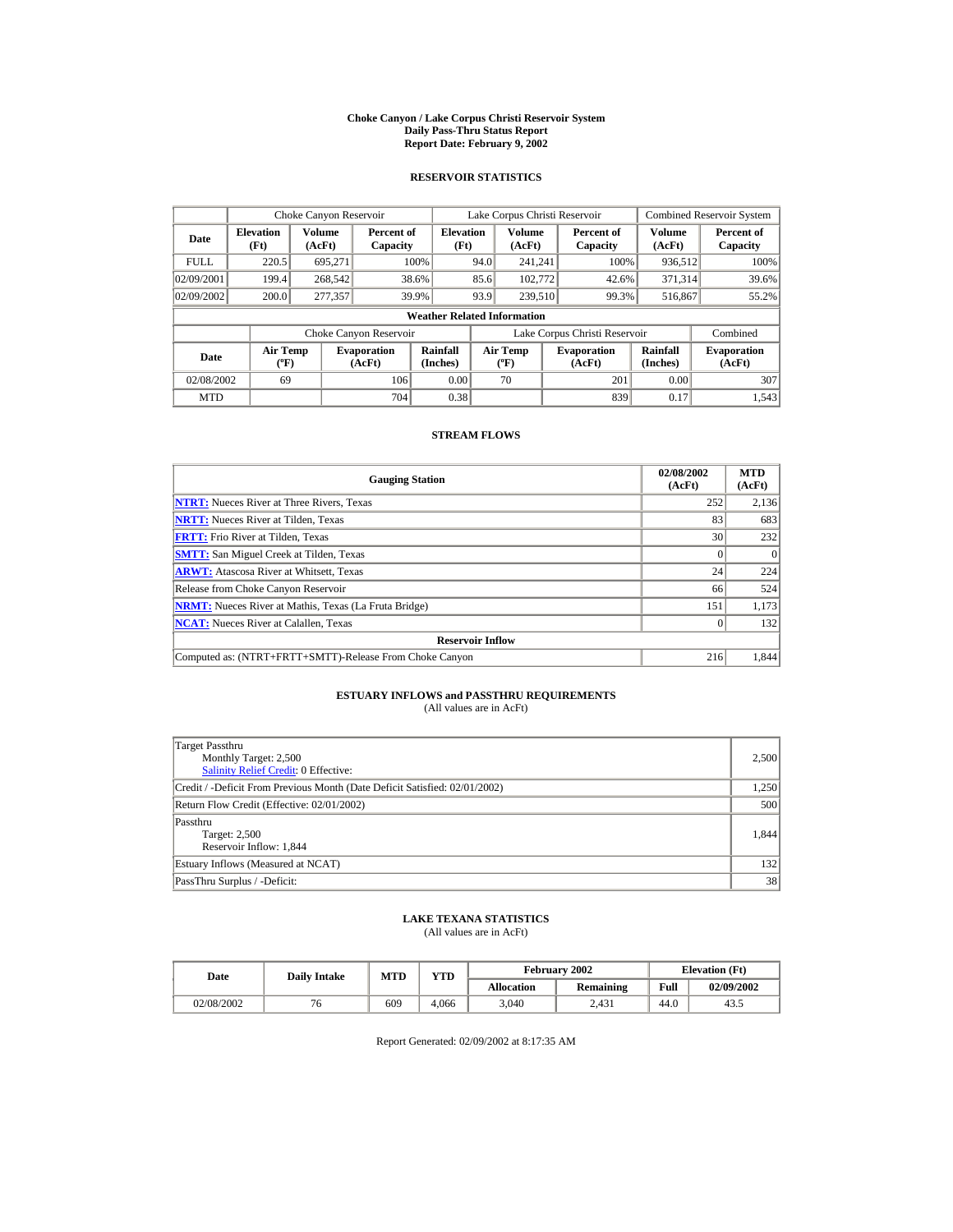#### **Choke Canyon / Lake Corpus Christi Reservoir System Daily Pass-Thru Status Report Report Date: February 10, 2002**

### **RESERVOIR STATISTICS**

|                                        | Choke Canyon Reservoir             |                  |                              |                          |                               | Lake Corpus Christi Reservoir     |  |                              |                         | <b>Combined Reservoir System</b> |  |
|----------------------------------------|------------------------------------|------------------|------------------------------|--------------------------|-------------------------------|-----------------------------------|--|------------------------------|-------------------------|----------------------------------|--|
| Date                                   | <b>Elevation</b><br>(Ft)           | Volume<br>(AcFt) | Percent of<br>Capacity       | <b>Elevation</b><br>(Ft) |                               | Volume<br>(AcFt)                  |  | Percent of<br>Capacity       | <b>Volume</b><br>(AcFt) | Percent of<br>Capacity           |  |
| <b>FULL</b>                            | 220.5                              | 695.271          |                              | 100%                     | 94.0                          | 241.241                           |  | 100%                         | 936,512                 | 100%                             |  |
| 02/10/2001                             | 199.4                              | 268,542          |                              | 38.6%                    | 85.7                          | 104.247                           |  | 43.2%                        | 372,789                 | 39.8%                            |  |
| 02/10/2002                             | 200.0                              | 277,206          |                              | 39.9%                    | 94.0                          | 241.241                           |  | 100.0%                       | 518,447                 | 55.4%                            |  |
|                                        | <b>Weather Related Information</b> |                  |                              |                          |                               |                                   |  |                              |                         |                                  |  |
|                                        |                                    |                  | Choke Canyon Reservoir       |                          | Lake Corpus Christi Reservoir |                                   |  |                              | Combined                |                                  |  |
| Air Temp<br>Date<br>$({}^o\mathrm{F})$ |                                    |                  | <b>Evaporation</b><br>(AcFt) | Rainfall<br>(Inches)     |                               | Air Temp<br>$({}^{\circ}{\rm F})$ |  | <b>Evaporation</b><br>(AcFt) | Rainfall<br>(Inches)    | <b>Evaporation</b><br>(AcFt)     |  |
| 02/09/2002                             | 78                                 |                  | 176                          | 0.00                     |                               | 82                                |  | 269                          | 0.00                    | 445                              |  |
| <b>MTD</b>                             |                                    |                  | 880                          | 0.38                     |                               |                                   |  | 1.108                        | 0.17                    | 1.988                            |  |

### **STREAM FLOWS**

| <b>Gauging Station</b>                                       | 02/09/2002<br>(AcFt) | <b>MTD</b><br>(AcFt) |
|--------------------------------------------------------------|----------------------|----------------------|
| <b>NTRT:</b> Nueces River at Three Rivers, Texas             | 252                  | 2,388                |
| <b>NRTT:</b> Nueces River at Tilden, Texas                   | 79                   | 762                  |
| <b>FRTT:</b> Frio River at Tilden, Texas                     | 30                   | 262                  |
| <b>SMTT:</b> San Miguel Creek at Tilden, Texas               |                      | $\theta$             |
| <b>ARWT:</b> Atascosa River at Whitsett, Texas               | 22                   | 246                  |
| Release from Choke Canyon Reservoir                          | 66                   | 590                  |
| <b>NRMT:</b> Nueces River at Mathis, Texas (La Fruta Bridge) | 121                  | 1,294                |
| <b>NCAT:</b> Nueces River at Calallen, Texas                 |                      | 132                  |
| <b>Reservoir Inflow</b>                                      |                      |                      |
| Computed as: (NTRT+FRTT+SMTT)-Release From Choke Canyon      | 216                  | 2,060                |

# **ESTUARY INFLOWS and PASSTHRU REQUIREMENTS**<br>(All values are in AcFt)

| Target Passthru<br>Monthly Target: 2,500<br>Salinity Relief Credit: 0 Effective: | 2,500  |
|----------------------------------------------------------------------------------|--------|
| Credit / -Deficit From Previous Month (Date Deficit Satisfied: 02/01/2002)       | 1,250  |
| Return Flow Credit (Effective: 02/01/2002)                                       | 500    |
| Passthru<br>Target: 2,500<br>Reservoir Inflow: 2,060                             | 2.060  |
| Estuary Inflows (Measured at NCAT)                                               | 132    |
| PassThru Surplus / -Deficit:                                                     | $-178$ |

## **LAKE TEXANA STATISTICS**

(All values are in AcFt)

| Date       | <b>Daily Intake</b> | <b>MTD</b> | $\mathbf{v}\mathbf{T}\mathbf{D}$ |                   | February 2002 |      | <b>Elevation</b> (Ft) |
|------------|---------------------|------------|----------------------------------|-------------------|---------------|------|-----------------------|
|            |                     |            |                                  | <b>Allocation</b> | Remaining     | Full | 02/10/2002            |
| 02/09/2002 | '0                  | 685        | 4.142                            | 3,040             | 2.355         | 44.0 | 43.1                  |

Report Generated: 02/10/2002 at 9:04:52 AM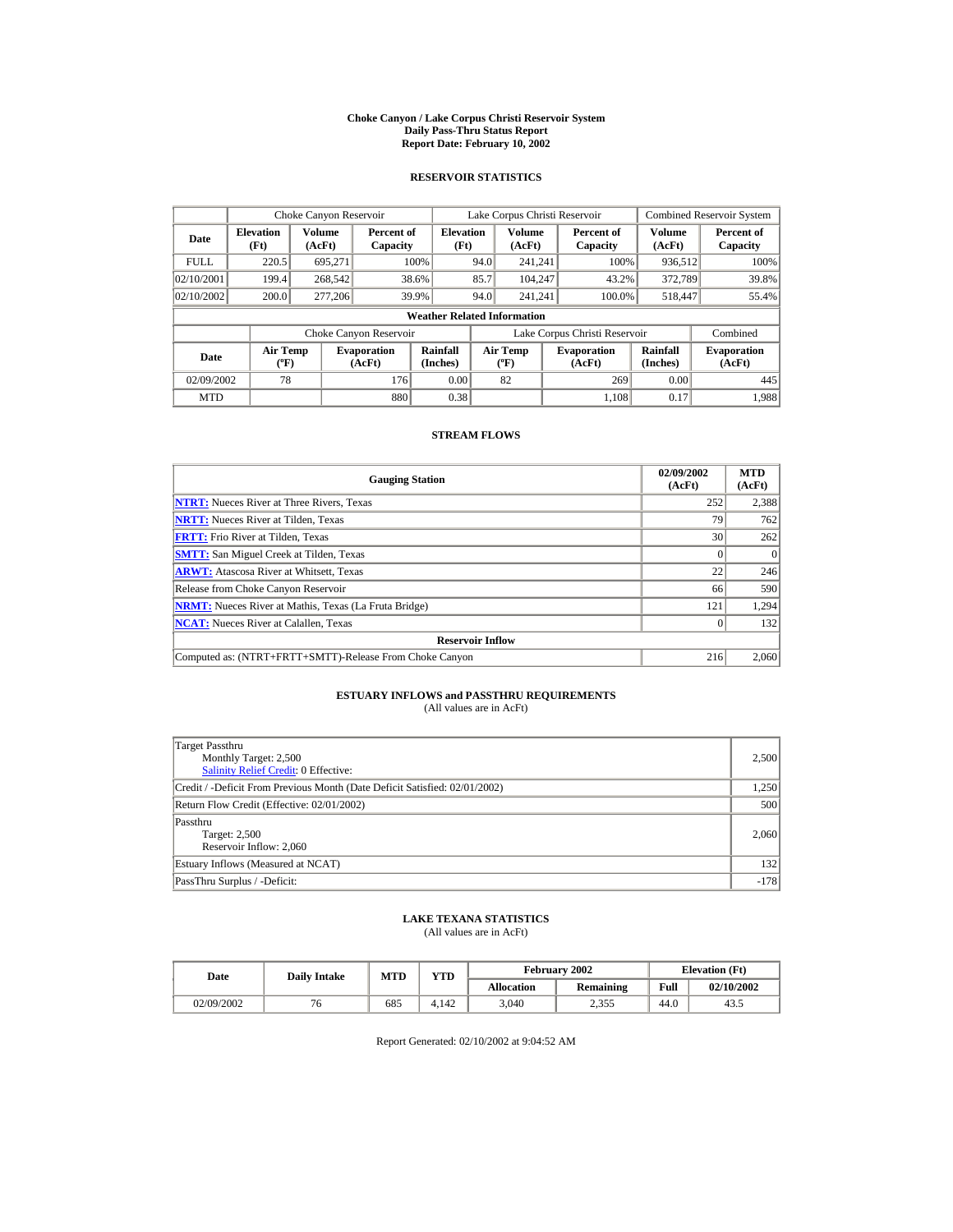#### **Choke Canyon / Lake Corpus Christi Reservoir System Daily Pass-Thru Status Report Report Date: February 11, 2002**

### **RESERVOIR STATISTICS**

|                                                      | Choke Canyon Reservoir |                              |                          |                                    |                                           | Lake Corpus Christi Reservoir |                              |                      |                              | <b>Combined Reservoir System</b> |
|------------------------------------------------------|------------------------|------------------------------|--------------------------|------------------------------------|-------------------------------------------|-------------------------------|------------------------------|----------------------|------------------------------|----------------------------------|
| Volume<br><b>Elevation</b><br>Date<br>(Ft)<br>(AcFt) |                        | Percent of<br>Capacity       | <b>Elevation</b><br>(Ft) |                                    | Volume<br>(AcFt)                          |                               | Percent of<br>Capacity       | Volume<br>(AcFt)     | Percent of<br>Capacity       |                                  |
| <b>FULL</b>                                          | 220.5                  | 695.271                      |                          | 100%                               | 94.0                                      | 241.241                       |                              | 100%                 | 936,512                      | 100%                             |
| 02/11/2001                                           | 199.4                  | 268,246                      |                          | 38.6%                              | 85.7                                      | 103,574                       |                              | 42.9%                | 371,820                      | 39.7%                            |
| 02/11/2002                                           | 200.0                  | 276,904                      |                          | 39.8%                              | 93.9                                      | 239,894                       |                              | 99.4%                | 516,798                      | 55.2%                            |
|                                                      |                        |                              |                          | <b>Weather Related Information</b> |                                           |                               |                              |                      |                              |                                  |
|                                                      |                        |                              | Choke Canyon Reservoir   |                                    | Lake Corpus Christi Reservoir             |                               |                              |                      | Combined                     |                                  |
| <b>Air Temp</b><br>Date<br>$({}^{\circ}\mathrm{F})$  |                        | <b>Evaporation</b><br>(AcFt) | Rainfall<br>(Inches)     |                                    | <b>Air Temp</b><br>$({}^{\circ}\text{F})$ |                               | <b>Evaporation</b><br>(AcFt) | Rainfall<br>(Inches) | <b>Evaporation</b><br>(AcFt) |                                  |
| 02/10/2002                                           | 54                     |                              | 141                      | 0.00                               |                                           | 57                            |                              | 201                  | 0.00                         | 342                              |
| <b>MTD</b>                                           |                        |                              | 1.021                    | 0.38                               |                                           |                               |                              | 1.309                | 0.17                         | 2,330                            |

### **STREAM FLOWS**

| <b>Gauging Station</b>                                       | 02/10/2002<br>(AcFt) | <b>MTD</b><br>(AcFt) |
|--------------------------------------------------------------|----------------------|----------------------|
| <b>NTRT:</b> Nueces River at Three Rivers, Texas             | 244                  | 2,632                |
| <b>NRTT:</b> Nueces River at Tilden, Texas                   | 75                   | 838                  |
| <b>FRTT:</b> Frio River at Tilden, Texas                     | 30                   | 292                  |
| <b>SMTT:</b> San Miguel Creek at Tilden, Texas               |                      | $\Omega$             |
| <b>ARWT:</b> Atascosa River at Whitsett, Texas               | 20                   | 266                  |
| Release from Choke Canyon Reservoir                          | 66                   | 655                  |
| <b>NRMT:</b> Nueces River at Mathis, Texas (La Fruta Bridge) | 536                  | 1,830                |
| <b>NCAT:</b> Nueces River at Calallen, Texas                 |                      | 132                  |
| <b>Reservoir Inflow</b>                                      |                      |                      |
| Computed as: (NTRT+FRTT+SMTT)-Release From Choke Canyon      | 208                  | 2,269                |

# **ESTUARY INFLOWS and PASSTHRU REQUIREMENTS**<br>(All values are in AcFt)

| Target Passthru<br>Monthly Target: 2,500<br><b>Salinity Relief Credit: 0 Effective:</b> | 2,500  |
|-----------------------------------------------------------------------------------------|--------|
| Credit / -Deficit From Previous Month (Date Deficit Satisfied: 02/01/2002)              | 1,250  |
| Return Flow Credit (Effective: 02/01/2002)                                              | 500    |
| Passthru<br>Target: 2,500<br>Reservoir Inflow: 2,269                                    | 2.269  |
| Estuary Inflows (Measured at NCAT)                                                      | 132    |
| PassThru Surplus / -Deficit:                                                            | $-386$ |

## **LAKE TEXANA STATISTICS**

(All values are in AcFt)

| Date |            | <b>Daily Intake</b> | <b>MTD</b> | YTD   |                   | February 2002 |      | <b>Elevation</b> (Ft) |
|------|------------|---------------------|------------|-------|-------------------|---------------|------|-----------------------|
|      |            |                     |            |       | <b>Allocation</b> | Remaining     | Full | 02/11/2002            |
|      | 02/10/2002 | 76                  | 760        | 4.218 | 3.040             | 2.280         | 44.0 | 43.5                  |

Report Generated: 02/11/2002 at 8:36:56 AM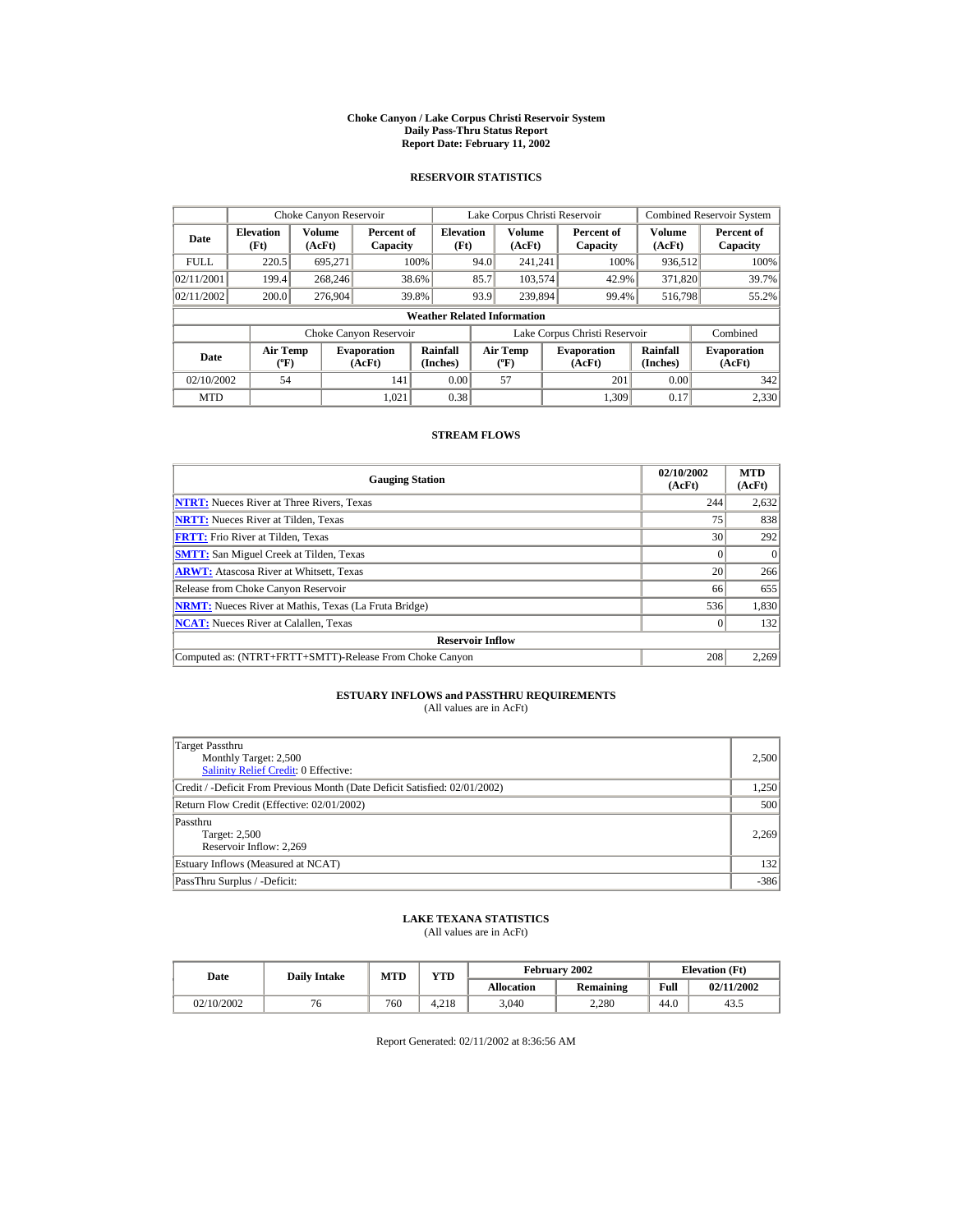#### **Choke Canyon / Lake Corpus Christi Reservoir System Daily Pass-Thru Status Report Report Date: February 12, 2002**

### **RESERVOIR STATISTICS**

|                                        | Choke Canyon Reservoir   |                  |                              |                                    |      | Lake Corpus Christi Reservoir     |                               |                      | <b>Combined Reservoir System</b> |
|----------------------------------------|--------------------------|------------------|------------------------------|------------------------------------|------|-----------------------------------|-------------------------------|----------------------|----------------------------------|
| Date                                   | <b>Elevation</b><br>(Ft) | Volume<br>(AcFt) | Percent of<br>Capacity       | <b>Elevation</b><br>(Ft)           |      | <b>Volume</b><br>(AcFt)           | Percent of<br>Capacity        | Volume<br>(AcFt)     | Percent of<br>Capacity           |
| <b>FULL</b>                            | 220.5                    | 695,271          |                              | 100%                               | 94.0 | 241.241                           | 100%                          | 936,512              | 100%                             |
| 02/12/2001                             | 199.4                    | 268,246          |                              | 38.6%                              | 85.7 | 103,843                           | 43.0%                         | 372,089              | 39.7%                            |
| 02/12/2002                             | 200.0                    | 276,753          |                              | 39.8%                              | 93.9 | 238.551                           | 98.9%                         | 515,304              | 55.0%                            |
|                                        |                          |                  |                              | <b>Weather Related Information</b> |      |                                   |                               |                      |                                  |
|                                        |                          |                  | Choke Canyon Reservoir       |                                    |      |                                   | Lake Corpus Christi Reservoir |                      | Combined                         |
| Air Temp<br>Date<br>$({}^o\mathrm{F})$ |                          |                  | <b>Evaporation</b><br>(AcFt) | Rainfall<br>(Inches)               |      | Air Temp<br>$({}^{\circ}{\rm F})$ | <b>Evaporation</b><br>(AcFt)  | Rainfall<br>(Inches) | <b>Evaporation</b><br>(AcFt)     |
| 02/11/2002                             | 58                       |                  | 105                          | 0.00                               |      | 58                                | 156                           | 0.00                 | 261                              |
| <b>MTD</b>                             |                          |                  | 1.126                        | 0.38                               |      |                                   | 1.465                         | 0.17                 | 2,591                            |

### **STREAM FLOWS**

| <b>Gauging Station</b>                                       | 02/11/2002<br>(AcFt) | <b>MTD</b><br>(AcFt) |
|--------------------------------------------------------------|----------------------|----------------------|
| <b>NTRT:</b> Nueces River at Three Rivers, Texas             | 236                  | 2,868                |
| <b>NRTT:</b> Nueces River at Tilden, Texas                   | 73                   | 911                  |
| <b>FRTT:</b> Frio River at Tilden, Texas                     | 30                   | 322                  |
| <b>SMTT:</b> San Miguel Creek at Tilden, Texas               |                      | $\Omega$             |
| <b>ARWT:</b> Atascosa River at Whitsett, Texas               | 20                   | 286                  |
| Release from Choke Canyon Reservoir                          | 66                   | 721                  |
| <b>NRMT:</b> Nueces River at Mathis, Texas (La Fruta Bridge) | 141                  | 1,971                |
| <b>NCAT:</b> Nueces River at Calallen, Texas                 | 165                  | 297                  |
| <b>Reservoir Inflow</b>                                      |                      |                      |
| Computed as: (NTRT+FRTT+SMTT)-Release From Choke Canyon      | 200                  | 2,469                |

# **ESTUARY INFLOWS and PASSTHRU REQUIREMENTS**<br>(All values are in AcFt)

| Target Passthru<br>Monthly Target: 2,500<br>Salinity Relief Credit: 0 Effective: | 2,500  |
|----------------------------------------------------------------------------------|--------|
| Credit / -Deficit From Previous Month (Date Deficit Satisfied: 02/01/2002)       | 1,250  |
| Return Flow Credit (Effective: 02/01/2002)                                       | 500    |
| Passthru<br>Target: 2,500<br>Reservoir Inflow: 2,469                             | 2.469  |
| Estuary Inflows (Measured at NCAT)                                               | 297    |
| PassThru Surplus / -Deficit:                                                     | $-422$ |

## **LAKE TEXANA STATISTICS**

(All values are in AcFt)

| Date       | <b>Daily Intake</b> | YTD<br><b>MTD</b> |       |                   | <b>February 2002</b> |      | <b>Elevation</b> (Ft) |
|------------|---------------------|-------------------|-------|-------------------|----------------------|------|-----------------------|
|            |                     |                   |       | <b>Allocation</b> | Remaining            | Full | 02/12/2002            |
| 02/11/2002 | 76                  | 836               | 4.294 | 3.040             | 2.204                | 44.0 | 43.1                  |

Report Generated: 02/12/2002 at 10:14:37 AM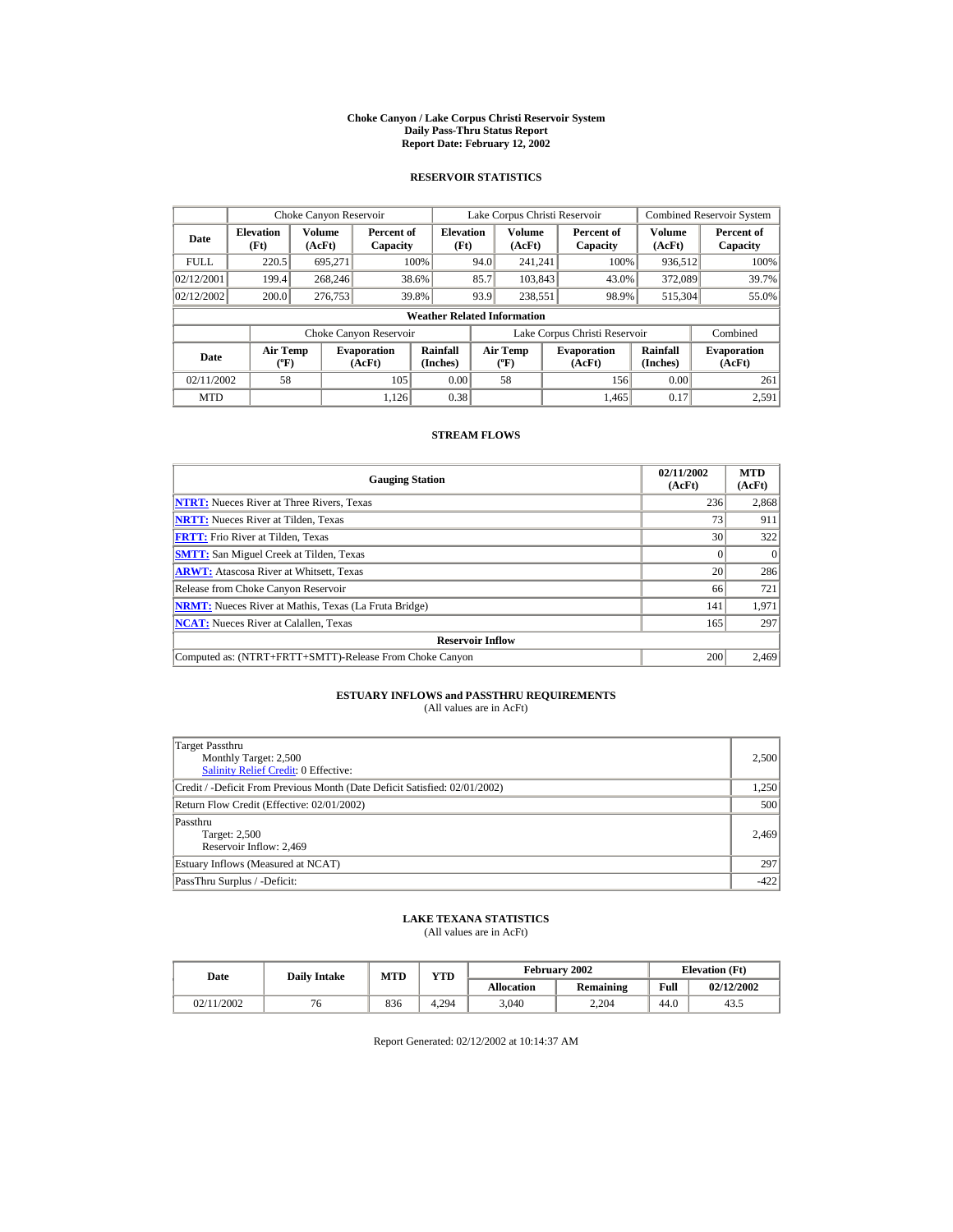#### **Choke Canyon / Lake Corpus Christi Reservoir System Daily Pass-Thru Status Report Report Date: February 13, 2002**

### **RESERVOIR STATISTICS**

|             | Choke Canyon Reservoir                      |                  |                              |                                    |      | Lake Corpus Christi Reservoir    |                               |                      | <b>Combined Reservoir System</b> |
|-------------|---------------------------------------------|------------------|------------------------------|------------------------------------|------|----------------------------------|-------------------------------|----------------------|----------------------------------|
| Date        | <b>Elevation</b><br>(Ft)                    | Volume<br>(AcFt) | Percent of<br>Capacity       | <b>Elevation</b><br>(Ft)           |      | Volume<br>(AcFt)                 | Percent of<br>Capacity        | Volume<br>(AcFt)     | Percent of<br>Capacity           |
| <b>FULL</b> | 220.5                                       | 695.271          |                              | 100%                               | 94.0 | 241.241                          | 100%                          | 936,512              | 100%                             |
| 02/13/2001  | 199.4                                       | 268,099          |                              | 38.6%                              | 85.7 | 103,574                          | 42.9%                         | 371,673              | 39.7%                            |
| 02/13/2002  | 200.0                                       | 276,603          |                              | 39.8%                              | 93.9 | 238.551                          | 98.9%                         | 515,154              | 55.0%                            |
|             |                                             |                  |                              | <b>Weather Related Information</b> |      |                                  |                               |                      |                                  |
|             |                                             |                  | Choke Canyon Reservoir       |                                    |      |                                  | Lake Corpus Christi Reservoir |                      | Combined                         |
| Date        | <b>Air Temp</b><br>$({}^{\circ}\mathrm{F})$ |                  | <b>Evaporation</b><br>(AcFt) | Rainfall<br>(Inches)               |      | <b>Air Temp</b><br>$(^{\circ}F)$ | <b>Evaporation</b><br>(AcFt)  | Rainfall<br>(Inches) | <b>Evaporation</b><br>(AcFt)     |
| 02/12/2002  | 63                                          |                  | 88                           | 0.00                               |      | 66                               | 134                           | 0.00                 | 222                              |
| <b>MTD</b>  |                                             |                  | 1.214                        | 0.38                               |      |                                  | 1.599                         | 0.17                 | 2,813                            |

### **STREAM FLOWS**

| <b>Gauging Station</b>                                       | 02/12/2002<br>(AcFt) | <b>MTD</b><br>(AcFt) |
|--------------------------------------------------------------|----------------------|----------------------|
| <b>NTRT:</b> Nueces River at Three Rivers, Texas             | 232                  | 3,101                |
| <b>NRTT:</b> Nueces River at Tilden, Texas                   | 73                   | 985                  |
| <b>FRTT:</b> Frio River at Tilden, Texas                     | 28                   | 349                  |
| <b>SMTT:</b> San Miguel Creek at Tilden, Texas               |                      | $\Omega$             |
| <b>ARWT:</b> Atascosa River at Whitsett, Texas               | 20                   | 305                  |
| Release from Choke Canyon Reservoir                          | 66                   | 786                  |
| <b>NRMT:</b> Nueces River at Mathis, Texas (La Fruta Bridge) | 123                  | 2,094                |
| <b>NCAT:</b> Nueces River at Calallen, Texas                 | 89                   | 386                  |
| <b>Reservoir Inflow</b>                                      |                      |                      |
| Computed as: (NTRT+FRTT+SMTT)-Release From Choke Canyon      | 195                  | 2,664                |

# **ESTUARY INFLOWS and PASSTHRU REQUIREMENTS**<br>(All values are in AcFt)

| Target Passthru<br>Monthly Target: 2,500<br><b>Salinity Relief Credit: 0 Effective:</b> | 2,500  |
|-----------------------------------------------------------------------------------------|--------|
| Credit / -Deficit From Previous Month (Date Deficit Satisfied: 02/01/2002)              | 1,250  |
| Return Flow Credit (Effective: 02/01/2002)                                              | 500    |
| Passthru<br>Target: 2,500<br>Reservoir Inflow: 2,664                                    | 2.500  |
| Estuary Inflows (Measured at NCAT)                                                      | 386    |
| PassThru Surplus / -Deficit:                                                            | $-364$ |

## **LAKE TEXANA STATISTICS**

(All values are in AcFt)

| Date       | <b>Daily Intake</b> | <b>MTD</b> | $\mathbf{v}\mathbf{T}\mathbf{D}$ | February 2002     |           | <b>Elevation</b> (Ft) |            |
|------------|---------------------|------------|----------------------------------|-------------------|-----------|-----------------------|------------|
|            |                     |            |                                  | <b>Allocation</b> | Remaining | Full                  | 02/13/2002 |
| 02/12/2002 | 'd                  | 912        | 4.370                            | 3,040             | 2.128     | 44.0                  | 43.4       |

Report Generated: 02/13/2002 at 8:10:21 AM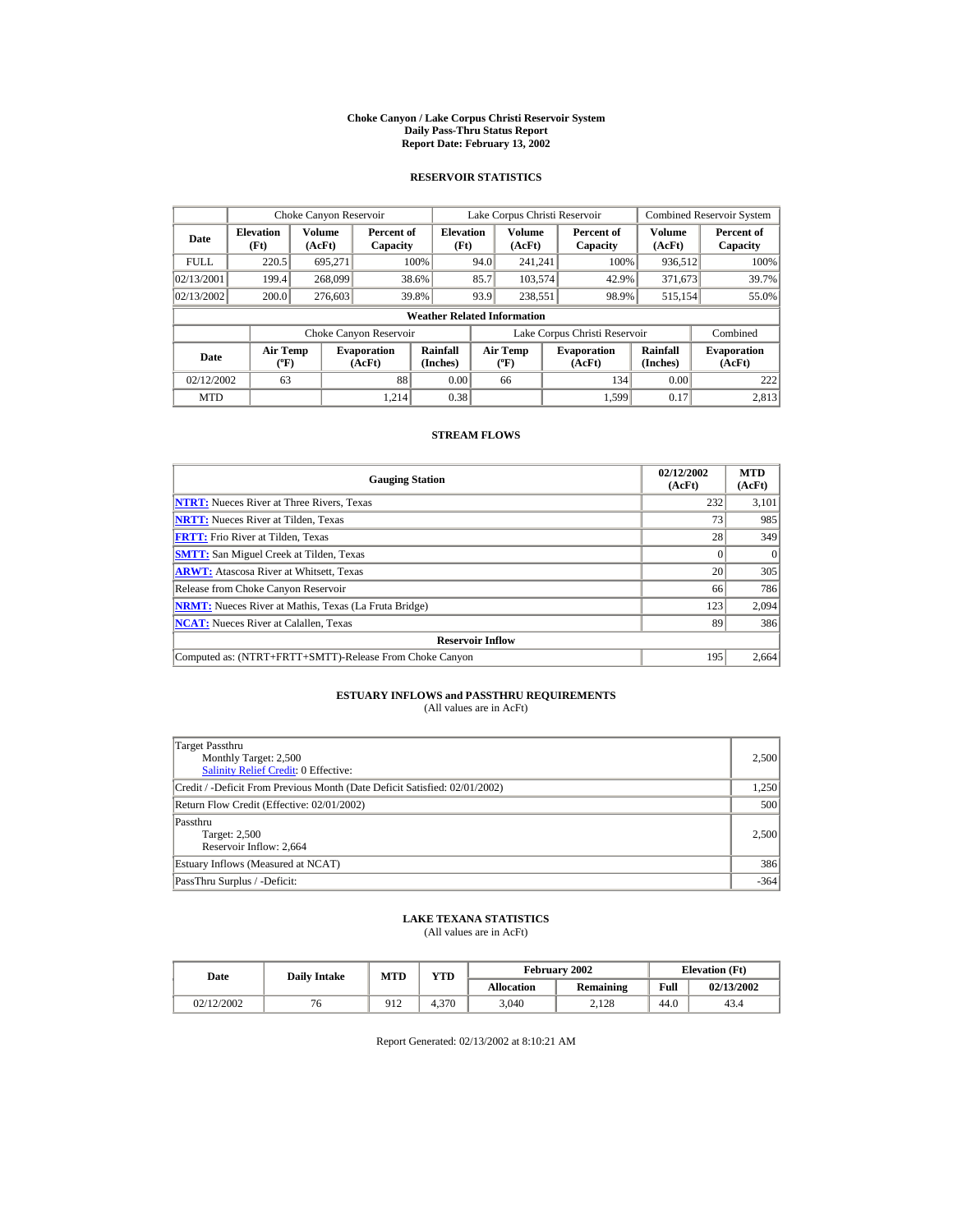#### **Choke Canyon / Lake Corpus Christi Reservoir System Daily Pass-Thru Status Report Report Date: February 14, 2002**

### **RESERVOIR STATISTICS**

|             | Choke Canyon Reservoir                      |                  |                              |                                    |      | Lake Corpus Christi Reservoir             |                               |                      | <b>Combined Reservoir System</b> |
|-------------|---------------------------------------------|------------------|------------------------------|------------------------------------|------|-------------------------------------------|-------------------------------|----------------------|----------------------------------|
| Date        | <b>Elevation</b><br>(Ft)                    | Volume<br>(AcFt) | Percent of<br>Capacity       | <b>Elevation</b><br>(Ft)           |      | Volume<br>(AcFt)                          | Percent of<br>Capacity        | Volume<br>(AcFt)     | Percent of<br>Capacity           |
| <b>FULL</b> | 220.5                                       | 695.271          |                              | 100%                               | 94.0 | 241.241                                   | 100%                          | 936,512              | 100%                             |
| 02/14/2001  | 199.4                                       | 268,099          |                              | 38.6%                              | 85.7 | 103,574                                   | 42.9%                         | 371,673              | 39.7%                            |
| 02/14/2002  | 200.0                                       | 276,452          |                              | 39.8%                              | 93.9 | 238,360                                   | 98.8%                         | 514.812              | 55.0%                            |
|             |                                             |                  |                              | <b>Weather Related Information</b> |      |                                           |                               |                      |                                  |
|             |                                             |                  | Choke Canyon Reservoir       |                                    |      |                                           | Lake Corpus Christi Reservoir |                      | Combined                         |
| Date        | <b>Air Temp</b><br>$({}^{\circ}\mathrm{F})$ |                  | <b>Evaporation</b><br>(AcFt) | Rainfall<br>(Inches)               |      | <b>Air Temp</b><br>$({}^{\circ}\text{F})$ | <b>Evaporation</b><br>(AcFt)  | Rainfall<br>(Inches) | <b>Evaporation</b><br>(AcFt)     |
| 02/13/2002  | 65                                          |                  | 97                           | 0.00                               |      | 67                                        | 134                           | 0.00                 | 231                              |
| <b>MTD</b>  |                                             |                  | 1.311                        | 0.38                               |      |                                           | 1.733                         | 0.17                 | 3.044                            |

### **STREAM FLOWS**

| <b>Gauging Station</b>                                       | 02/13/2002<br>(AcFt) | <b>MTD</b><br>(AcFt) |
|--------------------------------------------------------------|----------------------|----------------------|
| <b>NTRT:</b> Nueces River at Three Rivers, Texas             | 232                  | 3,333                |
| <b>NRTT:</b> Nueces River at Tilden, Texas                   | 75                   | 1,060                |
| <b>FRTT:</b> Frio River at Tilden, Texas                     | 28                   | 377                  |
| <b>SMTT:</b> San Miguel Creek at Tilden, Texas               |                      | $\Omega$             |
| <b>ARWT:</b> Atascosa River at Whitsett, Texas               | 19                   | 325                  |
| Release from Choke Canyon Reservoir                          | 66                   | 852                  |
| <b>NRMT:</b> Nueces River at Mathis, Texas (La Fruta Bridge) | 125                  | 2,219                |
| <b>NCAT:</b> Nueces River at Calallen. Texas                 | 12                   | 398                  |
| <b>Reservoir Inflow</b>                                      |                      |                      |
| Computed as: (NTRT+FRTT+SMTT)-Release From Choke Canyon      | 195                  | 2,858                |

# **ESTUARY INFLOWS and PASSTHRU REQUIREMENTS**<br>(All values are in AcFt)

| Target Passthru<br>Monthly Target: 2,500<br><b>Salinity Relief Credit: 0 Effective:</b> | 2,500  |
|-----------------------------------------------------------------------------------------|--------|
| Credit / -Deficit From Previous Month (Date Deficit Satisfied: 02/01/2002)              | 1,250  |
| Return Flow Credit (Effective: 02/01/2002)                                              | 500    |
| Passthru<br>Target: 2,500<br>Reservoir Inflow: 2,858                                    | 2.500  |
| Estuary Inflows (Measured at NCAT)                                                      | 398    |
| PassThru Surplus / -Deficit:                                                            | $-352$ |

## **LAKE TEXANA STATISTICS**

(All values are in AcFt)

| Date       | <b>Daily Intake</b>      | <b>MTD</b> | YTD   |                   | <b>February 2002</b> |      | <b>Elevation</b> (Ft) |
|------------|--------------------------|------------|-------|-------------------|----------------------|------|-----------------------|
|            |                          |            |       | <b>Allocation</b> | Remaining            | Full | 02/14/2002            |
| 02/13/2002 | $\overline{\phantom{a}}$ | 989        | 4.446 | 3.040             | 2.051                | 44.0 | 43.4                  |

Report Generated: 02/14/2002 at 8:07:49 AM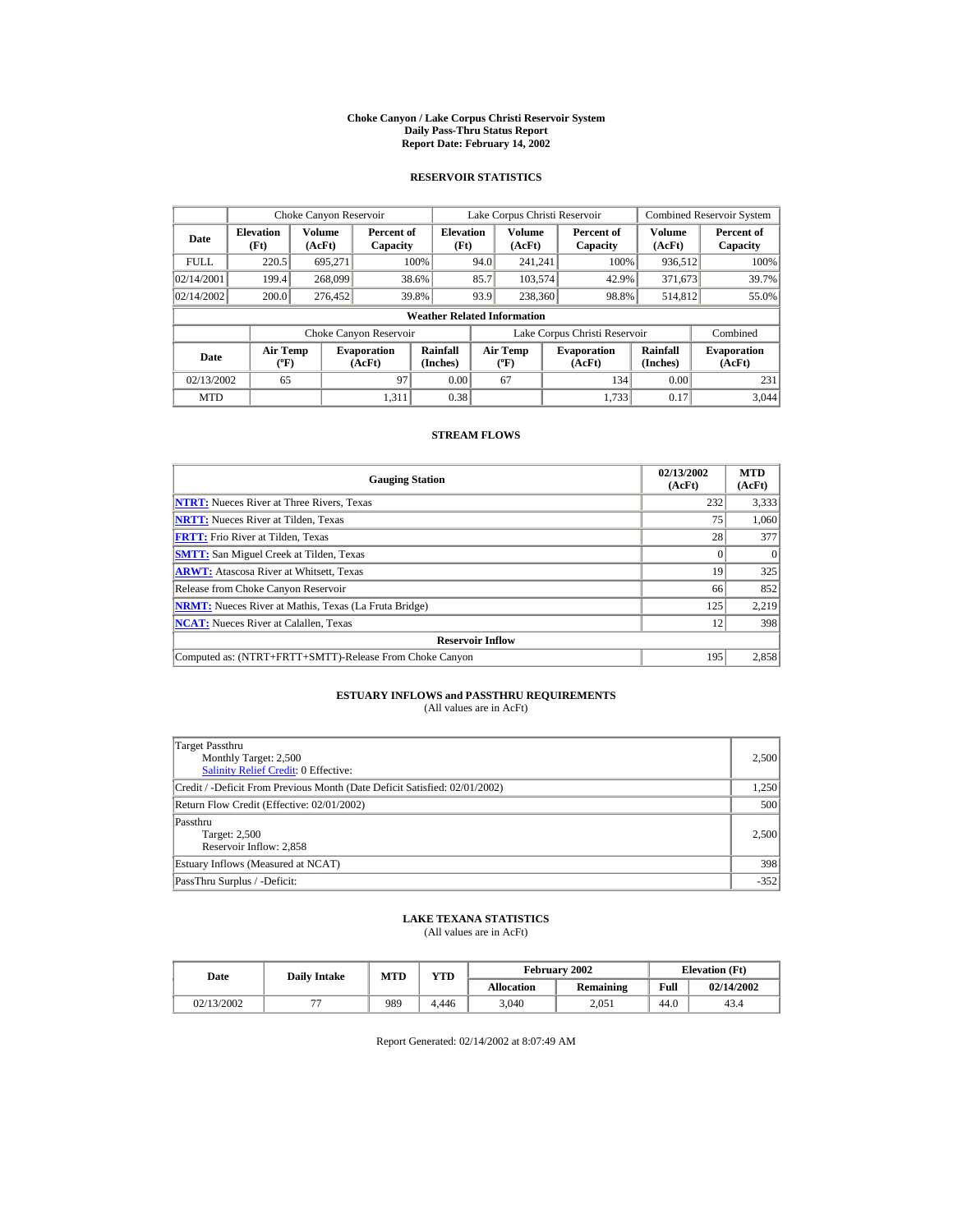#### **Choke Canyon / Lake Corpus Christi Reservoir System Daily Pass-Thru Status Report Report Date: February 15, 2002**

### **RESERVOIR STATISTICS**

|                                                     | Choke Canyon Reservoir   |                  |                              |                                    |      | Lake Corpus Christi Reservoir    |                               |                      | <b>Combined Reservoir System</b> |
|-----------------------------------------------------|--------------------------|------------------|------------------------------|------------------------------------|------|----------------------------------|-------------------------------|----------------------|----------------------------------|
| Date                                                | <b>Elevation</b><br>(Ft) | Volume<br>(AcFt) | Percent of<br>Capacity       | <b>Elevation</b><br>(Ft)           |      | Volume<br>(AcFt)                 | Percent of<br>Capacity        | Volume<br>(AcFt)     | Percent of<br>Capacity           |
| <b>FULL</b>                                         | 220.5                    | 695.271          |                              | 100%                               | 94.0 | 241.241                          | 100%                          | 936,512              | 100%                             |
| 02/15/2001                                          | 199.4                    | 268,246          |                              | 38.6%                              | 85.7 | 103,440                          | 42.9%                         | 371,686              | 39.7%                            |
| 02/15/2002                                          | 200.0                    | 276,301          |                              | 39.7%                              | 93.8 | 238,168                          | 98.7%                         | 514.469              | 54.9%                            |
|                                                     |                          |                  |                              | <b>Weather Related Information</b> |      |                                  |                               |                      |                                  |
|                                                     |                          |                  | Choke Canyon Reservoir       |                                    |      |                                  | Lake Corpus Christi Reservoir |                      | Combined                         |
| <b>Air Temp</b><br>Date<br>$({}^{\circ}\mathrm{F})$ |                          |                  | <b>Evaporation</b><br>(AcFt) | Rainfall<br>(Inches)               |      | <b>Air Temp</b><br>$(^{\circ}F)$ | <b>Evaporation</b><br>(AcFt)  | Rainfall<br>(Inches) | <b>Evaporation</b><br>(AcFt)     |
| 02/14/2002                                          | 71                       |                  | 132                          | 0.00                               |      | 70                               | 179                           | 0.00                 | 311                              |
| <b>MTD</b>                                          |                          |                  | 1.443                        | 0.38                               |      |                                  | 1.912                         | 0.17                 | 3,355                            |

### **STREAM FLOWS**

| <b>Gauging Station</b>                                       | 02/14/2002<br>(AcFt) | <b>MTD</b><br>(AcFt) |
|--------------------------------------------------------------|----------------------|----------------------|
| <b>NTRT:</b> Nueces River at Three Rivers, Texas             | 232                  | 3,565                |
| <b>NRTT:</b> Nueces River at Tilden, Texas                   | 75                   | 1,135                |
| <b>FRTT:</b> Frio River at Tilden, Texas                     | 28                   | 405                  |
| <b>SMTT:</b> San Miguel Creek at Tilden, Texas               |                      | $\Omega$             |
| <b>ARWT:</b> Atascosa River at Whitsett, Texas               | 20                   | 345                  |
| Release from Choke Canyon Reservoir                          | 66                   | 917                  |
| <b>NRMT:</b> Nueces River at Mathis, Texas (La Fruta Bridge) | 143                  | 2,362                |
| <b>NCAT:</b> Nueces River at Calallen. Texas                 |                      | 398                  |
| <b>Reservoir Inflow</b>                                      |                      |                      |
| Computed as: (NTRT+FRTT+SMTT)-Release From Choke Canyon      | 195                  | 3,053                |

# **ESTUARY INFLOWS and PASSTHRU REQUIREMENTS**<br>(All values are in AcFt)

| Target Passthru<br>Monthly Target: 2,500<br><b>Salinity Relief Credit: 0 Effective:</b> | 2,500  |
|-----------------------------------------------------------------------------------------|--------|
| Credit / -Deficit From Previous Month (Date Deficit Satisfied: 02/01/2002)              | 1,250  |
| Return Flow Credit (Effective: 02/01/2002)                                              | 500    |
| Passthru<br>Target: 2,500<br>Reservoir Inflow: 3,053                                    | 2.500  |
| Estuary Inflows (Measured at NCAT)                                                      | 398    |
| PassThru Surplus / -Deficit:                                                            | $-352$ |

## **LAKE TEXANA STATISTICS**

(All values are in AcFt)

| Date       | <b>Daily Intake</b> | <b>MTD</b> | $_{\rm VTD}$ |                   | February 2002 |      | <b>Elevation</b> (Ft) |
|------------|---------------------|------------|--------------|-------------------|---------------|------|-----------------------|
|            |                     |            |              | <b>Allocation</b> | Remaining     | Full | 02/15/2002            |
| 02/14/2002 |                     | .084       | 4.542        | 3,040             | .956          | 44.0 | 43.4                  |

Report Generated: 02/15/2002 at 8:00:25 AM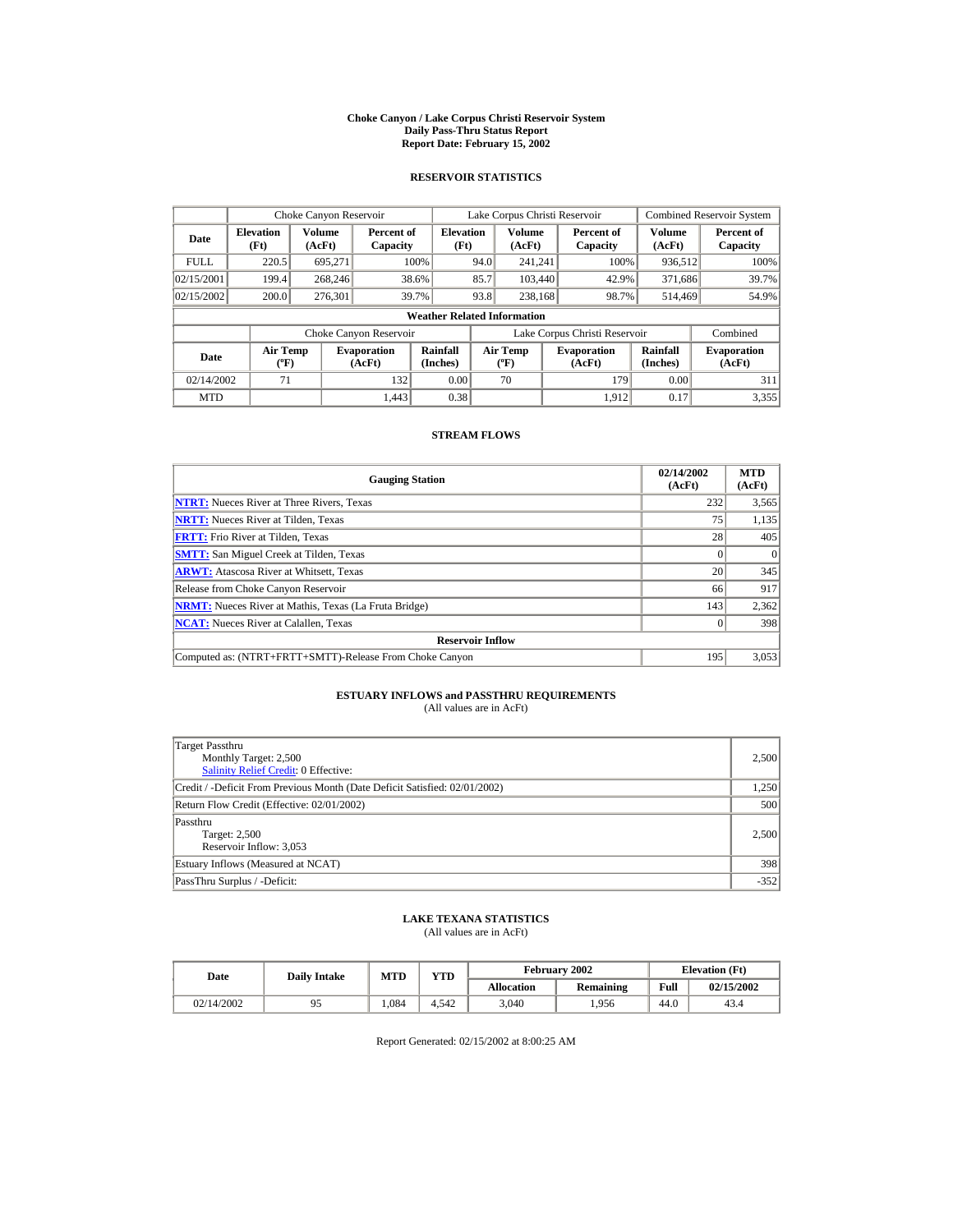#### **Choke Canyon / Lake Corpus Christi Reservoir System Daily Pass-Thru Status Report Report Date: February 16, 2002**

### **RESERVOIR STATISTICS**

|                                                     | Choke Canyon Reservoir             |                  |                              |                          |                               | Lake Corpus Christi Reservoir    |  |                              |                      | <b>Combined Reservoir System</b> |  |
|-----------------------------------------------------|------------------------------------|------------------|------------------------------|--------------------------|-------------------------------|----------------------------------|--|------------------------------|----------------------|----------------------------------|--|
| Date                                                | <b>Elevation</b><br>(Ft)           | Volume<br>(AcFt) | Percent of<br>Capacity       | <b>Elevation</b><br>(Ft) |                               | Volume<br>(AcFt)                 |  | Percent of<br>Capacity       | Volume<br>(AcFt)     | Percent of<br>Capacity           |  |
| <b>FULL</b>                                         | 220.5                              | 695.271          |                              | 100%                     | 94.0                          | 241.241                          |  | 100%                         | 936,512              | 100%                             |  |
| 02/16/2001                                          | 199.4                              | 268,542          |                              | 38.6%                    | 85.7                          | 103.709                          |  | 43.0%                        | 372.251              | 39.7%                            |  |
| 02/16/2002                                          | 199.9                              | 276.151          |                              | 39.7%                    | 93.9                          | 239,127                          |  | 99.1%                        | 515.278              | 55.0%                            |  |
|                                                     | <b>Weather Related Information</b> |                  |                              |                          |                               |                                  |  |                              |                      |                                  |  |
|                                                     |                                    |                  | Choke Canyon Reservoir       |                          | Lake Corpus Christi Reservoir |                                  |  |                              | Combined             |                                  |  |
| <b>Air Temp</b><br>Date<br>$({}^{\circ}\mathrm{F})$ |                                    |                  | <b>Evaporation</b><br>(AcFt) | Rainfall<br>(Inches)     |                               | <b>Air Temp</b><br>$(^{\circ}F)$ |  | <b>Evaporation</b><br>(AcFt) | Rainfall<br>(Inches) | <b>Evaporation</b><br>(AcFt)     |  |
| 02/15/2002                                          | 77                                 |                  | 175                          | 0.00                     |                               | 76                               |  | 179                          | 0.00                 | 354                              |  |
| <b>MTD</b>                                          |                                    |                  | 1.618                        | 0.38                     |                               |                                  |  | 2.091                        | 0.17                 | 3.709                            |  |

### **STREAM FLOWS**

| <b>Gauging Station</b>                                       | 02/15/2002<br>(AcFt) | <b>MTD</b><br>(AcFt) |
|--------------------------------------------------------------|----------------------|----------------------|
| <b>NTRT:</b> Nueces River at Three Rivers, Texas             | 234                  | 3,799                |
| <b>NRTT:</b> Nueces River at Tilden, Texas                   | 75                   | 1,211                |
| <b>FRTT:</b> Frio River at Tilden, Texas                     | 28                   | 433                  |
| <b>SMTT:</b> San Miguel Creek at Tilden, Texas               |                      | $\Omega$             |
| <b>ARWT:</b> Atascosa River at Whitsett, Texas               | 20                   | 364                  |
| Release from Choke Canyon Reservoir                          | 66                   | 983                  |
| <b>NRMT:</b> Nueces River at Mathis, Texas (La Fruta Bridge) | 97                   | 2,459                |
| <b>NCAT:</b> Nueces River at Calallen, Texas                 | 14                   | 413                  |
| <b>Reservoir Inflow</b>                                      |                      |                      |
| Computed as: (NTRT+FRTT+SMTT)-Release From Choke Canyon      | 197                  | 3,249                |

# **ESTUARY INFLOWS and PASSTHRU REQUIREMENTS**<br>(All values are in AcFt)

| Target Passthru<br>Monthly Target: 2,500<br><b>Salinity Relief Credit: 0 Effective:</b> | 2,500  |
|-----------------------------------------------------------------------------------------|--------|
| Credit / -Deficit From Previous Month (Date Deficit Satisfied: 02/01/2002)              | 1,250  |
| Return Flow Credit (Effective: 02/01/2002)                                              | 500    |
| Passthru<br>Target: 2,500<br>Reservoir Inflow: 3,249                                    | 2.500  |
| Estuary Inflows (Measured at NCAT)                                                      | 413    |
| PassThru Surplus / -Deficit:                                                            | $-337$ |

## **LAKE TEXANA STATISTICS**

(All values are in AcFt)

| Date       | <b>Daily Intake</b> | <b>MTD</b> | $\mathbf{v}\mathbf{T}\mathbf{D}$ |                   | February 2002 |      | <b>Elevation</b> (Ft) |
|------------|---------------------|------------|----------------------------------|-------------------|---------------|------|-----------------------|
|            |                     |            |                                  | <b>Allocation</b> | Remaining     | Full | 02/16/2002            |
| 02/15/2002 | 108                 | 1.192      | 4.649                            | 3,040             | .848          | 44.0 | 43.3                  |

Report Generated: 02/16/2002 at 7:44:54 AM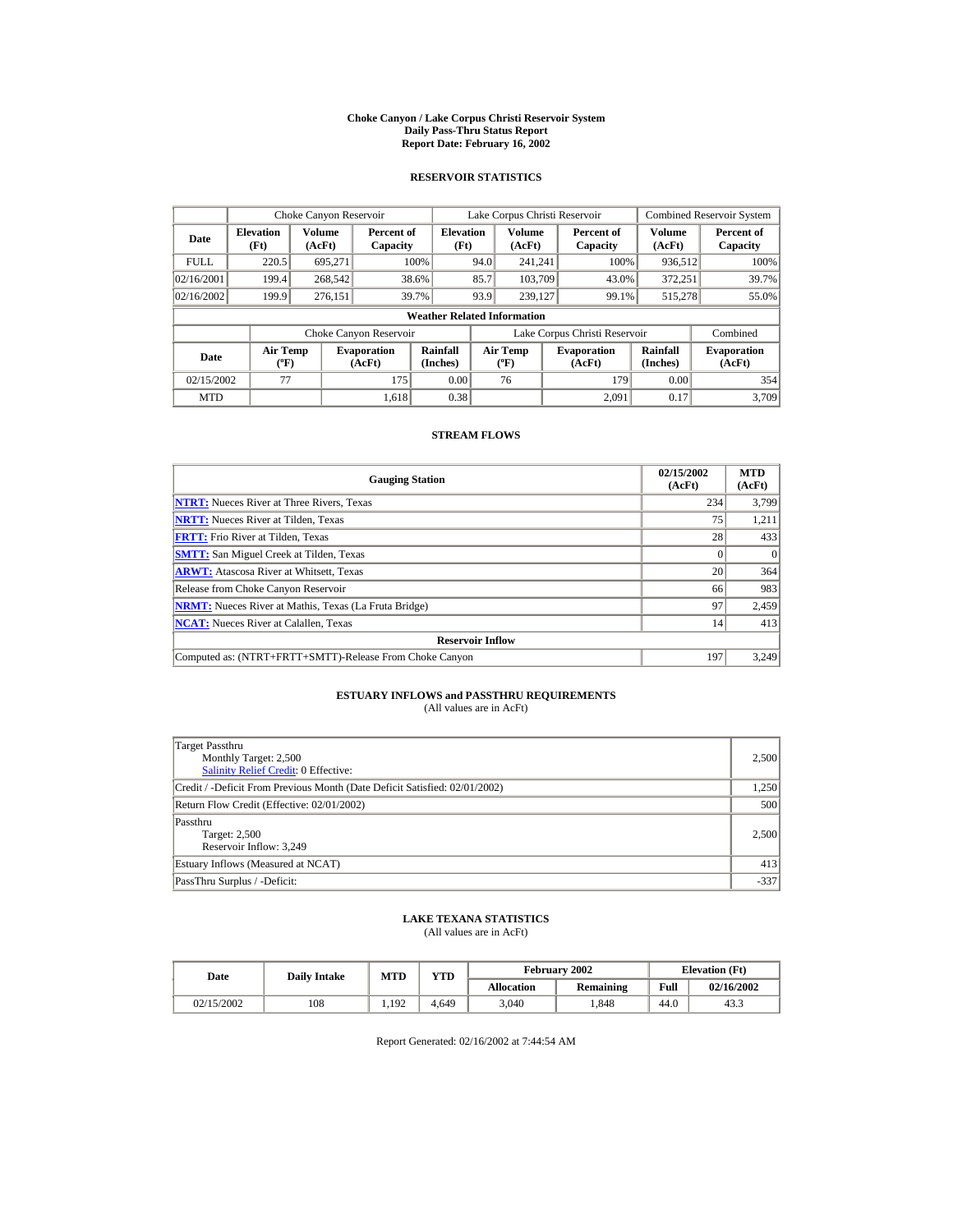#### **Choke Canyon / Lake Corpus Christi Reservoir System Daily Pass-Thru Status Report Report Date: February 17, 2002**

### **RESERVOIR STATISTICS**

|                                                     | Choke Canyon Reservoir   |                  |                              |                                    |                               | Lake Corpus Christi Reservoir             |  |                              |                         | <b>Combined Reservoir System</b> |
|-----------------------------------------------------|--------------------------|------------------|------------------------------|------------------------------------|-------------------------------|-------------------------------------------|--|------------------------------|-------------------------|----------------------------------|
| Date                                                | <b>Elevation</b><br>(Ft) | Volume<br>(AcFt) | Percent of<br>Capacity       | <b>Elevation</b><br>(Ft)           |                               | Volume<br>(AcFt)                          |  | Percent of<br>Capacity       | <b>Volume</b><br>(AcFt) | Percent of<br>Capacity           |
| <b>FULL</b>                                         | 220.5                    | 695,271          |                              | 100%                               | 94.0                          | 241.241                                   |  | 100%                         | 936,512                 | 100%                             |
| 02/17/2001                                          | 199.4                    | 268,246          |                              | 38.6%                              | 85.7                          | 103.709                                   |  | 43.0%                        | 371,955                 | 39.7%                            |
| 02/17/2002                                          | 199.9                    | 276,000          |                              | 39.7%                              | 93.8                          | 237,977                                   |  | 98.6%                        | 513,977                 | 54.9%                            |
|                                                     |                          |                  |                              | <b>Weather Related Information</b> |                               |                                           |  |                              |                         |                                  |
|                                                     |                          |                  | Choke Canyon Reservoir       |                                    | Lake Corpus Christi Reservoir |                                           |  |                              | Combined                |                                  |
| <b>Air Temp</b><br>Date<br>$({}^{\circ}\mathrm{F})$ |                          |                  | <b>Evaporation</b><br>(AcFt) | Rainfall<br>(Inches)               |                               | <b>Air Temp</b><br>$({}^{\circ}\text{F})$ |  | <b>Evaporation</b><br>(AcFt) | Rainfall<br>(Inches)    | <b>Evaporation</b><br>(AcFt)     |
| 02/16/2002                                          | 67                       |                  | 158                          | 0.00                               |                               | 67                                        |  | 178                          | 0.00                    | 336                              |
| <b>MTD</b>                                          |                          |                  | 1.776                        | 0.38                               |                               |                                           |  | 2.269                        | 0.17                    | 4.045                            |

### **STREAM FLOWS**

| <b>Gauging Station</b>                                       | 02/16/2002<br>(AcFt) | <b>MTD</b><br>(AcFt) |
|--------------------------------------------------------------|----------------------|----------------------|
| <b>NTRT:</b> Nueces River at Three Rivers, Texas             | 230                  | 4,030                |
| <b>NRTT:</b> Nueces River at Tilden, Texas                   | 71                   | 1,282                |
| <b>FRTT:</b> Frio River at Tilden. Texas                     | 28                   | 461                  |
| <b>SMTT:</b> San Miguel Creek at Tilden, Texas               |                      | $\Omega$             |
| <b>ARWT:</b> Atascosa River at Whitsett, Texas               | 20                   | 384                  |
| Release from Choke Canyon Reservoir                          | 66                   | 1,048                |
| <b>NRMT:</b> Nueces River at Mathis, Texas (La Fruta Bridge) | 105                  | 2,565                |
| <b>NCAT:</b> Nueces River at Calallen, Texas                 | 10                   | 423                  |
| <b>Reservoir Inflow</b>                                      |                      |                      |
| Computed as: (NTRT+FRTT+SMTT)-Release From Choke Canyon      | 193                  | 3,442                |

# **ESTUARY INFLOWS and PASSTHRU REQUIREMENTS**<br>(All values are in AcFt)

| Target Passthru<br>Monthly Target: 2,500<br><b>Salinity Relief Credit: 0 Effective:</b> | 2,500  |
|-----------------------------------------------------------------------------------------|--------|
| Credit / -Deficit From Previous Month (Date Deficit Satisfied: 02/01/2002)              | 1,250  |
| Return Flow Credit (Effective: 02/01/2002)                                              | 500    |
| Passthru<br>Target: 2,500<br>Reservoir Inflow: 3,442                                    | 2.500  |
| Estuary Inflows (Measured at NCAT)                                                      | 423    |
| PassThru Surplus / -Deficit:                                                            | $-327$ |

## **LAKE TEXANA STATISTICS**

(All values are in AcFt)

| Date       | <b>MTD</b><br><b>Daily Intake</b> |      | VTD   |                   | February 2002 | <b>Elevation</b> (Ft) |            |  |
|------------|-----------------------------------|------|-------|-------------------|---------------|-----------------------|------------|--|
|            |                                   |      |       | <b>Allocation</b> | Remaining     | Full                  | 02/17/2002 |  |
| 02/16/2002 | 108                               | .300 | 4.757 | 3,040             | 740           | 44.0                  | 43.3       |  |

Report Generated: 02/17/2002 at 8:19:45 AM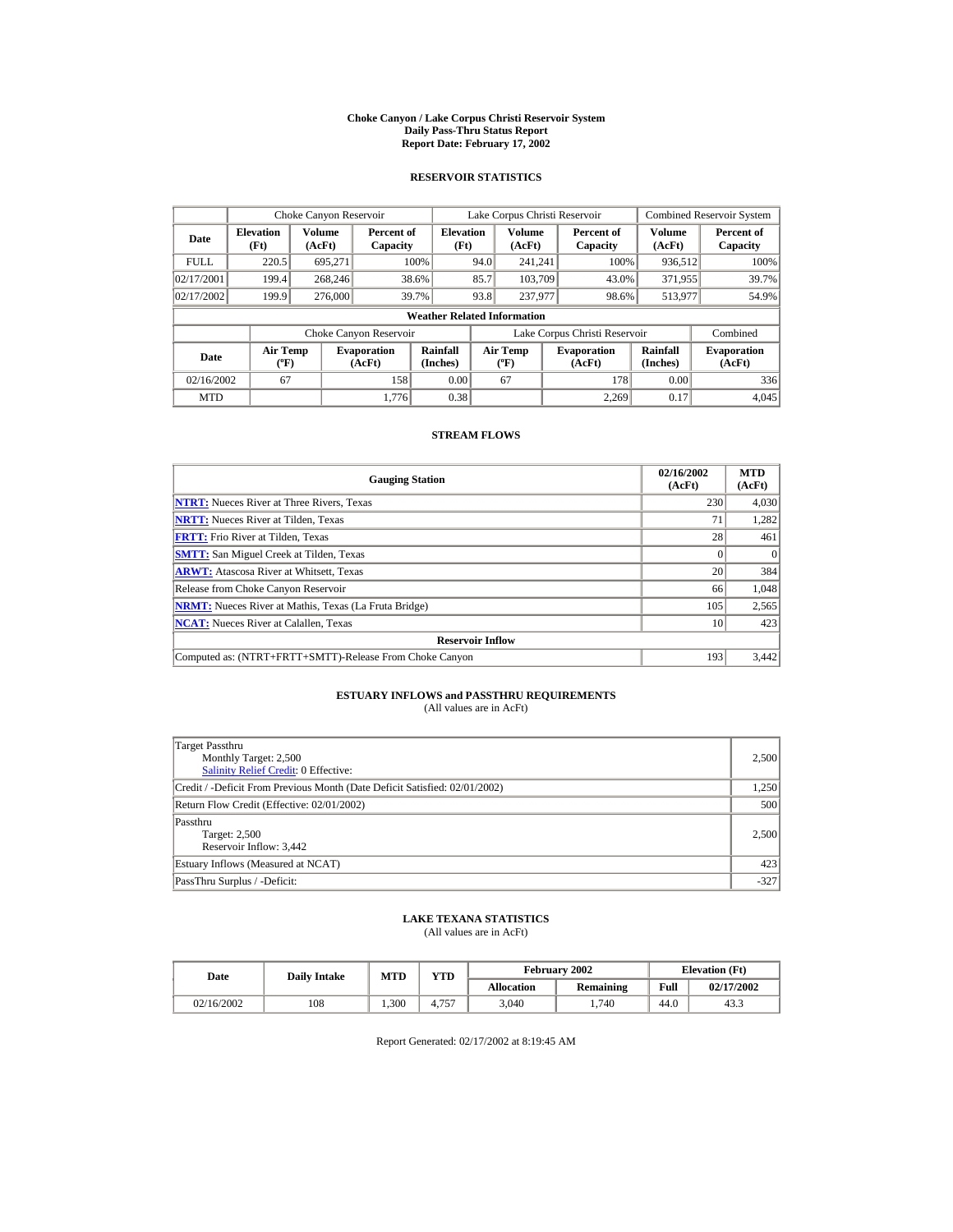#### **Choke Canyon / Lake Corpus Christi Reservoir System Daily Pass-Thru Status Report Report Date: February 18, 2002**

### **RESERVOIR STATISTICS**

|             | Choke Canyon Reservoir                      |                  |                              |                                    |                               | Lake Corpus Christi Reservoir    |  |                              |                      | <b>Combined Reservoir System</b> |
|-------------|---------------------------------------------|------------------|------------------------------|------------------------------------|-------------------------------|----------------------------------|--|------------------------------|----------------------|----------------------------------|
| Date        | <b>Elevation</b><br>(Ft)                    | Volume<br>(AcFt) | Percent of<br>Capacity       | <b>Elevation</b><br>(Ft)           |                               | Volume<br>(AcFt)                 |  | Percent of<br>Capacity       | Volume<br>(AcFt)     | Percent of<br>Capacity           |
| <b>FULL</b> | 220.5                                       | 695.271          |                              | 100%                               | 94.0                          | 241.241                          |  | 100%                         | 936,512              | 100%                             |
| 02/18/2001  | 199.4                                       | 267,803          |                              | 38.5%                              | 85.7                          | 103,440                          |  | 42.9%                        | 371.243              | 39.6%                            |
| 02/18/2002  | 199.9                                       | 275,699          |                              | 39.7%                              | 93.8                          | 237,785                          |  | 98.6%                        | 513.484              | 54.8%                            |
|             |                                             |                  |                              | <b>Weather Related Information</b> |                               |                                  |  |                              |                      |                                  |
|             |                                             |                  | Choke Canyon Reservoir       |                                    | Lake Corpus Christi Reservoir |                                  |  |                              | Combined             |                                  |
| Date        | <b>Air Temp</b><br>$({}^{\circ}\mathrm{F})$ |                  | <b>Evaporation</b><br>(AcFt) | Rainfall<br>(Inches)               |                               | <b>Air Temp</b><br>$(^{\circ}F)$ |  | <b>Evaporation</b><br>(AcFt) | Rainfall<br>(Inches) | <b>Evaporation</b><br>(AcFt)     |
| 02/17/2002  | 71                                          |                  | 140                          | 0.00                               |                               | 71                               |  | 212                          | 0.00                 | 352                              |
| <b>MTD</b>  |                                             |                  | 1.916                        | 0.38                               |                               |                                  |  | 2.481                        | 0.17                 | 4,397                            |

### **STREAM FLOWS**

| <b>Gauging Station</b>                                       | 02/17/2002<br>(AcFt) | <b>MTD</b><br>(AcFt) |
|--------------------------------------------------------------|----------------------|----------------------|
| <b>NTRT:</b> Nueces River at Three Rivers, Texas             | 228                  | 4,258                |
| <b>NRTT:</b> Nueces River at Tilden, Texas                   | 69                   | 1,352                |
| <b>FRTT:</b> Frio River at Tilden, Texas                     | 26                   | 486                  |
| <b>SMTT:</b> San Miguel Creek at Tilden, Texas               |                      | $\Omega$             |
| <b>ARWT:</b> Atascosa River at Whitsett, Texas               | 19                   | 403                  |
| Release from Choke Canyon Reservoir                          | 66                   | 1,114                |
| <b>NRMT:</b> Nueces River at Mathis, Texas (La Fruta Bridge) | 85                   | 2,650                |
| <b>NCAT:</b> Nueces River at Calallen, Texas                 |                      | 423                  |
| <b>Reservoir Inflow</b>                                      |                      |                      |
| Computed as: (NTRT+FRTT+SMTT)-Release From Choke Canyon      | 189                  | 3,631                |

# **ESTUARY INFLOWS and PASSTHRU REQUIREMENTS**<br>(All values are in AcFt)

| Target Passthru<br>Monthly Target: 2,500<br><b>Salinity Relief Credit: 0 Effective:</b> | 2,500  |
|-----------------------------------------------------------------------------------------|--------|
| Credit / -Deficit From Previous Month (Date Deficit Satisfied: 02/01/2002)              | 1,250  |
| Return Flow Credit (Effective: 02/01/2002)                                              | 500    |
| Passthru<br><b>Target: 2,500</b><br>Reservoir Inflow: 3,631                             | 2,500  |
| Estuary Inflows (Measured at NCAT)                                                      | 423    |
| PassThru Surplus / -Deficit:                                                            | $-327$ |

## **LAKE TEXANA STATISTICS**

(All values are in AcFt)

| Date       | <b>Daily Intake</b> | YTD<br><b>MTD</b> |       |                   | <b>February 2002</b> |      | <b>Elevation</b> (Ft) |
|------------|---------------------|-------------------|-------|-------------------|----------------------|------|-----------------------|
|            |                     |                   |       | <b>Allocation</b> | Remaining            | Full | 02/18/2002            |
| 02/17/2002 | 108                 | . 407             | 4.865 | 3,040             | .633                 | 44.0 | 43.3                  |

Report Generated: 02/18/2002 at 8:01:38 AM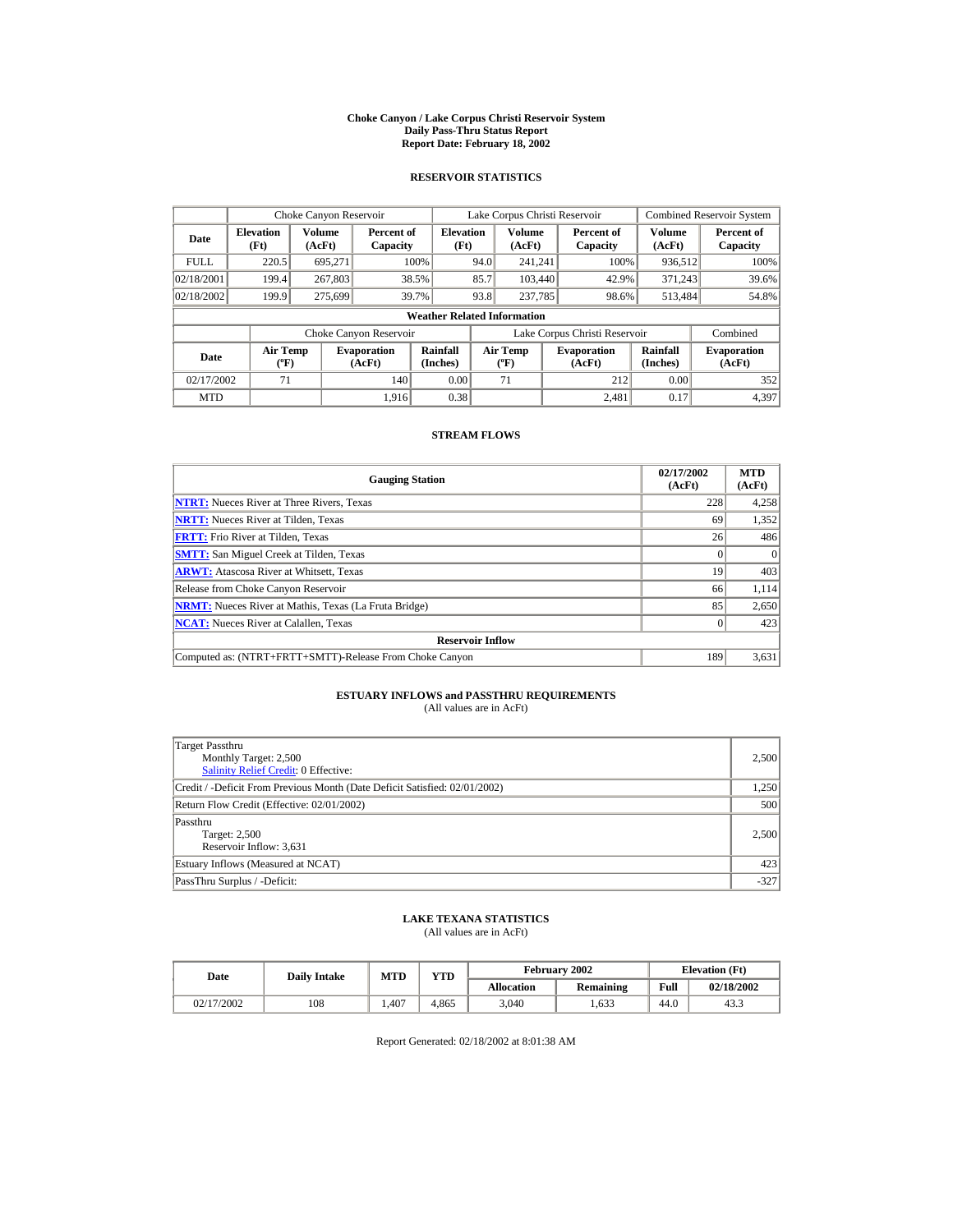#### **Choke Canyon / Lake Corpus Christi Reservoir System Daily Pass-Thru Status Report Report Date: February 19, 2002**

### **RESERVOIR STATISTICS**

|             | Choke Canyon Reservoir                       |         |                              |                          |      | Lake Corpus Christi Reservoir           |  |                               |                      | <b>Combined Reservoir System</b> |  |
|-------------|----------------------------------------------|---------|------------------------------|--------------------------|------|-----------------------------------------|--|-------------------------------|----------------------|----------------------------------|--|
| Date        | Volume<br><b>Elevation</b><br>(Ft)<br>(AcFt) |         | Percent of<br>Capacity       | <b>Elevation</b><br>(Ft) |      | <b>Volume</b><br>(AcFt)                 |  | Percent of<br>Capacity        | Volume<br>(AcFt)     | Percent of<br>Capacity           |  |
| <b>FULL</b> | 220.5                                        | 695.271 |                              | 100%                     | 94.0 | 241.241                                 |  | 100%                          | 936,512              | 100%                             |  |
| 02/19/2001  | 199.4                                        | 267,508 |                              | 38.5%                    | 85.7 | 103.172                                 |  | 42.8%                         | 370,680              | 39.6%                            |  |
| 02/19/2002  | 199.9                                        | 275,549 |                              | 39.6%                    | 93.8 | 237.211                                 |  | 98.3%                         | 512,760              | 54.8%                            |  |
|             | <b>Weather Related Information</b>           |         |                              |                          |      |                                         |  |                               |                      |                                  |  |
|             |                                              |         | Choke Canyon Reservoir       |                          |      |                                         |  | Lake Corpus Christi Reservoir |                      | Combined                         |  |
| Date        | <b>Air Temp</b><br>$({}^{\circ}\mathrm{F})$  |         | <b>Evaporation</b><br>(AcFt) | Rainfall<br>(Inches)     |      | <b>Air Temp</b><br>$(^{\circ}\text{F})$ |  | <b>Evaporation</b><br>(AcFt)  | Rainfall<br>(Inches) | <b>Evaporation</b><br>(AcFt)     |  |
| 02/18/2002  | 73                                           |         | 79                           | 0.00                     |      | 74                                      |  | 156                           | 0.00                 | 235                              |  |
| <b>MTD</b>  |                                              |         | 1.995                        | 0.38                     |      |                                         |  | 2.637                         | 0.17                 | 4.632                            |  |

### **STREAM FLOWS**

| <b>Gauging Station</b>                                       | 02/18/2002<br>(AcFt) | <b>MTD</b><br>(AcFt) |
|--------------------------------------------------------------|----------------------|----------------------|
| <b>NTRT:</b> Nueces River at Three Rivers, Texas             | 222                  | 4,480                |
| <b>NRTT:</b> Nueces River at Tilden, Texas                   | 67                   | 1,419                |
| <b>FRTT:</b> Frio River at Tilden, Texas                     | 26                   | 512                  |
| <b>SMTT:</b> San Miguel Creek at Tilden, Texas               |                      | $\Omega$             |
| <b>ARWT:</b> Atascosa River at Whitsett, Texas               | 19                   | 422                  |
| Release from Choke Canyon Reservoir                          | 66                   | 1,179                |
| <b>NRMT:</b> Nueces River at Mathis, Texas (La Fruta Bridge) | 85                   | 2.735                |
| <b>NCAT:</b> Nueces River at Calallen, Texas                 |                      | 423                  |
| <b>Reservoir Inflow</b>                                      |                      |                      |
| Computed as: (NTRT+FRTT+SMTT)-Release From Choke Canyon      | 183                  | 3,813                |

# **ESTUARY INFLOWS and PASSTHRU REQUIREMENTS**<br>(All values are in AcFt)

| Target Passthru<br>Monthly Target: 2,500<br><b>Salinity Relief Credit: 0 Effective:</b> | 2,500  |
|-----------------------------------------------------------------------------------------|--------|
| Credit / -Deficit From Previous Month (Date Deficit Satisfied: 02/01/2002)              | 1,250  |
| Return Flow Credit (Effective: 02/01/2002)                                              | 500    |
| Passthru<br>Target: 2,500<br>Reservoir Inflow: 3,813                                    | 2.500  |
| Estuary Inflows (Measured at NCAT)                                                      | 423    |
| PassThru Surplus / -Deficit:                                                            | $-327$ |

## **LAKE TEXANA STATISTICS**

(All values are in AcFt)

| Date       | <b>Daily Intake</b> | <b>MTD</b> | $\mathbf{v}\mathbf{T}\mathbf{D}$ |                   | <b>February 2002</b> | <b>Elevation</b> (Ft) |            |  |
|------------|---------------------|------------|----------------------------------|-------------------|----------------------|-----------------------|------------|--|
|            |                     |            |                                  | <b>Allocation</b> | Remaining            | Full                  | 02/19/2002 |  |
| 02/18/2002 | 108                 | 1.515      | 4.972                            | 3,040             | 1,525                | 44.0                  | 43.3       |  |

Report Generated: 02/19/2002 at 8:01:05 AM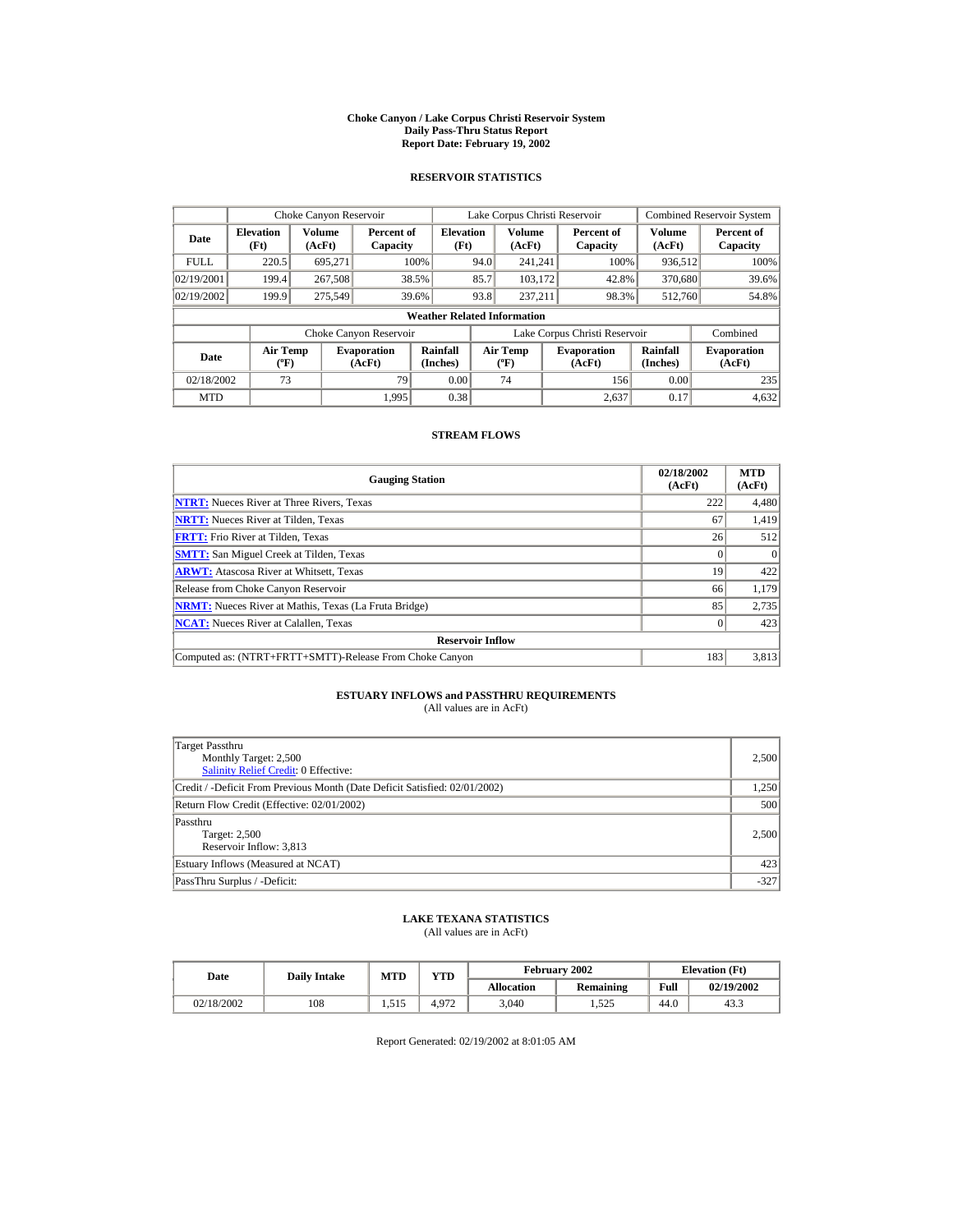#### **Choke Canyon / Lake Corpus Christi Reservoir System Daily Pass-Thru Status Report Report Date: February 20, 2002**

### **RESERVOIR STATISTICS**

|             | Choke Canyon Reservoir             |                                                                                                                                                                                |                        |                          |                              | Lake Corpus Christi Reservoir |  |                               |                  | <b>Combined Reservoir System</b> |  |
|-------------|------------------------------------|--------------------------------------------------------------------------------------------------------------------------------------------------------------------------------|------------------------|--------------------------|------------------------------|-------------------------------|--|-------------------------------|------------------|----------------------------------|--|
| Date        | <b>Elevation</b><br>(Ft)           | Volume<br>(AcFt)                                                                                                                                                               | Percent of<br>Capacity | <b>Elevation</b><br>(Ft) |                              | Volume<br>(AcFt)              |  | Percent of<br>Capacity        | Volume<br>(AcFt) | Percent of<br>Capacity           |  |
| <b>FULL</b> | 220.5                              | 695,271                                                                                                                                                                        |                        | 100%                     | 94.0                         | 241.241                       |  | 100%                          | 936,512          | 100%                             |  |
| 02/20/2001  | 199.4                              | 267,361                                                                                                                                                                        |                        | 38.5%                    | 85.6                         | 102,772                       |  | 42.6%                         | 370,133          | 39.5%                            |  |
| 02/20/2002  | 199.9                              | 275,549                                                                                                                                                                        |                        | 39.6%                    | 93.8                         | 237,977                       |  | 98.6%                         | 513,526          | 54.8%                            |  |
|             | <b>Weather Related Information</b> |                                                                                                                                                                                |                        |                          |                              |                               |  |                               |                  |                                  |  |
|             |                                    |                                                                                                                                                                                | Choke Canyon Reservoir |                          |                              |                               |  | Lake Corpus Christi Reservoir |                  | Combined                         |  |
| Date        |                                    | Rainfall<br><b>Air Temp</b><br><b>Air Temp</b><br><b>Evaporation</b><br><b>Evaporation</b><br>(Inches)<br>$({}^{\circ}\mathrm{F})$<br>(AcFt)<br>(AcFt)<br>$(^{\circ}\text{F})$ |                        | Rainfall<br>(Inches)     | <b>Evaporation</b><br>(AcFt) |                               |  |                               |                  |                                  |  |
| 02/19/2002  | 79                                 |                                                                                                                                                                                | 158                    | 0.00                     |                              | 79                            |  | 212                           | 0.00             | 370                              |  |
| <b>MTD</b>  |                                    |                                                                                                                                                                                | 2.153                  | 0.38                     |                              |                               |  | 2.849                         | 0.17             | 5,002                            |  |

### **STREAM FLOWS**

| <b>Gauging Station</b>                                       | 02/19/2002<br>(AcFt) | <b>MTD</b><br>(AcFt) |
|--------------------------------------------------------------|----------------------|----------------------|
| <b>NTRT:</b> Nueces River at Three Rivers, Texas             | 210                  | 4,691                |
| <b>NRTT:</b> Nueces River at Tilden, Texas                   | 66                   | 1,485                |
| <b>FRTT:</b> Frio River at Tilden. Texas                     | 26                   | 538                  |
| <b>SMTT:</b> San Miguel Creek at Tilden, Texas               |                      | $\Omega$             |
| <b>ARWT:</b> Atascosa River at Whitsett, Texas               | 18                   | 440                  |
| Release from Choke Canyon Reservoir                          | 66                   | 1,245                |
| <b>NRMT:</b> Nueces River at Mathis, Texas (La Fruta Bridge) | 117                  | 2,852                |
| <b>NCAT:</b> Nueces River at Calallen, Texas                 |                      | 423                  |
| <b>Reservoir Inflow</b>                                      |                      |                      |
| Computed as: (NTRT+FRTT+SMTT)-Release From Choke Canyon      | 171                  | 3,984                |

# **ESTUARY INFLOWS and PASSTHRU REQUIREMENTS**<br>(All values are in AcFt)

| Target Passthru<br>Monthly Target: 2,500<br><b>Salinity Relief Credit: 0 Effective:</b> | 2,500  |
|-----------------------------------------------------------------------------------------|--------|
| Credit / -Deficit From Previous Month (Date Deficit Satisfied: 02/01/2002)              | 1,250  |
| Return Flow Credit (Effective: 02/01/2002)                                              | 500    |
| Passthru<br>Target: 2,500<br>Reservoir Inflow: 3,984                                    | 2.500  |
| Estuary Inflows (Measured at NCAT)                                                      | 423    |
| PassThru Surplus / -Deficit:                                                            | $-327$ |

## **LAKE TEXANA STATISTICS**

(All values are in AcFt)

| Date       |     | $\mathbf{v}\mathbf{T}\mathbf{D}$<br><b>MTD</b><br><b>Daily Intake</b> |       |                   | February 2002 | <b>Elevation</b> (Ft) |            |
|------------|-----|-----------------------------------------------------------------------|-------|-------------------|---------------|-----------------------|------------|
|            |     |                                                                       |       | <b>Allocation</b> | Remaining     | Full                  | 02/20/2002 |
| 02/19/2002 | 107 | .622                                                                  | 5.080 | 3,040             | .418          | 44.0                  | 43.3       |

Report Generated: 02/20/2002 at 8:37:01 AM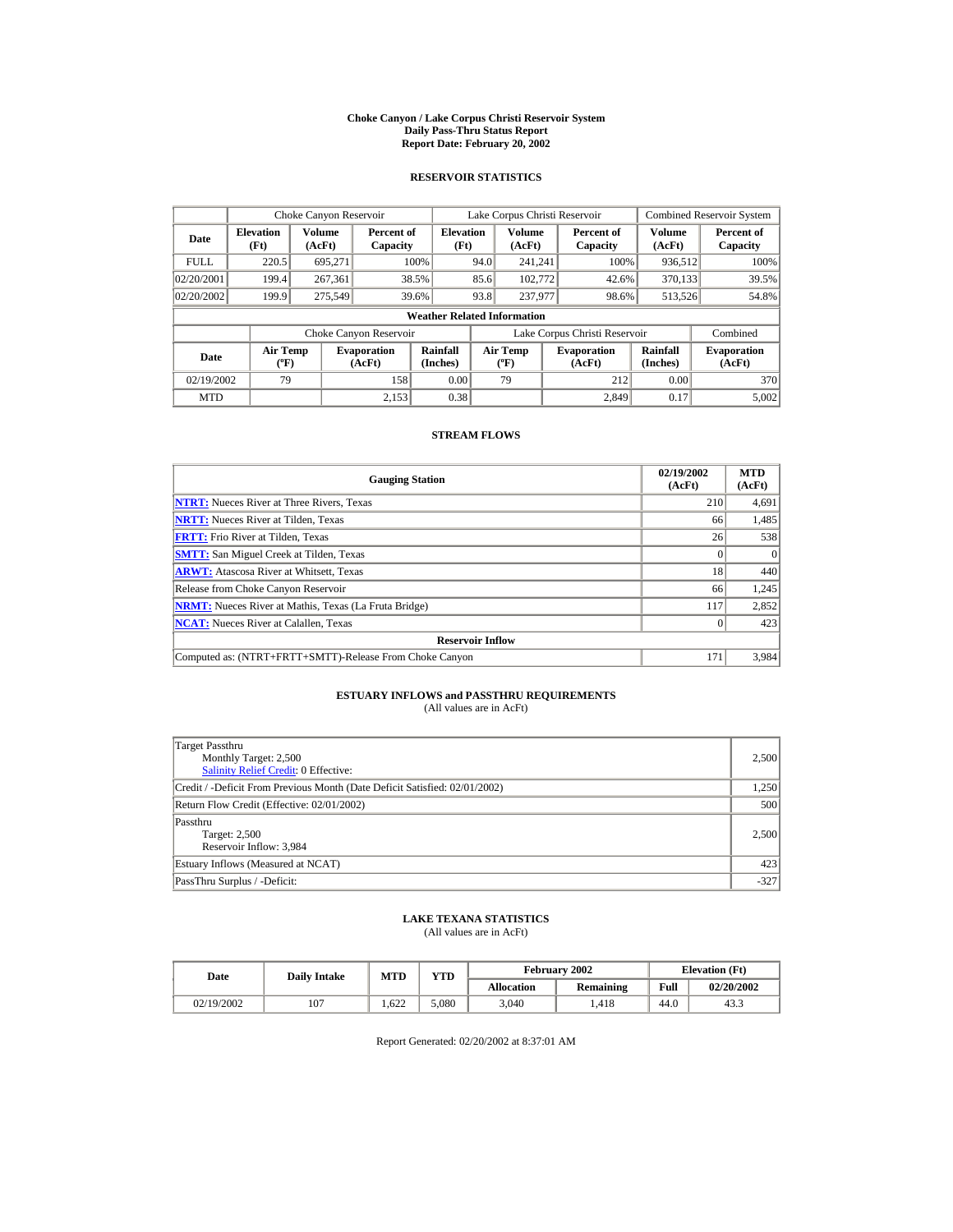#### **Choke Canyon / Lake Corpus Christi Reservoir System Daily Pass-Thru Status Report Report Date: February 21, 2002**

### **RESERVOIR STATISTICS**

|             | Choke Canyon Reservoir                      |                  |                              |                                                                                                                  |                               | Lake Corpus Christi Reservoir |  |                        |                  | <b>Combined Reservoir System</b> |  |
|-------------|---------------------------------------------|------------------|------------------------------|------------------------------------------------------------------------------------------------------------------|-------------------------------|-------------------------------|--|------------------------|------------------|----------------------------------|--|
| Date        | <b>Elevation</b><br>(Ft)                    | Volume<br>(AcFt) | Percent of<br>Capacity       | <b>Elevation</b><br>(Ft)                                                                                         |                               | Volume<br>(AcFt)              |  | Percent of<br>Capacity | Volume<br>(AcFt) | Percent of<br>Capacity           |  |
| <b>FULL</b> | 220.5                                       | 695.271          |                              | 100%                                                                                                             | 94.0                          | 241.241                       |  | 100%                   | 936,512          | 100%                             |  |
| 02/21/2001  | 199.3                                       | 267.214          |                              | 38.4%                                                                                                            | 85.6                          | 102,638                       |  | 42.5%                  | 369,852          | 39.5%                            |  |
| 02/21/2002  | 199.9                                       | 275,398          |                              | 39.6%                                                                                                            | 93.8                          | 237,403                       |  | 98.4%                  | 512,801          | 54.8%                            |  |
|             | <b>Weather Related Information</b>          |                  |                              |                                                                                                                  |                               |                               |  |                        |                  |                                  |  |
|             |                                             |                  | Choke Canyon Reservoir       |                                                                                                                  | Lake Corpus Christi Reservoir |                               |  |                        | Combined         |                                  |  |
| Date        | <b>Air Temp</b><br>$({}^{\circ}\mathrm{F})$ |                  | <b>Evaporation</b><br>(AcFt) | Rainfall<br>Rainfall<br><b>Air Temp</b><br><b>Evaporation</b><br>(Inches)<br>(Inches)<br>$(^{\circ}F)$<br>(AcFt) |                               | <b>Evaporation</b><br>(AcFt)  |  |                        |                  |                                  |  |
| 02/20/2002  | 81                                          |                  | 166                          | 0.00                                                                                                             |                               | 78                            |  | 212                    | 0.00             | 378                              |  |
| <b>MTD</b>  |                                             |                  | 2.319                        | 0.38                                                                                                             |                               |                               |  | 3.061                  | 0.17             | 5,380                            |  |

### **STREAM FLOWS**

| <b>Gauging Station</b>                                       | 02/20/2002<br>(AcFt) | <b>MTD</b><br>(AcFt) |
|--------------------------------------------------------------|----------------------|----------------------|
| <b>NTRT:</b> Nueces River at Three Rivers, Texas             | 157                  | 4,847                |
| <b>NRTT:</b> Nueces River at Tilden, Texas                   | 64                   | 1,548                |
| <b>FRTT:</b> Frio River at Tilden, Texas                     | 26                   | 564                  |
| <b>SMTT:</b> San Miguel Creek at Tilden, Texas               |                      | $\Omega$             |
| <b>ARWT:</b> Atascosa River at Whitsett, Texas               | 18                   | 458                  |
| Release from Choke Canyon Reservoir                          | 66                   | 1,310                |
| <b>NRMT:</b> Nueces River at Mathis, Texas (La Fruta Bridge) | 181                  | 3,033                |
| <b>NCAT:</b> Nueces River at Calallen, Texas                 |                      | 423                  |
| <b>Reservoir Inflow</b>                                      |                      |                      |
| Computed as: (NTRT+FRTT+SMTT)-Release From Choke Canyon      | 117                  | 4,101                |

# **ESTUARY INFLOWS and PASSTHRU REQUIREMENTS**<br>(All values are in AcFt)

| Target Passthru<br>Monthly Target: 2,500<br>Salinity Relief Credit: 0 Effective: | 2,500  |
|----------------------------------------------------------------------------------|--------|
| Credit / -Deficit From Previous Month (Date Deficit Satisfied: 02/01/2002)       | 1,250  |
| Return Flow Credit (Effective: 02/01/2002)                                       | 500    |
| Passthru<br>Target: 2,500<br>Reservoir Inflow: 4,101                             | 2,500  |
| Estuary Inflows (Measured at NCAT)                                               | 423    |
| PassThru Surplus / -Deficit:                                                     | $-327$ |

## **LAKE TEXANA STATISTICS**

(All values are in AcFt)

| Date       | <b>Daily Intake</b> | <b>MTD</b> | YTD   |                   | February 2002 |      | <b>Elevation</b> (Ft) |
|------------|---------------------|------------|-------|-------------------|---------------|------|-----------------------|
|            |                     |            |       | <b>Allocation</b> | Remaining     | Full | 02/21/2002            |
| 02/20/2002 | 107                 | .730       | 5.187 | 3.040             | 1.310         | 44.0 | 43.2                  |

Report Generated: 02/21/2002 at 8:30:34 AM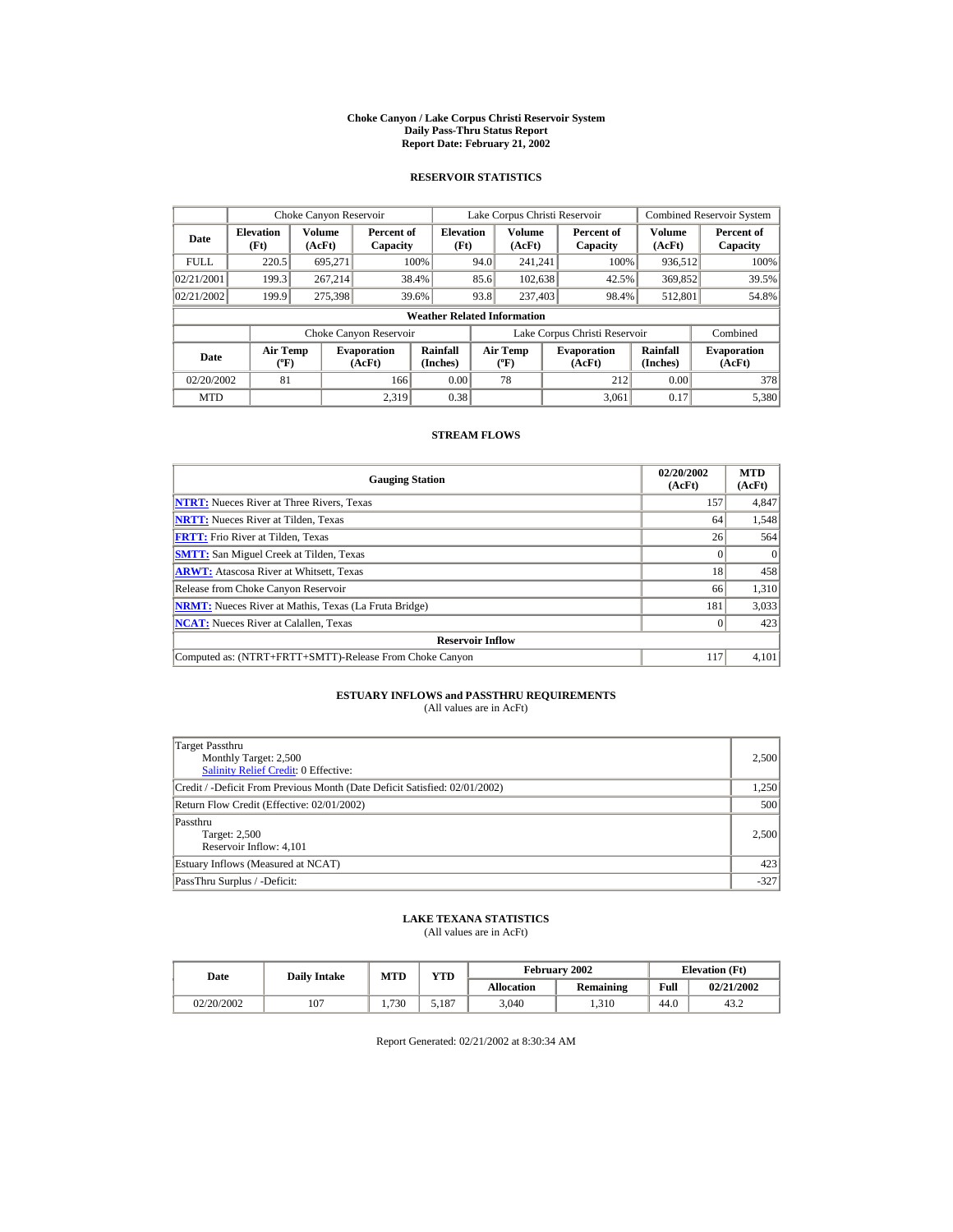#### **Choke Canyon / Lake Corpus Christi Reservoir System Daily Pass-Thru Status Report Report Date: February 22, 2002**

### **RESERVOIR STATISTICS**

|                                                                                     | Choke Canyon Reservoir                       |         |                        |                                    |                               | Lake Corpus Christi Reservoir    |                  |                              |                      | <b>Combined Reservoir System</b> |
|-------------------------------------------------------------------------------------|----------------------------------------------|---------|------------------------|------------------------------------|-------------------------------|----------------------------------|------------------|------------------------------|----------------------|----------------------------------|
| Date                                                                                | Volume<br><b>Elevation</b><br>(Ft)<br>(AcFt) |         | Percent of<br>Capacity |                                    | <b>Elevation</b><br>(Ft)      |                                  | Volume<br>(AcFt) | Percent of<br>Capacity       | Volume<br>(AcFt)     | Percent of<br>Capacity           |
| <b>FULL</b>                                                                         | 220.5                                        | 695.271 |                        | 100%                               | 94.0                          | 241.241                          |                  | 100%                         | 936,512              | 100%                             |
| 02/22/2001                                                                          | 199.3                                        | 267,066 |                        | 38.4%                              | 85.6                          | 102,638                          |                  | 42.5%                        | 369,704              | 39.5%                            |
| 02/22/2002                                                                          | 199.9                                        | 275.248 |                        | 39.6%                              | 93.8                          | 237,494                          |                  | 98.4%                        | 512.742              | 54.8%                            |
|                                                                                     |                                              |         |                        | <b>Weather Related Information</b> |                               |                                  |                  |                              |                      |                                  |
|                                                                                     |                                              |         | Choke Canyon Reservoir |                                    | Lake Corpus Christi Reservoir |                                  |                  |                              | Combined             |                                  |
| <b>Air Temp</b><br><b>Evaporation</b><br>Date<br>$({}^{\circ}\mathrm{F})$<br>(AcFt) |                                              |         |                        | Rainfall<br>(Inches)               |                               | <b>Air Temp</b><br>$(^{\circ}F)$ |                  | <b>Evaporation</b><br>(AcFt) | Rainfall<br>(Inches) | <b>Evaporation</b><br>(AcFt)     |
| 02/21/2002                                                                          | 83                                           |         | 306                    | 0.00                               |                               | 86                               |                  | 424                          | 0.00                 | 730                              |
| <b>MTD</b>                                                                          |                                              |         | 2.625                  | 0.38                               |                               |                                  |                  | 3.485                        | 0.17                 | 6.110                            |

### **STREAM FLOWS**

| <b>Gauging Station</b>                                       | 02/21/2002<br>(AcFt) | <b>MTD</b><br>(AcFt) |
|--------------------------------------------------------------|----------------------|----------------------|
| <b>NTRT:</b> Nueces River at Three Rivers, Texas             | 151                  | 4,998                |
| <b>NRTT:</b> Nueces River at Tilden, Texas                   | 58                   | 1,606                |
| <b>FRTT:</b> Frio River at Tilden, Texas                     | 22                   | 586                  |
| <b>SMTT:</b> San Miguel Creek at Tilden, Texas               |                      | $\theta$             |
| <b>ARWT:</b> Atascosa River at Whitsett, Texas               | 18                   | 476                  |
| Release from Choke Canyon Reservoir                          | 66                   | 1,376                |
| <b>NRMT:</b> Nueces River at Mathis, Texas (La Fruta Bridge) | 355                  | 3,388                |
| <b>NCAT:</b> Nueces River at Calallen, Texas                 |                      | 423                  |
| <b>Reservoir Inflow</b>                                      |                      |                      |
| Computed as: (NTRT+FRTT+SMTT)-Release From Choke Canyon      | 107                  | 4,208                |

# **ESTUARY INFLOWS and PASSTHRU REQUIREMENTS**<br>(All values are in AcFt)

| Target Passthru<br>Monthly Target: 2,500<br><b>Salinity Relief Credit: 0 Effective:</b> | 2,500  |
|-----------------------------------------------------------------------------------------|--------|
| Credit / -Deficit From Previous Month (Date Deficit Satisfied: 02/01/2002)              | 1,250  |
| Return Flow Credit (Effective: 02/01/2002)                                              | 500    |
| Passthru<br>Target: 2,500<br>Reservoir Inflow: 4,208                                    | 2.500  |
| Estuary Inflows (Measured at NCAT)                                                      | 423    |
| PassThru Surplus / -Deficit:                                                            | $-327$ |

## **LAKE TEXANA STATISTICS**

(All values are in AcFt)

| Date       | <b>Daily Intake</b> |      | February 2002<br>VTD<br><b>MTD</b> |                   |           |      | <b>Elevation</b> (Ft) |
|------------|---------------------|------|------------------------------------|-------------------|-----------|------|-----------------------|
|            |                     |      |                                    | <b>Allocation</b> | Remaining | Full | 02/22/2002            |
| 02/21/2002 | 107                 | .337 | 5.295                              | 3,040             | 1.203     | 44.0 | 43.2                  |

Report Generated: 02/22/2002 at 8:37:04 AM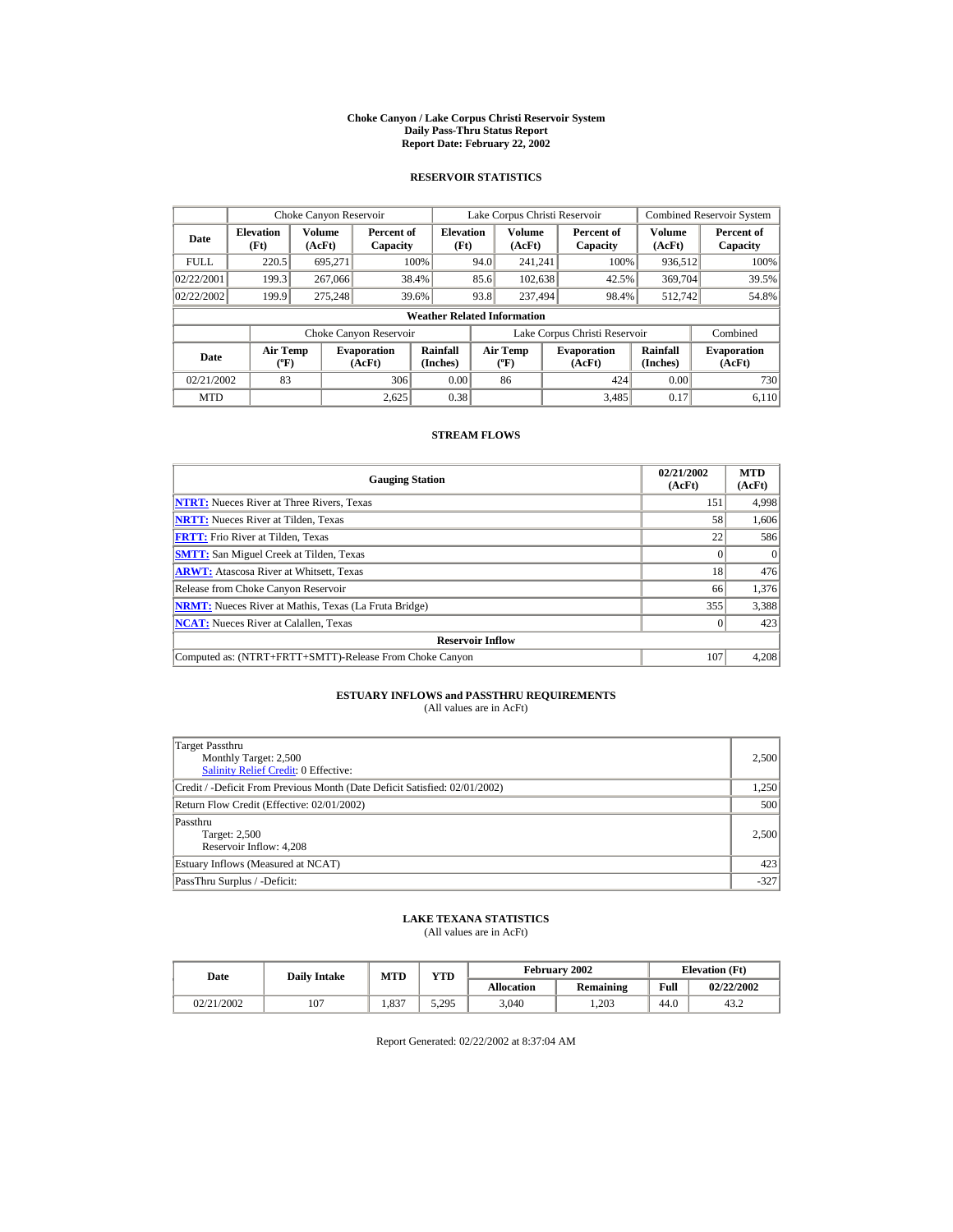#### **Choke Canyon / Lake Corpus Christi Reservoir System Daily Pass-Thru Status Report Report Date: February 23, 2002**

### **RESERVOIR STATISTICS**

|                                                                                     | Choke Canyon Reservoir   |                  |                        |                                    |                               | Lake Corpus Christi Reservoir    |  |                              |                      | <b>Combined Reservoir System</b> |
|-------------------------------------------------------------------------------------|--------------------------|------------------|------------------------|------------------------------------|-------------------------------|----------------------------------|--|------------------------------|----------------------|----------------------------------|
| Date                                                                                | <b>Elevation</b><br>(Ft) | Volume<br>(AcFt) | Percent of<br>Capacity | <b>Elevation</b><br>(Ft)           |                               | Volume<br>(AcFt)                 |  | Percent of<br>Capacity       | Volume<br>(AcFt)     | Percent of<br>Capacity           |
| <b>FULL</b>                                                                         | 220.5                    | 695.271          |                        | 100%                               | 94.0                          | 241.241                          |  | 100%                         | 936,512              | 100%                             |
| 02/23/2001                                                                          | 199.3                    | 267,066          |                        | 38.4%                              | 85.6                          | 102,505                          |  | 42.5%                        | 369,571              | 39.5%                            |
| 02/23/2002                                                                          | 199.9                    | 274.798          |                        | 39.5%                              | 93.8                          | 236,447                          |  | 98.0%                        | 511.245              | 54.6%                            |
|                                                                                     |                          |                  |                        | <b>Weather Related Information</b> |                               |                                  |  |                              |                      |                                  |
|                                                                                     |                          |                  | Choke Canyon Reservoir |                                    | Lake Corpus Christi Reservoir |                                  |  |                              | Combined             |                                  |
| <b>Air Temp</b><br><b>Evaporation</b><br>Date<br>$({}^{\circ}\mathrm{F})$<br>(AcFt) |                          |                  |                        | Rainfall<br>(Inches)               |                               | <b>Air Temp</b><br>$(^{\circ}F)$ |  | <b>Evaporation</b><br>(AcFt) | Rainfall<br>(Inches) | <b>Evaporation</b><br>(AcFt)     |
| 02/22/2002                                                                          | 70                       |                  | 219                    | 0.00                               |                               | 66                               |  | 289                          | 0.00                 | 508                              |
| <b>MTD</b>                                                                          |                          |                  | 2.844                  | 0.38                               |                               |                                  |  | 3.774                        | 0.17                 | 6,618                            |

### **STREAM FLOWS**

| <b>Gauging Station</b>                                       | 02/22/2002<br>(AcFt) | <b>MTD</b><br>(AcFt) |
|--------------------------------------------------------------|----------------------|----------------------|
| <b>NTRT:</b> Nueces River at Three Rivers, Texas             | 145                  | 5,143                |
| <b>NRTT:</b> Nueces River at Tilden, Texas                   | 50                   | 1,655                |
| <b>FRTT:</b> Frio River at Tilden, Texas                     | 28                   | 613                  |
| <b>SMTT:</b> San Miguel Creek at Tilden, Texas               |                      | $\Omega$             |
| <b>ARWT:</b> Atascosa River at Whitsett, Texas               | 17                   | 493                  |
| Release from Choke Canyon Reservoir                          | 66                   | 1,441                |
| <b>NRMT:</b> Nueces River at Mathis, Texas (La Fruta Bridge) | 230                  | 3,619                |
| <b>NCAT:</b> Nueces River at Calallen, Texas                 | 19                   | 442                  |
| <b>Reservoir Inflow</b>                                      |                      |                      |
| Computed as: (NTRT+FRTT+SMTT)-Release From Choke Canyon      | 107                  | 4,315                |

# **ESTUARY INFLOWS and PASSTHRU REQUIREMENTS**<br>(All values are in AcFt)

| Target Passthru<br>Monthly Target: 2,500<br><b>Salinity Relief Credit: 0 Effective:</b> | 2,500  |
|-----------------------------------------------------------------------------------------|--------|
| Credit / -Deficit From Previous Month (Date Deficit Satisfied: 02/01/2002)              | 1,250  |
| Return Flow Credit (Effective: 02/01/2002)                                              | 500    |
| Passthru<br>Target: 2,500<br>Reservoir Inflow: 4,315                                    | 2.500  |
| Estuary Inflows (Measured at NCAT)                                                      | 442    |
| PassThru Surplus / -Deficit:                                                            | $-308$ |

## **LAKE TEXANA STATISTICS**

(All values are in AcFt)

| Date       | <b>Daily Intake</b> | <b>MTD</b> | $\mathbf{v}\mathbf{T}\mathbf{D}$ |                   | February 2002 | <b>Elevation</b> (Ft) |            |
|------------|---------------------|------------|----------------------------------|-------------------|---------------|-----------------------|------------|
|            |                     |            |                                  | <b>Allocation</b> | Remaining     | Full                  | 02/23/2002 |
| 02/22/2002 | 107                 | .944       | 5.402                            | 3,040             | ,096          | 44.0                  | 43.2       |

Report Generated: 02/23/2002 at 8:33:06 AM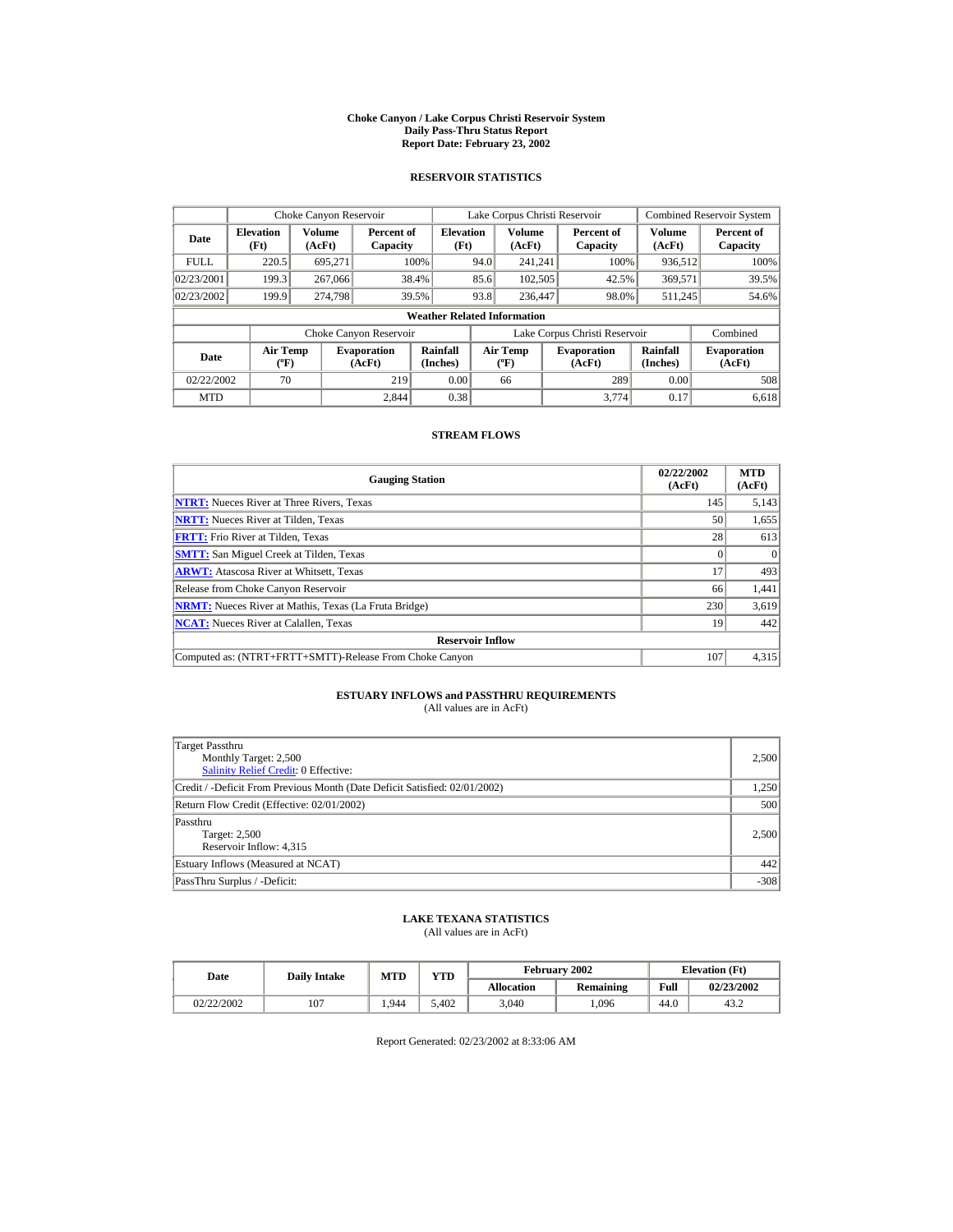#### **Choke Canyon / Lake Corpus Christi Reservoir System Daily Pass-Thru Status Report Report Date: February 24, 2002**

### **RESERVOIR STATISTICS**

|                                                                                     | Choke Canyon Reservoir   |                  |                        |                                    |      | Lake Corpus Christi Reservoir    |                               |                      | <b>Combined Reservoir System</b> |
|-------------------------------------------------------------------------------------|--------------------------|------------------|------------------------|------------------------------------|------|----------------------------------|-------------------------------|----------------------|----------------------------------|
| Date                                                                                | <b>Elevation</b><br>(Ft) | Volume<br>(AcFt) | Percent of<br>Capacity | <b>Elevation</b><br>(Ft)           |      | Volume<br>(AcFt)                 | Percent of<br>Capacity        | Volume<br>(AcFt)     | Percent of<br>Capacity           |
| <b>FULL</b>                                                                         | 220.5                    | 695.271          |                        | 100%                               | 94.0 | 241.241                          | 100%                          | 936,512              | 100%                             |
| 02/24/2001                                                                          | 199.3                    | 267.214          |                        | 38.4%                              | 85.6 | 102.106                          | 42.3%                         | 369,320              | 39.4%                            |
| 02/24/2002                                                                          | 199.8                    | 274,497          |                        | 39.5%                              | 93.7 | 235,874                          | 97.8%                         | 510.371              | 54.5%                            |
|                                                                                     |                          |                  |                        | <b>Weather Related Information</b> |      |                                  |                               |                      |                                  |
|                                                                                     |                          |                  | Choke Canyon Reservoir |                                    |      |                                  | Lake Corpus Christi Reservoir |                      | Combined                         |
| <b>Air Temp</b><br><b>Evaporation</b><br>Date<br>$({}^{\circ}\mathrm{F})$<br>(AcFt) |                          |                  |                        | Rainfall<br>(Inches)               |      | <b>Air Temp</b><br>$(^{\circ}F)$ | <b>Evaporation</b><br>(AcFt)  | Rainfall<br>(Inches) | <b>Evaporation</b><br>(AcFt)     |
| 02/23/2002                                                                          | 77                       |                  | 227                    | 0.00                               |      | 76                               | 278                           | 0.00                 | 505                              |
| <b>MTD</b>                                                                          |                          |                  | 3.071                  | 0.38                               |      |                                  | 4.052                         | 0.17                 | 7,123                            |

### **STREAM FLOWS**

| <b>Gauging Station</b>                                       | 02/23/2002<br>(AcFt) | <b>MTD</b><br>(AcFt) |
|--------------------------------------------------------------|----------------------|----------------------|
| <b>NTRT:</b> Nueces River at Three Rivers, Texas             | 137                  | 5,280                |
| <b>NRTT:</b> Nueces River at Tilden, Texas                   | 48                   | 1,703                |
| <b>FRTT:</b> Frio River at Tilden, Texas                     | 30                   | 643                  |
| <b>SMTT:</b> San Miguel Creek at Tilden, Texas               |                      | $\Omega$             |
| <b>ARWT:</b> Atascosa River at Whitsett, Texas               | 22                   | 515                  |
| Release from Choke Canyon Reservoir                          | 66                   | 1,507                |
| <b>NRMT:</b> Nueces River at Mathis, Texas (La Fruta Bridge) | 77                   | 3,696                |
| <b>NCAT:</b> Nueces River at Calallen, Texas                 | 75                   | 517                  |
| <b>Reservoir Inflow</b>                                      |                      |                      |
| Computed as: (NTRT+FRTT+SMTT)-Release From Choke Canyon      | 101                  | 4,417                |

# **ESTUARY INFLOWS and PASSTHRU REQUIREMENTS**<br>(All values are in AcFt)

| Target Passthru<br>Monthly Target: 2,500<br><b>Salinity Relief Credit: 0 Effective:</b> | 2,500  |
|-----------------------------------------------------------------------------------------|--------|
| Credit / -Deficit From Previous Month (Date Deficit Satisfied: 02/01/2002)              | 1,250  |
| Return Flow Credit (Effective: 02/01/2002)                                              | 500    |
| Passthru<br><b>Target: 2,500</b><br>Reservoir Inflow: 4,417                             | 2,500  |
| Estuary Inflows (Measured at NCAT)                                                      | 517    |
| PassThru Surplus / -Deficit:                                                            | $-233$ |

## **LAKE TEXANA STATISTICS**

(All values are in AcFt)

| Date       | <b>Daily Intake</b> |       | YTD<br><b>MTD</b> |                   | February 2002 | <b>Elevation</b> (Ft) |            |  |
|------------|---------------------|-------|-------------------|-------------------|---------------|-----------------------|------------|--|
|            |                     |       |                   | <b>Allocation</b> | Remaining     | Full                  | 02/24/2002 |  |
| 02/23/2002 | 107                 | 2.051 | 5.508             | 3.040             | 989           | 44.0                  | 43.2       |  |

Report Generated: 02/25/2002 at 7:32:45 AM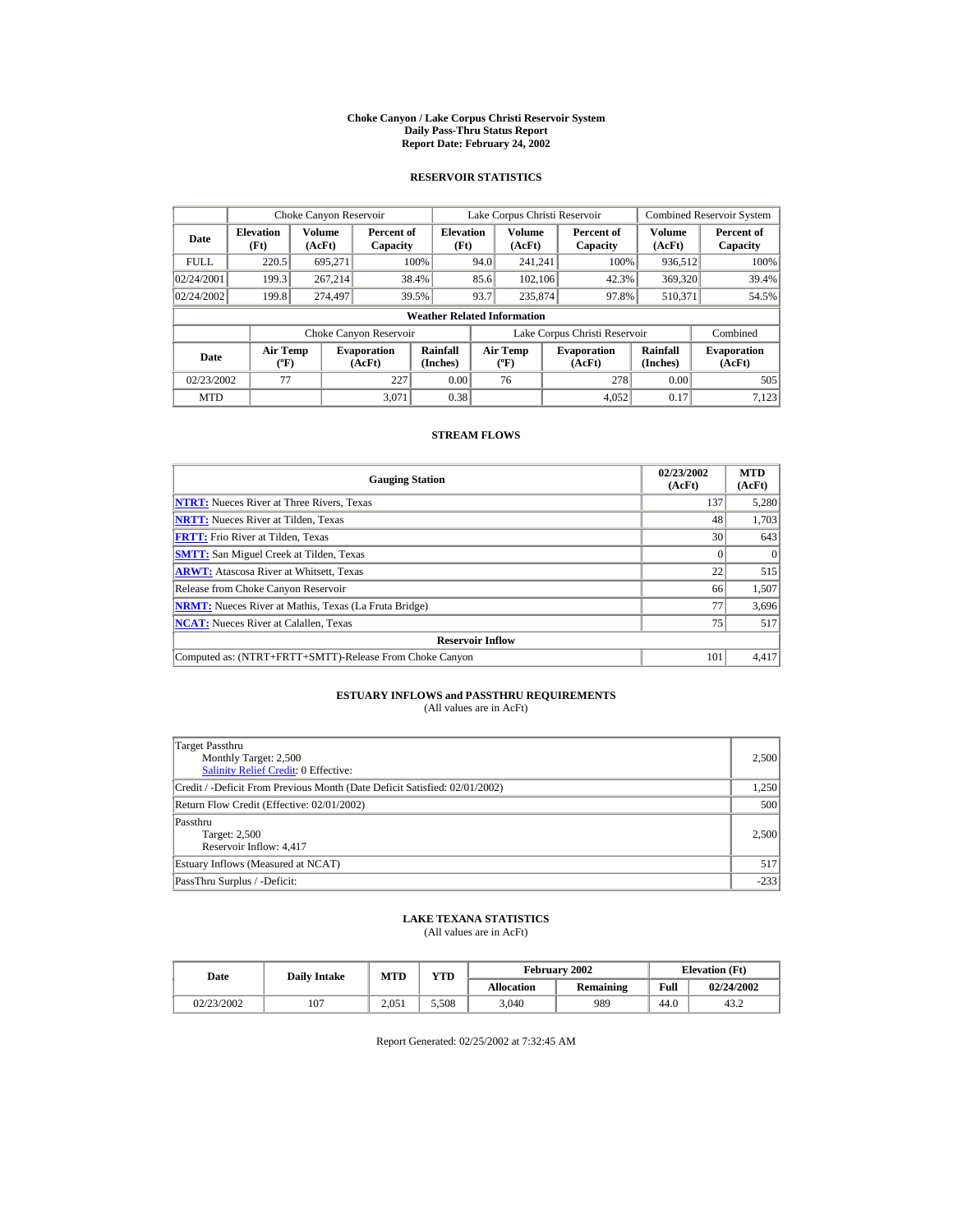#### **Choke Canyon / Lake Corpus Christi Reservoir System Daily Pass-Thru Status Report Report Date: February 25, 2002**

### **RESERVOIR STATISTICS**

|             | Choke Canyon Reservoir                      |                  |                              |                          | Lake Corpus Christi Reservoir |                                  |  |                               |                      | Combined Reservoir System    |  |  |
|-------------|---------------------------------------------|------------------|------------------------------|--------------------------|-------------------------------|----------------------------------|--|-------------------------------|----------------------|------------------------------|--|--|
| Date        | <b>Elevation</b><br>(Ft)                    | Volume<br>(AcFt) | Percent of<br>Capacity       | <b>Elevation</b><br>(Ft) |                               | Volume<br>(AcFt)                 |  | Percent of<br>Capacity        | Volume<br>(AcFt)     | Percent of<br>Capacity       |  |  |
| <b>FULL</b> | 220.5                                       | 695.271          |                              | 100%                     | 94.0                          | 241.241                          |  | 100%                          | 936,512              | 100%                         |  |  |
| 02/25/2001  | 199.3                                       | 267,066          |                              | 38.4%                    | 85.7                          | 103.172                          |  | 42.8%                         | 370.238              | 39.5%                        |  |  |
| 02/25/2002  | 199.8                                       | 274.198          |                              | 39.4%                    | 93.7                          | 235,874                          |  | 97.8%                         | 510,072              | 54.5%                        |  |  |
|             | <b>Weather Related Information</b>          |                  |                              |                          |                               |                                  |  |                               |                      |                              |  |  |
|             |                                             |                  | Choke Canyon Reservoir       |                          |                               |                                  |  | Lake Corpus Christi Reservoir |                      | Combined                     |  |  |
| Date        | <b>Air Temp</b><br>$({}^{\circ}\mathrm{F})$ |                  | <b>Evaporation</b><br>(AcFt) | Rainfall<br>(Inches)     |                               | <b>Air Temp</b><br>$(^{\circ}F)$ |  | <b>Evaporation</b><br>(AcFt)  | Rainfall<br>(Inches) | <b>Evaporation</b><br>(AcFt) |  |  |
| 02/24/2002  | 82                                          |                  | 218                          | 0.00                     |                               | 79                               |  | 333                           | 0.00                 | 551                          |  |  |
| <b>MTD</b>  |                                             |                  | 3.289                        | 0.38                     |                               |                                  |  | 4,385                         | 0.17                 | 7.674                        |  |  |

### **STREAM FLOWS**

| <b>Gauging Station</b>                                       | 02/24/2002<br>(AcFt) | <b>MTD</b><br>(AcFt) |
|--------------------------------------------------------------|----------------------|----------------------|
| <b>NTRT:</b> Nueces River at Three Rivers, Texas             | 131                  | 5,411                |
| <b>NRTT:</b> Nueces River at Tilden, Texas                   | 48                   | 1,751                |
| <b>FRTT:</b> Frio River at Tilden. Texas                     | 30                   | 673                  |
| <b>SMTT:</b> San Miguel Creek at Tilden, Texas               |                      | $\Omega$             |
| <b>ARWT:</b> Atascosa River at Whitsett, Texas               | 34                   | 548                  |
| Release from Choke Canyon Reservoir                          | 66                   | 1,572                |
| <b>NRMT:</b> Nueces River at Mathis, Texas (La Fruta Bridge) | 79                   | 3,775                |
| <b>NCAT:</b> Nueces River at Calallen, Texas                 | 28                   | 545                  |
| <b>Reservoir Inflow</b>                                      |                      |                      |
| Computed as: (NTRT+FRTT+SMTT)-Release From Choke Canyon      | 95                   | 4,512                |

# **ESTUARY INFLOWS and PASSTHRU REQUIREMENTS**<br>(All values are in AcFt)

| Target Passthru<br>Monthly Target: 2,500<br><b>Salinity Relief Credit: 0 Effective:</b> | 2,500  |
|-----------------------------------------------------------------------------------------|--------|
| Credit / -Deficit From Previous Month (Date Deficit Satisfied: 02/01/2002)              | 1,250  |
| Return Flow Credit (Effective: 02/01/2002)                                              | 500    |
| Passthru<br>Target: 2,500<br>Reservoir Inflow: 4,512                                    | 2.500  |
| Estuary Inflows (Measured at NCAT)                                                      | 545    |
| PassThru Surplus / -Deficit:                                                            | $-205$ |

## **LAKE TEXANA STATISTICS**

(All values are in AcFt)

| Date       | <b>Daily Intake</b> | <b>MTD</b> | YTD   |                   | February 2002 |      | <b>Elevation</b> (Ft) |
|------------|---------------------|------------|-------|-------------------|---------------|------|-----------------------|
|            |                     |            |       | <b>Allocation</b> | Remaining     | Full | 02/25/2002            |
| 02/24/2002 | 107                 | 2.158      | 5.615 | 3.040             | 882           | 44.0 | 43.2                  |

Report Generated: 02/25/2002 at 8:42:00 AM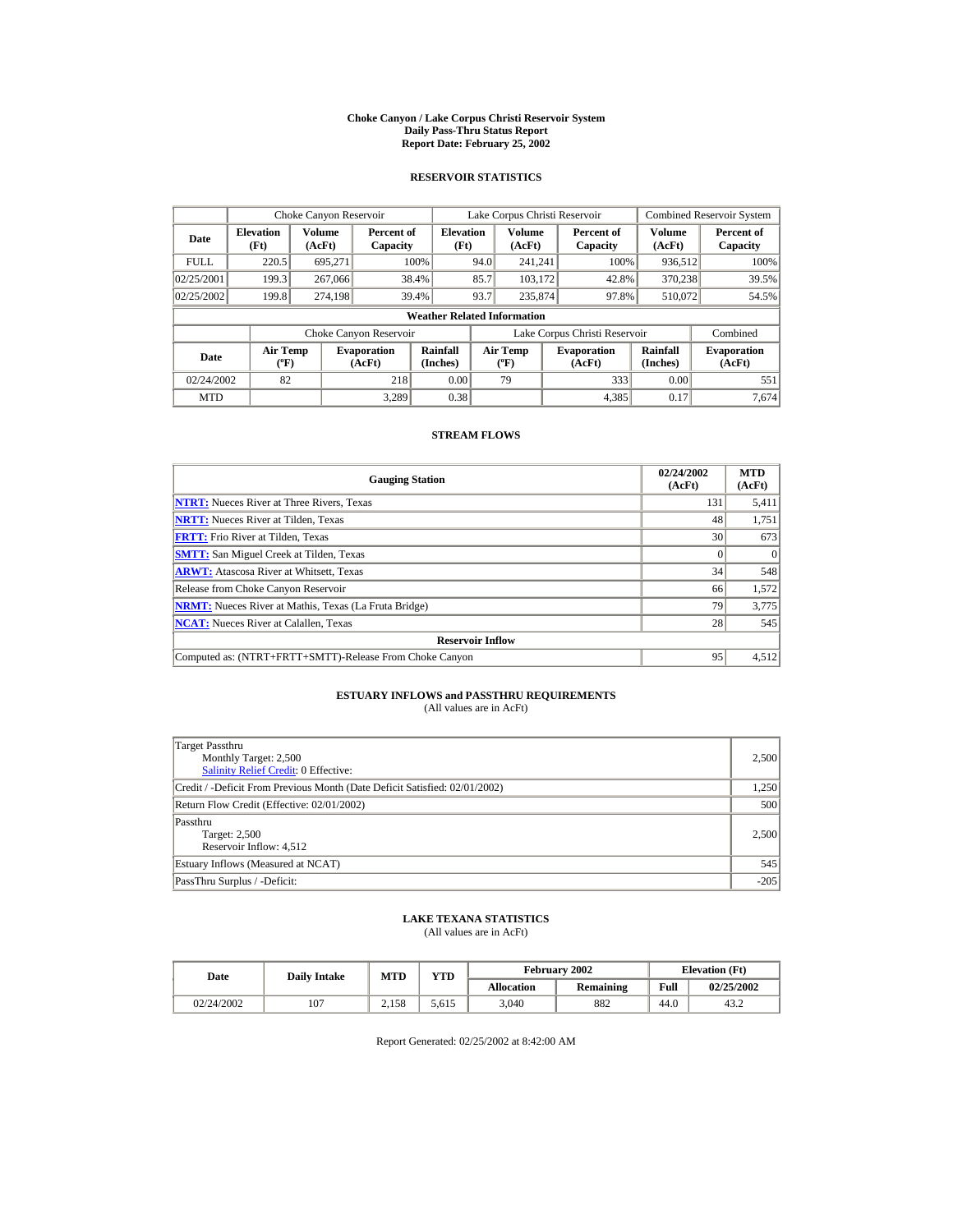#### **Choke Canyon / Lake Corpus Christi Reservoir System Daily Pass-Thru Status Report Report Date: February 26, 2002**

### **RESERVOIR STATISTICS**

|             | Choke Canyon Reservoir                      |                  |                              |                          | Lake Corpus Christi Reservoir |                                  |  |                               |                      | Combined Reservoir System    |  |  |
|-------------|---------------------------------------------|------------------|------------------------------|--------------------------|-------------------------------|----------------------------------|--|-------------------------------|----------------------|------------------------------|--|--|
| Date        | <b>Elevation</b><br>(Ft)                    | Volume<br>(AcFt) | Percent of<br>Capacity       | <b>Elevation</b><br>(Ft) |                               | Volume<br>(AcFt)                 |  | Percent of<br>Capacity        | Volume<br>(AcFt)     | Percent of<br>Capacity       |  |  |
| <b>FULL</b> | 220.5                                       | 695.271          |                              | 100%                     | 94.0                          | 241.241                          |  | 100%                          | 936,512              | 100%                         |  |  |
| 02/26/2001  | 199.3                                       | 267,066          |                              | 38.4%                    | 85.6                          | 102,772                          |  | 42.6%                         | 369,838              | 39.5%                        |  |  |
| 02/26/2002  | 199.8                                       | 274,048          |                              | 39.4%                    | 93.8                          | 237,403                          |  | 98.4%                         | 511,451              | 54.6%                        |  |  |
|             | <b>Weather Related Information</b>          |                  |                              |                          |                               |                                  |  |                               |                      |                              |  |  |
|             |                                             |                  | Choke Canyon Reservoir       |                          |                               |                                  |  | Lake Corpus Christi Reservoir |                      | Combined                     |  |  |
| Date        | <b>Air Temp</b><br>$({}^{\circ}\mathrm{F})$ |                  | <b>Evaporation</b><br>(AcFt) | Rainfall<br>(Inches)     |                               | <b>Air Temp</b><br>$(^{\circ}F)$ |  | <b>Evaporation</b><br>(AcFt)  | Rainfall<br>(Inches) | <b>Evaporation</b><br>(AcFt) |  |  |
| 02/25/2002  | 81                                          |                  | 227                          | 0.00                     |                               | 80                               |  | 290                           | 0.00                 | 517                          |  |  |
| <b>MTD</b>  |                                             |                  | 3.516                        | 0.38                     |                               |                                  |  | 4.675                         | 0.17                 | 8.191                        |  |  |

### **STREAM FLOWS**

| <b>Gauging Station</b>                                       | 02/25/2002<br>(AcFt) | <b>MTD</b><br>(AcFt) |
|--------------------------------------------------------------|----------------------|----------------------|
| <b>NTRT:</b> Nueces River at Three Rivers, Texas             | 141                  | 5,552                |
| <b>NRTT:</b> Nueces River at Tilden, Texas                   | 50                   | 1,800                |
| <b>FRTT:</b> Frio River at Tilden, Texas                     | 30                   | 703                  |
| <b>SMTT:</b> San Miguel Creek at Tilden, Texas               |                      | $\Omega$             |
| <b>ARWT:</b> Atascosa River at Whitsett, Texas               | 22                   | 570                  |
| Release from Choke Canyon Reservoir                          | 66                   | 1,638                |
| <b>NRMT:</b> Nueces River at Mathis, Texas (La Fruta Bridge) | 79                   | 3,855                |
| <b>NCAT:</b> Nueces River at Calallen, Texas                 |                      | 554                  |
| <b>Reservoir Inflow</b>                                      |                      |                      |
| Computed as: (NTRT+FRTT+SMTT)-Release From Choke Canyon      | 105                  | 4,617                |

# **ESTUARY INFLOWS and PASSTHRU REQUIREMENTS**<br>(All values are in AcFt)

| Target Passthru<br>Monthly Target: 2,500<br><b>Salinity Relief Credit: 0 Effective:</b> | 2,500  |
|-----------------------------------------------------------------------------------------|--------|
| Credit / -Deficit From Previous Month (Date Deficit Satisfied: 02/01/2002)              | 1,250  |
| Return Flow Credit (Effective: 02/01/2002)                                              | 500    |
| Passthru<br>Target: 2,500<br>Reservoir Inflow: 4,617                                    | 2.500  |
| Estuary Inflows (Measured at NCAT)                                                      | 554    |
| PassThru Surplus / -Deficit:                                                            | $-196$ |

## **LAKE TEXANA STATISTICS**

(All values are in AcFt)

| Date       | <b>Daily Intake</b> | <b>MTD</b> | $\mathbf{v}\mathbf{T}\mathbf{D}$ |                   | February 2002 | <b>Elevation</b> (Ft) |            |
|------------|---------------------|------------|----------------------------------|-------------------|---------------|-----------------------|------------|
|            |                     |            |                                  | <b>Allocation</b> | Remaining     | Full                  | 02/26/2002 |
| 02/25/2002 | 107                 | 2.265      | ר מי<br>ے ر                      | 3,040             | 775           | 44.0                  | 43.1       |

Report Generated: 02/26/2002 at 8:22:54 AM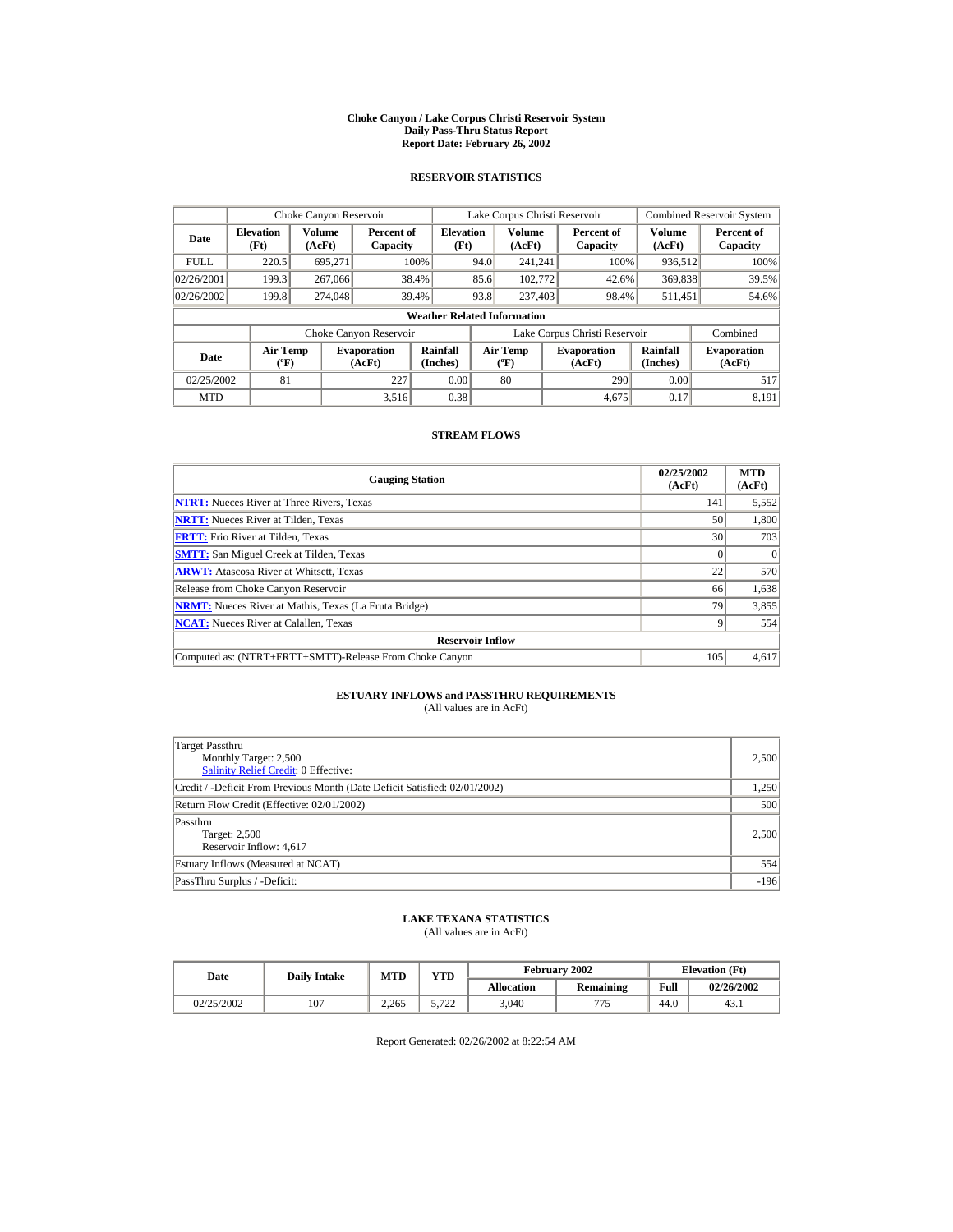#### **Choke Canyon / Lake Corpus Christi Reservoir System Daily Pass-Thru Status Report Report Date: February 27, 2002**

### **RESERVOIR STATISTICS**

|             | Choke Canyon Reservoir                      |                  |                              |                          |      | Lake Corpus Christi Reservoir             |  |                               |                         | <b>Combined Reservoir System</b> |  |  |
|-------------|---------------------------------------------|------------------|------------------------------|--------------------------|------|-------------------------------------------|--|-------------------------------|-------------------------|----------------------------------|--|--|
| Date        | <b>Elevation</b><br>(Ft)                    | Volume<br>(AcFt) | Percent of<br>Capacity       | <b>Elevation</b><br>(Ft) |      | Volume<br>(AcFt)                          |  | Percent of<br>Capacity        | <b>Volume</b><br>(AcFt) | Percent of<br>Capacity           |  |  |
| <b>FULL</b> | 220.5                                       | 695,271          |                              | 100%                     | 94.0 | 241.241                                   |  | 100%                          | 936,512                 | 100%                             |  |  |
| 02/27/2001  | 199.3                                       | 266,919          |                              | 38.4%                    | 85.6 | 102,505                                   |  | 42.5%                         | 369,424                 | 39.4%                            |  |  |
| 02/27/2002  | 199.8                                       | 273,599          |                              | 39.4%                    | 93.7 | 234,731                                   |  | 97.3%                         | 508,330                 | 54.3%                            |  |  |
|             | <b>Weather Related Information</b>          |                  |                              |                          |      |                                           |  |                               |                         |                                  |  |  |
|             |                                             |                  | Choke Canyon Reservoir       |                          |      |                                           |  | Lake Corpus Christi Reservoir |                         | Combined                         |  |  |
| Date        | <b>Air Temp</b><br>$({}^{\circ}\mathrm{F})$ |                  | <b>Evaporation</b><br>(AcFt) | Rainfall<br>(Inches)     |      | <b>Air Temp</b><br>$({}^{\circ}\text{F})$ |  | <b>Evaporation</b><br>(AcFt)  | Rainfall<br>(Inches)    | <b>Evaporation</b><br>(AcFt)     |  |  |
| 02/26/2002  | 43                                          |                  | Pan Froze                    | 0.00                     |      | 45                                        |  | 177                           | 0.00                    | 177                              |  |  |
| <b>MTD</b>  |                                             |                  | 3.516                        | 0.38                     |      |                                           |  | 4.852                         | 0.17                    | 8,368                            |  |  |

### **STREAM FLOWS**

| <b>Gauging Station</b>                                       | 02/26/2002<br>(AcFt) | <b>MTD</b><br>(AcFt) |
|--------------------------------------------------------------|----------------------|----------------------|
| <b>NTRT:</b> Nueces River at Three Rivers, Texas             | 143                  | 5,695                |
| <b>NRTT:</b> Nueces River at Tilden, Texas                   | 52                   | 1,852                |
| <b>FRTT:</b> Frio River at Tilden, Texas                     | 32                   | 734                  |
| <b>SMTT:</b> San Miguel Creek at Tilden, Texas               |                      | $\Omega$             |
| <b>ARWT:</b> Atascosa River at Whitsett, Texas               | 22                   | 592                  |
| Release from Choke Canyon Reservoir                          | 66                   | 1,703                |
| <b>NRMT:</b> Nueces River at Mathis, Texas (La Fruta Bridge) | 556                  | 4,411                |
| <b>NCAT:</b> Nueces River at Calallen, Texas                 |                      | 554                  |
| <b>Reservoir Inflow</b>                                      |                      |                      |
| Computed as: (NTRT+FRTT+SMTT)-Release From Choke Canyon      | 109                  | 4,726                |

# **ESTUARY INFLOWS and PASSTHRU REQUIREMENTS**<br>(All values are in AcFt)

| Target Passthru<br>Monthly Target: 2,500<br><b>Salinity Relief Credit: 0 Effective:</b> | 2,500  |
|-----------------------------------------------------------------------------------------|--------|
| Credit / -Deficit From Previous Month (Date Deficit Satisfied: 02/01/2002)              | 1,250  |
| Return Flow Credit (Effective: 02/01/2002)                                              | 500    |
| Passthru<br>Target: 2,500<br>Reservoir Inflow: 4,726                                    | 2.500  |
| Estuary Inflows (Measured at NCAT)                                                      | 554    |
| PassThru Surplus / -Deficit:                                                            | $-196$ |

## **LAKE TEXANA STATISTICS**

(All values are in AcFt)

| Date       | <b>Daily Intake</b> | <b>MTD</b> | $\mathbf{v}\mathbf{T}\mathbf{D}$ |                   | February 2002 |      | <b>Elevation</b> (Ft) |
|------------|---------------------|------------|----------------------------------|-------------------|---------------|------|-----------------------|
|            |                     |            |                                  | <b>Allocation</b> | Remaining     | Full | 02/27/2002            |
| 02/26/2002 | $\sim$<br>129       | 2.388      | 5.846                            | 3,040             | 652           | 44.0 | 43.2                  |

Report Generated: 02/27/2002 at 9:30:11 AM